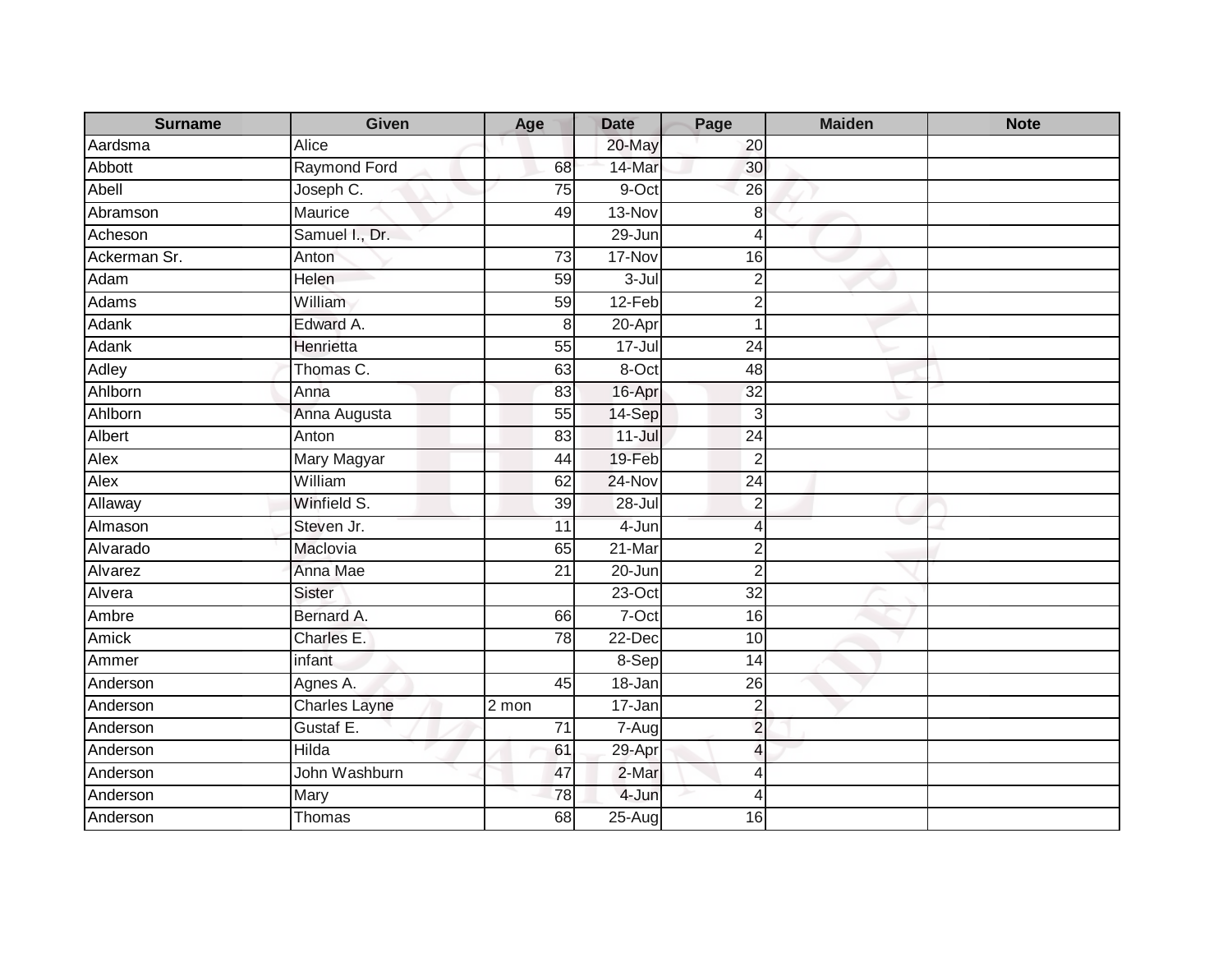| Andree Sr.    | Arthur F.            | 57              | $19$ -May  | 18              |  |
|---------------|----------------------|-----------------|------------|-----------------|--|
| Andres        | Anna L.              | 67              | 13-May     | 16              |  |
| Antkowiak     | <b>Stanley</b>       | 60              | 1-May      | 5               |  |
| Antonietti    | Antonio D.           | $\overline{77}$ | $23$ -Oct  | $\overline{32}$ |  |
| Arch          | <b>Steve</b>         | $\overline{71}$ | 26-Nov     | 3               |  |
| Aren          | Charles A.           |                 | $31 -$ Jul | 19              |  |
| Armstrong     | <b>Barbara</b>       | 9               | 28-Nov     | 36              |  |
| Armstrong     | Wylie                | 60              | 19-Feb     | $\overline{2}$  |  |
| Arnold        | Anna                 | 68              | $13 - Jun$ | $\overline{28}$ |  |
| Arnold        | C.R.                 | 43              | $22 -$ Jul | 11              |  |
| Ashenberg     | Benjamin             | $\overline{72}$ | 14-Nov     | 30              |  |
| Atelevich     | Gus                  | 59              | $10 - Nov$ | 16              |  |
| Aubry         | <b>Mary Gertrude</b> | 60              | 18-Jun     | $\overline{2}$  |  |
| Auer          | Mary                 | 85              | 5-Dec      | 10              |  |
| Augustine Sr. | Peter                | $\overline{80}$ | 1-Aug      | $\overline{26}$ |  |
| Austgen       | Norman L.            | 19              | 6-Apr      | 8               |  |
| Austin        | Cecil                | 56              | $11$ -Jul  | $\overline{24}$ |  |
| Avery         | Dora                 | 80              | 20-Jan     | 4               |  |
| Axe           | $F$ aye              | 52              | 23-Nov     | 4               |  |
| Ayala         | Mike                 | 52              | $2-Jan$    | $\overline{29}$ |  |
| Baber         | John                 | $\overline{71}$ | $13 -$ Jul | 4               |  |
| Bac           | Edward J.            | $\overline{24}$ | 17-Feb     | 4               |  |
| Bachi         | Anna                 | 53              | $25 - Feb$ | $\overline{2}$  |  |
| Bailey        | Janey                | 80              | 29-Dec     | 17              |  |
| Bailey        | <b>Mattie Olive</b>  | 85              | 21-May     | $\overline{36}$ |  |
| <b>Baker</b>  | Edward P.            | 89              | 19-Feb     | $\overline{2}$  |  |
| <b>Baker</b>  | Harley               | $\overline{71}$ | 26-Dec     | $\overline{23}$ |  |
| Baker         | <b>Muriel</b>        | 36              | 14-Aug     | 18              |  |
| Baker         | Ralph S.             | 59              | $29-Sep$   | 16              |  |
| Balazs        | Stephen              | 74              | 4-May      | 8               |  |
| Balbach       | H.S.                 |                 | 24-Oct     | 38              |  |
| Baldea        | Theodora             | 64              | 4-Sep      | 28              |  |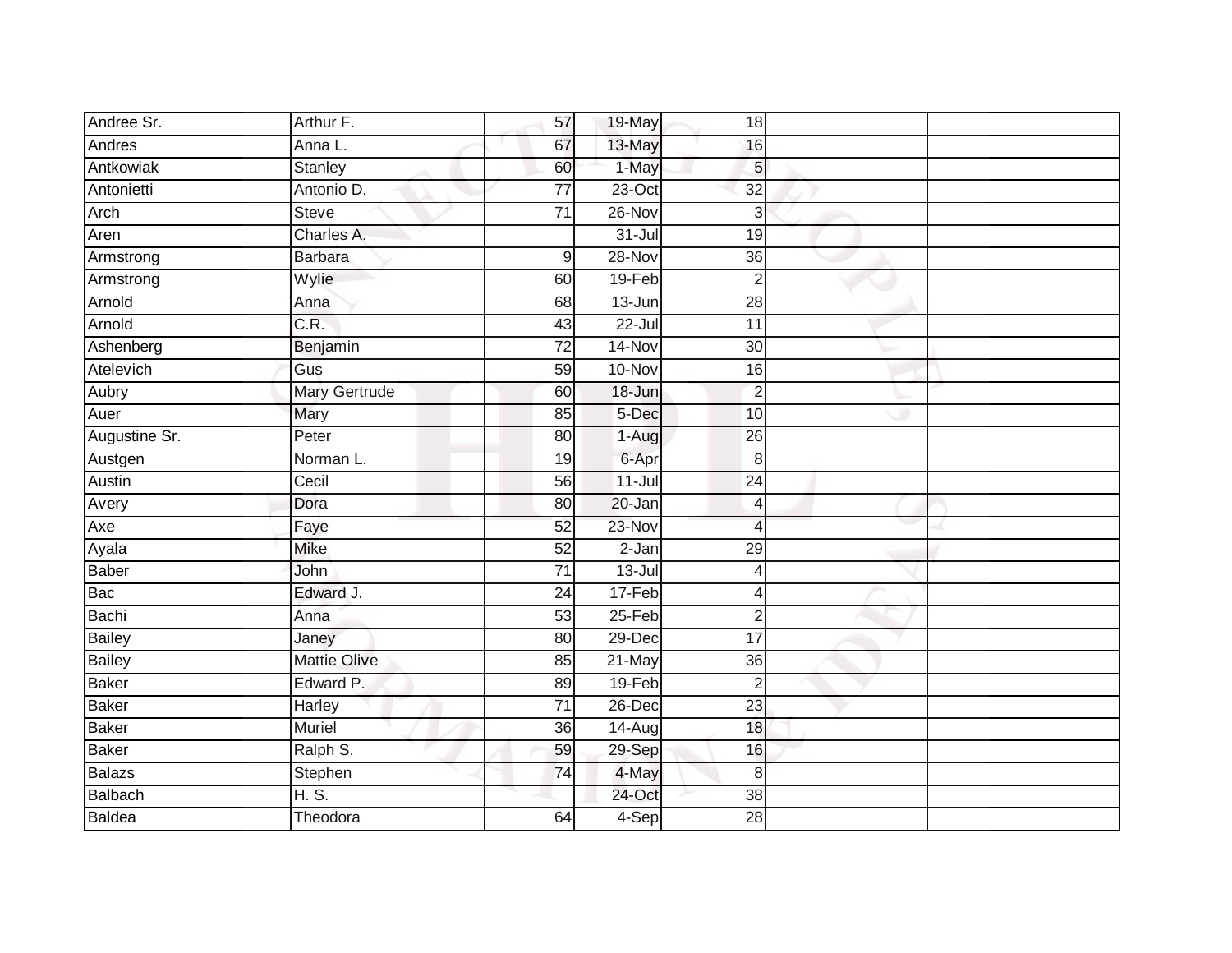| <b>Baldwin</b> | Frances Irene       | 54                  | $2$ -Jul   | 29                       |  |
|----------------|---------------------|---------------------|------------|--------------------------|--|
| <b>Bales</b>   | William A.          | 36                  | 5-Aug      | $\overline{4}$           |  |
| <b>Ballard</b> | Felmet C.           | 43                  | 22-May     | 29                       |  |
| Ballas         | William             | 66                  | 17-Jan     | $\overline{2}$           |  |
| <b>Bally</b>   | Chris               | $\overline{72}$     | $24-Apr$   | 3                        |  |
| Balog          | Alex                | 61                  | 18-Jan     | 26                       |  |
| Balsley        | Katie E.            | $\overline{73}$     | 9-Dec      | $\overline{20}$          |  |
| Baltages       | Arsinoi             | $\overline{59}$     | 4-Nov      | 5                        |  |
| <b>Banka</b>   | Infant              | $\overline{5}$ days | 13-Jun     | $\overline{28}$          |  |
| Banner         | Mary                | 68                  | 15-Sep     | 16                       |  |
| Banner         | Mary Jane           | 68                  | 18-Sep     | 28                       |  |
| Bannister      | Miriam              | 77                  | 28-Nov     | 36                       |  |
| Barabas        | Arpad               | 45                  | 13-Nov     | $\overline{8}$           |  |
| Baran          | Mary                | 33                  | 22-Sep     | 16                       |  |
| Barbalich      | Joseph L.           | 66                  | 6-Oct      | 18                       |  |
| Barcus         | Earl                | 64                  | 20-Apr     | 19                       |  |
| <b>Barlett</b> | Samuel C.           | 69                  | 11-May     | $6\phantom{1}6$          |  |
| Barnebee       | Anna C.             | 95                  | 12-Nov     | $\overline{25}$          |  |
| Barnes         | Grace               | 55                  | 12-May     | $\overline{4}$           |  |
| <b>Barnes</b>  | Margaret            | $\overline{83}$     | $29 -$ Jul | 8                        |  |
| Barnes         | Stephen             | 1 month             | 29-Jun     | $\overline{4}$           |  |
| <b>Barnes</b>  | <b>William Eric</b> |                     | $17 - Aug$ | 16                       |  |
| Barry          | Mary                |                     | 5-May      | $6\phantom{1}6$          |  |
| Barunica Sr.   | John                | 81                  | 20-May     | 20                       |  |
| Bass           | Carl                |                     | 29-Oct     | 33                       |  |
| <b>Bassell</b> | Richmond B.         | 58                  | 5-Mar      | $\overline{2}$           |  |
| Bathurst       | Kathryn             | 67                  | $22$ -May  | 29                       |  |
| Battermann     | Fred                | $\overline{72}$     | 27-Apr     | 8                        |  |
| Bauer          | George J.           | 44                  | 30-Apr     | $\overline{\mathcal{L}}$ |  |
| Bauer          | Gerald W.           | 19                  | 4-Mar      | $\overline{2}$           |  |
| Bauer          | Martin              | 84                  | 18-Sep     | $\overline{28}$          |  |
| Baumhammel     | Augusta             | 60                  | 18-Mar     | 16                       |  |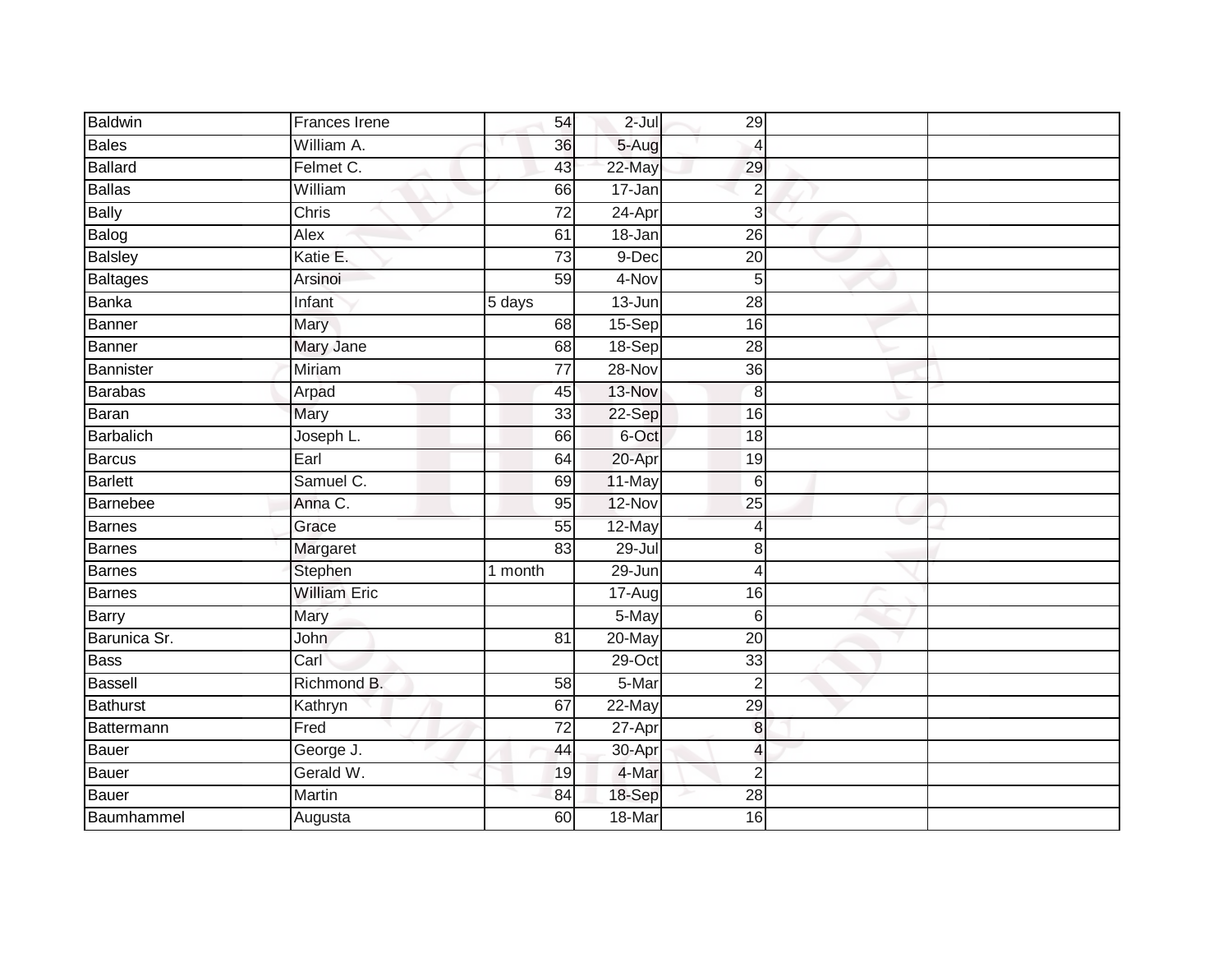| Beaner          | Fred A.                 | 68              | $11 -$ Jul | 24              |  |
|-----------------|-------------------------|-----------------|------------|-----------------|--|
| <b>Beatty</b>   | Craig R.                |                 | 6-Jan      | $\overline{4}$  |  |
| Beaudoin        | Kenneth H.              | $\overline{27}$ | 12-Feb     | $\overline{c}$  |  |
| <b>Beck</b>     | Joseph                  | 73              | 6-Oct      | 18              |  |
| <b>Beck</b>     | Paul                    | 68              | 6-Aug      | $\overline{21}$ |  |
| <b>Becker</b>   | Mina Schrieber          | 83              | 16-Nov     | 19              |  |
| Bedna           | Joseph                  |                 | 6-May      | 11              |  |
| <b>Beekins</b>  | John                    | 54              | 9-Mar      | 8               |  |
| Beggs           | <b>Nettie</b>           | 83              | $13-Aug$   | $\overline{30}$ |  |
| <b>Behling</b>  | Freda M.                | 50              | $7 -$ Jul  | 17              |  |
| Beidinger       | Alice                   | 68              | 28-Apr     | 3               |  |
| <b>Beilby</b>   | Josephena               | 94              | 17-Nov     | 16              |  |
| <b>Beilfuss</b> | Louis                   | 78              | 18-Feb     | $\overline{2}$  |  |
| Belinski        | Joseph                  | 78              | $21 -$ Jul | 13              |  |
| Bell            | <b>Ferdinand Coates</b> | 48              | 24-Mar     | $\overline{2}$  |  |
| Bellinger       | Gary Lee                | $\overline{2}$  | 11-Feb     | $\overline{2}$  |  |
| <b>Benko</b>    | <b>Thomas Robert</b>    |                 | 15-Jan     | $\overline{2}$  |  |
| <b>Bennett</b>  | Ronnie                  | 3 mon           | 30-Sep     | 16              |  |
| Benson          | <b>Barbara</b>          | $\overline{77}$ | $24 -$ Jul | $\overline{22}$ |  |
| Benson          | Leonard                 | $\overline{36}$ | $22 - Jan$ | $\overline{14}$ |  |
| <b>Beres</b>    | Anna                    | 69              | $16 -$ Jul | 24              |  |
| Bergiel         | Peter                   | 66              | 3-Mar      | $\overline{2}$  |  |
| Berkevicius     | Vincas                  | 49              | $22-Oct$   | 38              |  |
| <b>Berkos</b>   | Joseph                  | 67              | $25 -$ Jul | 24              |  |
| Bernacki        | Katherin                | $\overline{71}$ | 3-Nov      | 21              |  |
| <b>Berry</b>    | <b>William Andrew</b>   | 80              | 8-Jun      | $6\phantom{1}6$ |  |
| <b>Beze</b>     | Bernard W.              |                 | $20$ -Oct  | 18              |  |
| Biagi           | Salvatore               | 53              | 7-Nov      | 36              |  |
| Bianchin        | Sam                     | 80              | 7-Sep      | $\overline{4}$  |  |
| Bianco          | Francesco               | $\overline{72}$ | 20-Apr     | 19              |  |
| <b>Bibbs</b>    | Mildred                 | 39              | 5-Sep      | $\overline{2}$  |  |
| <b>Bicanic</b>  | Maunda                  | 60              | $12-Feb$   | $\overline{2}$  |  |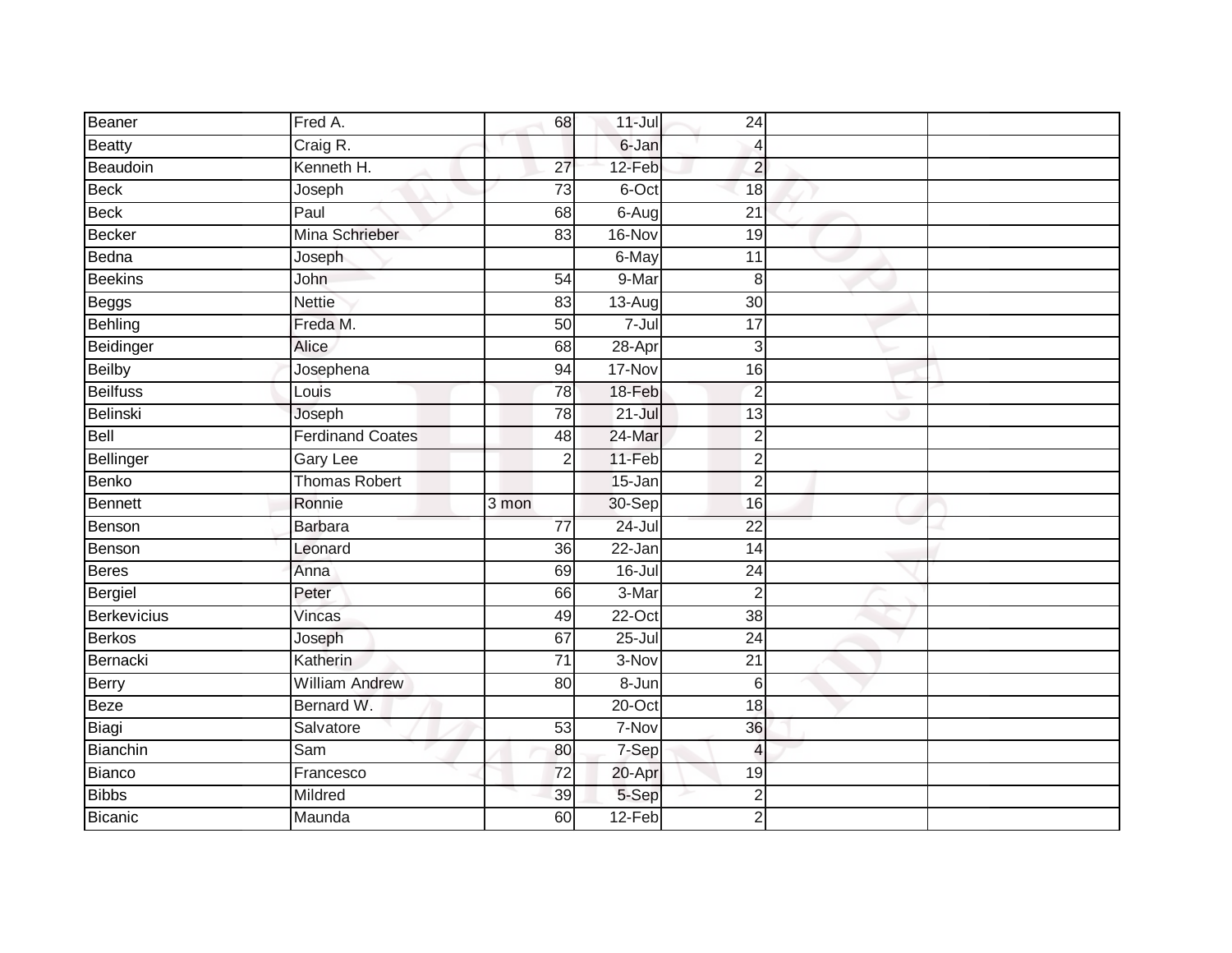| Bicheniewicz   | Joseph        | 85              | 24-Oct     | 38              |  |
|----------------|---------------|-----------------|------------|-----------------|--|
| Biedakiewicz   | Barbara Ann   | 5               | 30-Mar     | 8               |  |
| Biederstadt    | Mary Jane     |                 | 28-Mar     | $\overline{2}$  |  |
| Bielecky       | Peter P.      | 77              | 27-Feb     | $\overline{4}$  |  |
| Biesen         | Joseph P.     | 94              | $21-Oct$   | $\overline{18}$ |  |
| Bieser         | Otto P.       | 58              | $19-Sep$   | 26              |  |
| <b>Biester</b> | Barbara       | 47              | 17-Dec     | 44              |  |
| Birchall       | Ernest        | 69              | 10-Jun     | $\overline{2}$  |  |
| Bires          | Elizabeth     | $\overline{77}$ | 7-Apr      | 15              |  |
| Biscan         | Mike          | 63              | 15-Feb     | $\overline{2}$  |  |
| <b>Bissett</b> | Charles W.    | 43              | 16-Jun     | 18              |  |
| Blanchard      | Charles W.    | 84              | 7-Jan      | $\overline{2}$  |  |
| Blankenburg    | Edward        | 60              | 18-Dec     | 32              |  |
| Blasko         | Mary          | 68              | 14-May     | 32              |  |
| Blen           | Lester        | $\overline{57}$ | 29-Jan     | $\overline{2}$  |  |
| <b>Blimm</b>   | Emma          | 68              | 10-Nov     | 16              |  |
| <b>Blue</b>    | Thurman       | 62              | $20 - Feb$ | $\overline{2}$  |  |
| <b>Blues</b>   | <b>Mike</b>   | $\overline{71}$ | 28-Jan     | $\overline{12}$ |  |
| <b>Blythe</b>  | Geralyn Jean  |                 | $3 -$ Jul  | $\overline{2}$  |  |
| Bobin          | <b>Helen</b>  | $\overline{73}$ | $12$ -Dec  | 43              |  |
| <b>Bock</b>    | Genevieve     | 56              | $24$ -Oct  | 38              |  |
| Bocskora       | John          | 70              | 27-Apr     | 8               |  |
| Bodie          | Harry         | 55              | 3-Feb      | 10              |  |
| Bodnar         | Andrew Jerome | 12              | 3-Oct      | 32              |  |
| Boersma        | Orlin C.      | 18              | 12-May     | $\overline{4}$  |  |
| Boese          | Otto R.       | 66              | 21-Jan     | $\overline{2}$  |  |
| Boesel         | Adelaide Mae  | 66              | 8-Dec      | $\overline{16}$ |  |
| Bogon          | Charles       | 65              | 8-Apr      | 16              |  |
| <b>Boid</b>    | Harry F.      | 54              | 25-Mar     | $\overline{2}$  |  |
| Bojarski       | Thomas        | 57              | 23-Apr     | $\overline{5}$  |  |
| Boksa          | John          | 53              | 3-Jan      | $\overline{2}$  |  |
| Boldi          | Mary          | $\overline{70}$ | 14-Dec     | $\overline{12}$ |  |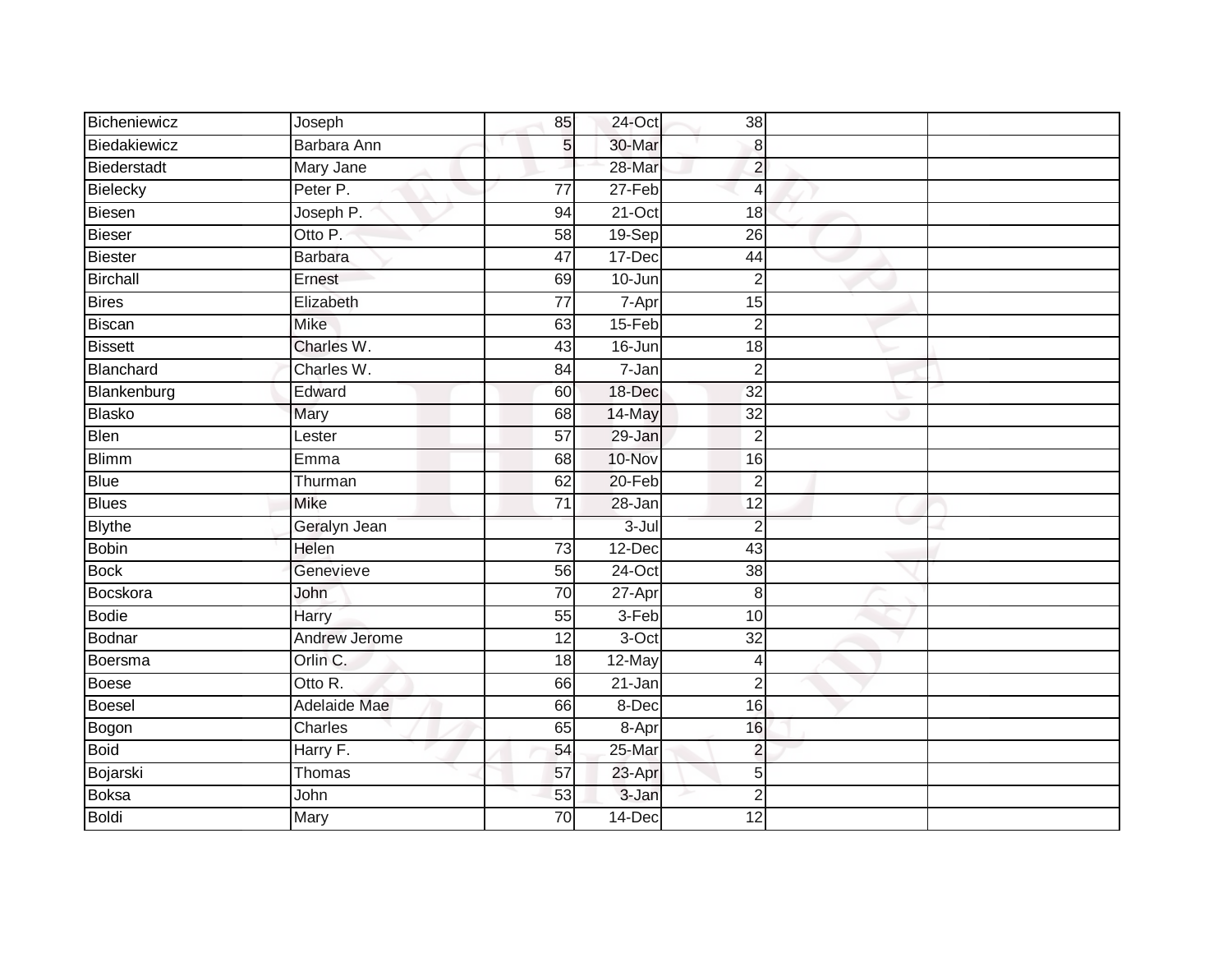| <b>Bona</b>     | Anna A.             | 63                      | 6-Apr      | 8               |  |
|-----------------|---------------------|-------------------------|------------|-----------------|--|
| Bondarenko      | Katarina            | 65                      | 5-Oct      | 14              |  |
| <b>Boness</b>   | Minnie Rahde        | 65                      | 14-Mar     | 30              |  |
| Bonham          | Melvin              | $\overline{84}$         | $23-Sep$   | 16              |  |
| <b>Boos</b>     | George J.           | $\overline{74}$         | 18-Sep     | $\overline{28}$ |  |
| Boos            | John                | $\overline{74}$         | 29-Feb     | $\overline{2}$  |  |
| Boravich        | George, Sr          | 65                      | 9-Jun      | 18              |  |
| Borchardt       | August              | 78                      | 23-Jun     | $\overline{2}$  |  |
| Boring          | J. W.               |                         | 24-Nov     | 24              |  |
| Boring          | Rosa Mae            | 73                      | $29 - Jun$ | 4               |  |
| Bormann         | Mathilda            | 76                      | 5-Nov      | $\overline{32}$ |  |
| Borowiec        | John                | 70                      | $11-Jul$   | 24              |  |
| Boryca          | Victoria            | 67                      | 16-Oct     | $\overline{30}$ |  |
| Botterson       | Joseh               | 83                      | 30-Nov     | 9               |  |
| Bourrell        | Lavina              | 68                      | 25-May     | $\overline{12}$ |  |
| Bowden          | Harry L.            | 66                      | 17-Nov     | 16              |  |
| Bowman          | Jessie              | 75                      | $26 - Jun$ | $\overline{2}$  |  |
| Bowman          | Joseph              | 19                      | 18-Jan     | 26              |  |
| Bowman          | Olive               | 62                      | 12-Jun     | 26              |  |
| Boyer           | Muriel L.           | $\overline{51}$         | 11-Feb     | $\overline{2}$  |  |
| Boys            | Mrs. Lewis          | 85                      | 19-Mar     | $\overline{2}$  |  |
| <b>Bradley</b>  | Jean Ann            | 30                      | $20$ -Oct  | $\overline{18}$ |  |
| <b>Bradley</b>  | Jesse M.            | 77                      | 6-Aug      | 21              |  |
| Bradmiller      | Herman W.           |                         | 13-Oct     | 18              |  |
| Bradshaw        | <b>Bruce Hunter</b> | $\overline{\mathbf{4}}$ | 2-Sep      | 18              |  |
| <b>Bradshaw</b> | Edward              | 75                      | $29-Apr$   | 4               |  |
| <b>Bragiel</b>  | <b>Barney</b>       | 62                      | 29-Dec     | $\overline{17}$ |  |
| Braithwaite     | William E.          | 49                      | 17-Jan     | $\overline{2}$  |  |
| <b>Brandt</b>   | Johannah            | 48                      | 23-Mar     | $\overline{4}$  |  |
| <b>Brant</b>    | Blanche M.          | 69                      | 3-Nov      | $\overline{21}$ |  |
| Brecka          | Pauline             | 65                      | 4-Jun      | 4               |  |
| <b>Bredlow</b>  | Mrs. Willis W.      |                         | 11-May     | 6               |  |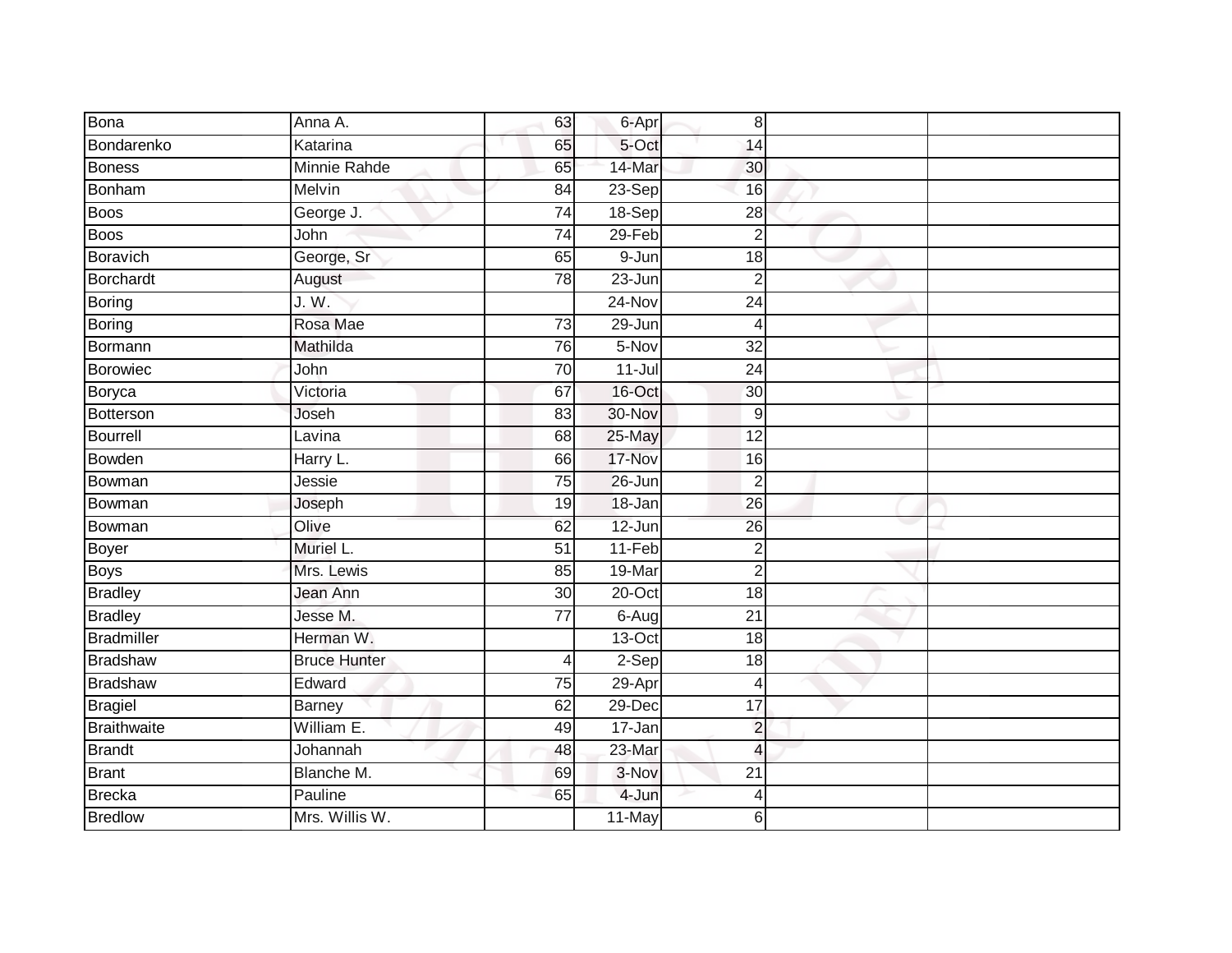| Breuckmann        | Agnes M.             | 62              | 17-Jan     | $\overline{2}$  |  |
|-------------------|----------------------|-----------------|------------|-----------------|--|
| Brezetich         | John                 | 59              | 4-Apr      | $\overline{2}$  |  |
| <b>Brich</b>      | Samuel               | 65              | 9-Dec      | 20              |  |
| <b>Bricknell</b>  | John S.              |                 | 8-Jun      | 6               |  |
| <b>Bridge</b>     | Maggie               | $\overline{70}$ | $5-Nov$    | $\overline{32}$ |  |
| Brill             | Jesse Herbert        | $\overline{54}$ | $20 - Feb$ | $\overline{2}$  |  |
| <b>Brinson</b>    | Dewey                | $\overline{50}$ | 16-Mar     | $\overline{17}$ |  |
| <b>Brisevac</b>   | Steve                | 58              | 7-Nov      | 36              |  |
| <b>Broadwater</b> | Norris S.            | 53              | 6-Apr      | 8               |  |
| <b>Broady</b>     | Louise               | $\overline{36}$ | $2-Apr$    | $\overline{36}$ |  |
| <b>Brockwell</b>  | Sara                 | 41              | 16-Sep     | 16              |  |
| <b>Brockwell</b>  | Sarah                | 51              | 15-Sep     | 16              |  |
| <b>Brooke</b>     | Ernest T.            | 73              | 20-Mar     | 8               |  |
| <b>Brooks</b>     | Emmett F.            | 55              | 19-Dec     | 34              |  |
| <b>Broton</b>     | <b>Helen Hoholek</b> | 49              | 15-Dec     | 16              |  |
| <b>Brown</b>      | Harriet              | 55              | 27-Jan     | 5               |  |
| <b>Brown</b>      | James H.             | 68              | 16-Apr     | $\overline{32}$ |  |
| <b>Brown</b>      | Josephine Hilda      | 83              | 8-Oct      | 48              |  |
| <b>Brown</b>      | Mary E.              |                 | 19-May     | 18              |  |
| <b>Brown</b>      | Matthew G.           | $\overline{76}$ | 15-Aug     | $\overline{12}$ |  |
| <b>Brown</b>      | <b>Stanley Lee</b>   | 68              | 8-Dec      | 16              |  |
| <b>Brown</b>      | Susie E.             | $\overline{80}$ | 29-May     | $\overline{18}$ |  |
| <b>Brown</b>      | Willis               | 39              | 16-Dec     | 20              |  |
| <b>Brownell</b>   | Castle               | $\overline{44}$ | 14-Mar     | $\overline{30}$ |  |
| <b>Bruce</b>      | <b>Florence Etta</b> | 73              | 17-Jun     | 18              |  |
| <b>Bruce</b>      | James G.             | 74              | 19-Dec     | 34              |  |
| <b>Bruchman</b>   | William E.           | 63              | $4 - Jan$  | $\overline{22}$ |  |
| Bruchman          | William L.           | 34              | 14-Nov     | 30              |  |
| <b>Bruckner</b>   | Carl A.              | 83              | 12-May     | 4               |  |
| Bryan             | Charles L.           | 48              | 18-Aug     | $\overline{2}$  |  |
| Brylewski         | <b>Thomas</b>        | 74              | 16-Sep     | 16              |  |
| <b>Brzezinski</b> | Frances              |                 | $30 -$ Jul | 17              |  |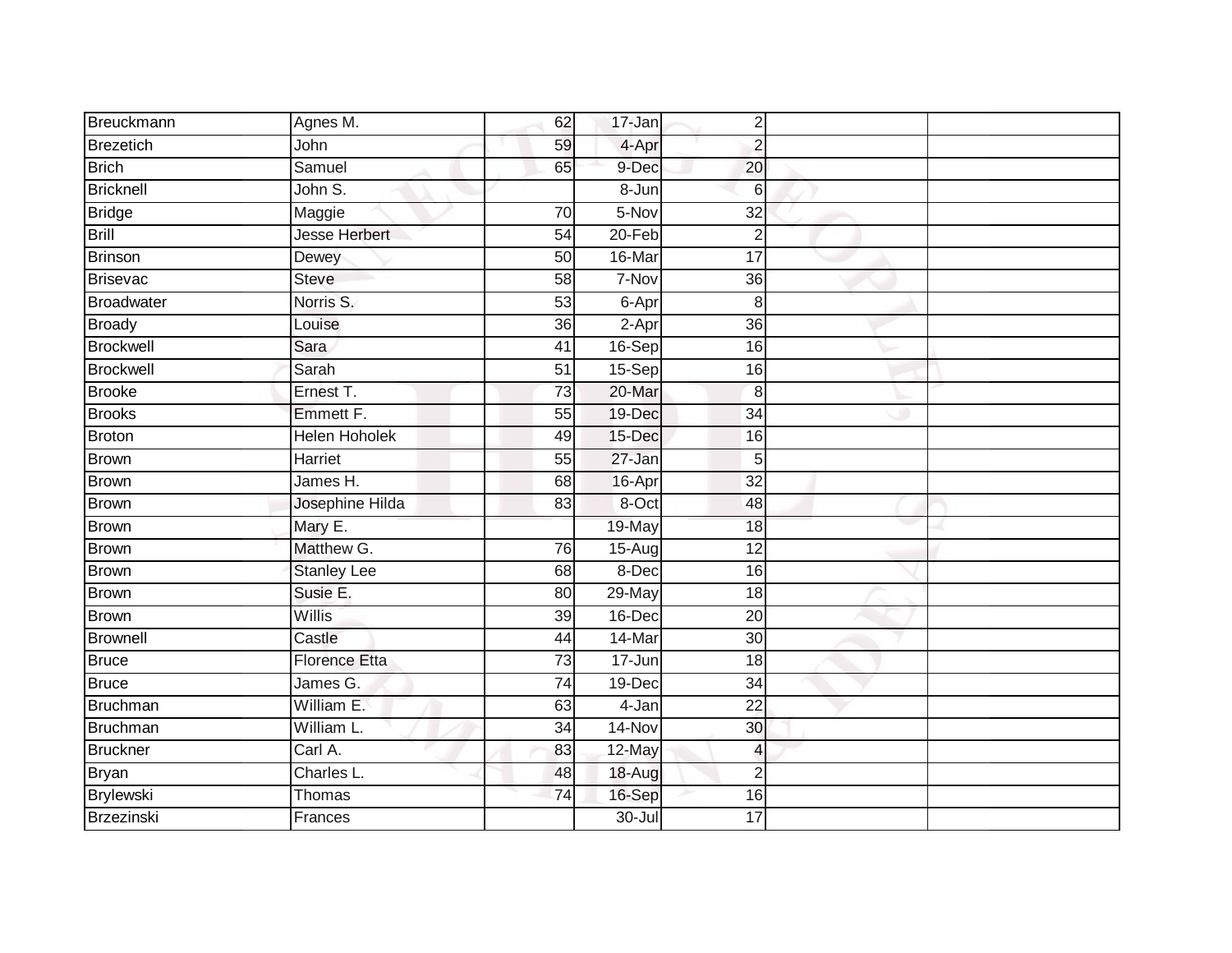| Buchanan          | Eva J.              | 74              | $23 - Jun$ | $\overline{2}$  |  |
|-------------------|---------------------|-----------------|------------|-----------------|--|
| Buckmaster        | Virgil V.           | 45              | 3-Apr      | $\overline{2}$  |  |
| <b>Buczkowski</b> | Mary                | 65              | 24-Oct     | 38              |  |
| <b>Budzius</b>    | Teklla              | 68              | $22$ -Augl | 28              |  |
| <b>Buehring</b>   | Mae Goldie          | 66              | 11-Apr     | $\overline{15}$ |  |
| <b>Bunger</b>     | Robert              | $\overline{52}$ | $20$ -Oct  | 18              |  |
| <b>Bunkofske</b>  | Emma P.             | 84              | 22-Jun     | 8               |  |
| Burba             | Frank               | 87              | 23-Dec     | 8               |  |
| <b>Burch</b>      | Amanda E.           | 77              | 14-May     | 32              |  |
| <b>Bures</b>      | Joseph              | 68              | 11-Sep     | $\overline{28}$ |  |
| <b>Burge</b>      | Arlin E.            | 63              | 15-Dec     | 16              |  |
| <b>Burge</b>      | Mattie              | 75              | 24-Mar     | $\overline{2}$  |  |
| Burge             | Orrin P.            | 80              | 28-Apr     | 3               |  |
| Burgess           | Chauncey            | 84              | 15-Feb     | $\overline{2}$  |  |
| <b>Burgess</b>    | Myrtle Jane         | $\overline{84}$ | 17-Jan     | $\overline{2}$  |  |
| <b>Burke</b>      | Joseph E.           | 49              | $11 -$ Jul | 24              |  |
| <b>Burke</b>      | William G.          | $\overline{72}$ | 6-Jul      | $\overline{15}$ |  |
| <b>Burkey</b>     | Mary J.             | 89              | 15-Dec     | 16              |  |
| Burns             | Anna                | 57              | 25-Mar     | $\overline{2}$  |  |
| <b>Burns</b>      | Edward Jr.          | 21              | $8-Feb$    | 1               |  |
| Burns             | Harrison            | 81              | $18 - Jun$ | $\overline{2}$  |  |
| Bush              | Goldie M.           | $\overline{44}$ | 27-Jan     | $\overline{5}$  |  |
| <b>Bush</b>       | <b>Thomas David</b> | 16 day          | 10-Nov     | 16              |  |
| <b>Busse</b>      | Mary                | $\overline{82}$ | $20$ -Mar  | $\bf{8}$        |  |
| Butler            | James C.            | 46              | 20-Jan     | $\overline{4}$  |  |
| <b>Butler</b>     | Viola               | 77              | 1-Jun      | $\overline{4}$  |  |
| Butrim            | Joseph              | 58              | 15-Apr     | $\overline{2}$  |  |
| <b>Butters</b>    | Hyacinth E.         | 51              | 29-Jan     | $\overline{2}$  |  |
| Buttram           | Henry               | 56              | 30-Mar     | 8               |  |
| <b>Buzea</b>      | <b>Berkan</b>       | 63              | 26-Oct     | 18              |  |
| <b>Byrd</b>       | Earl                | 25              | $14 -$ Jul | $\mathbf 1$     |  |
| Cadman            | Edward              | $\overline{84}$ | $20 - Apr$ | 19              |  |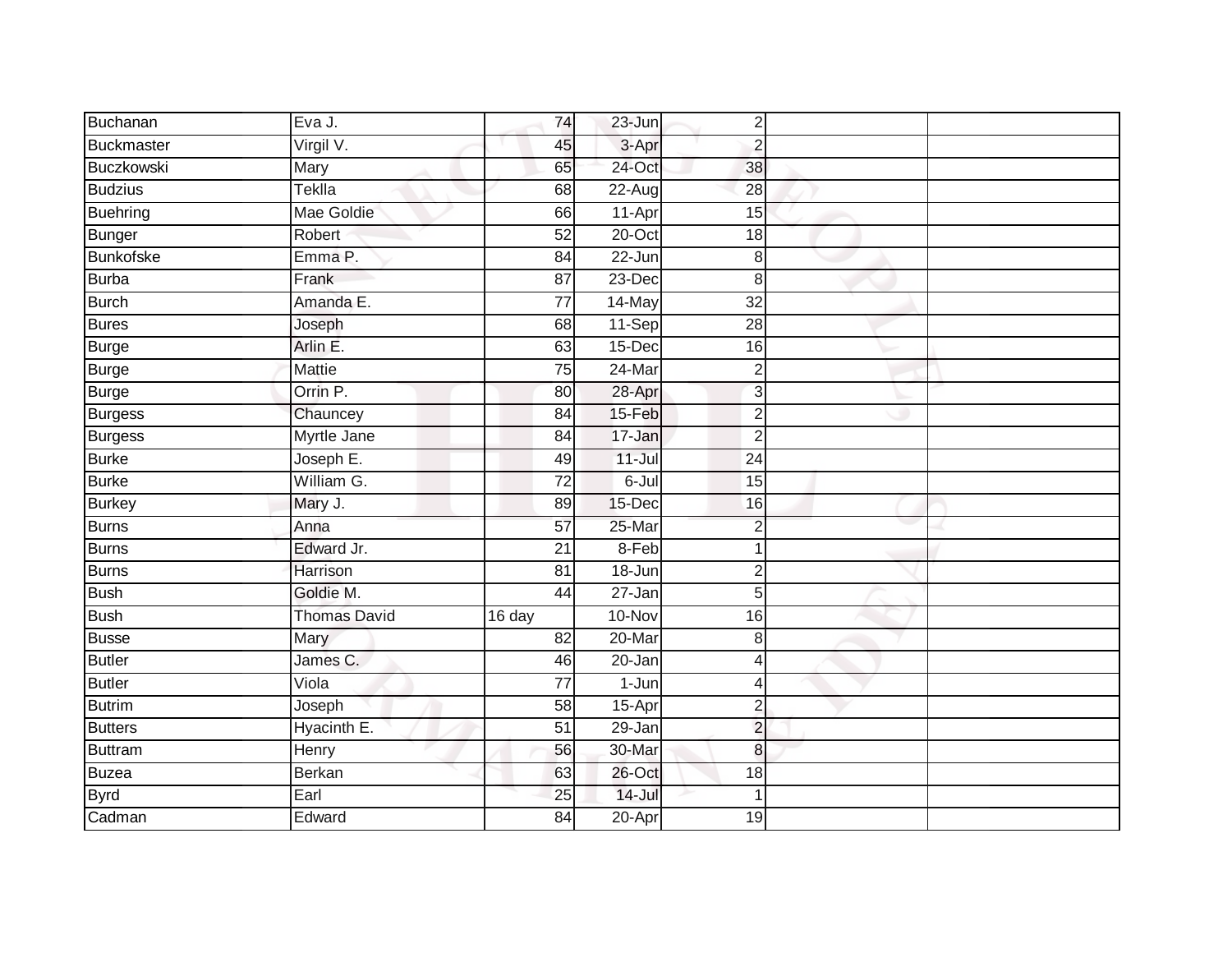| Cadwell   | Mary           | 36              | 15-Feb     | 2               |  |
|-----------|----------------|-----------------|------------|-----------------|--|
| Callahan  | William        | 66              | 9-Nov      | 8               |  |
| Campbell  | Agnes          |                 | $22 - Jan$ | 14              |  |
| Campbell  | Carrie Lee     | 68              | 25-Mar     | $\overline{2}$  |  |
| Campbell  | Cyrus          | 49              | $13-Oct$   | 18              |  |
| Canner    | Susan          | 81              | 15-Sep     | 16              |  |
| Capatina  | Joe            | 62              | 14-Nov     | 30              |  |
| Carlson   | Edward E.      | 61              | 13-Mar     | 2               |  |
| Carlson   | Frank          | 52              | 12-May     | 4               |  |
| Carpenter | Honora M.      | 67              | 31-Mar     | $\overline{2}$  |  |
| Carr      | Charles J.     | 23              | 26-Dec     | $\overline{23}$ |  |
| Carr      | Michael        | 67              | 19-Oct     | 14              |  |
| Carroll   | Sarah          | 92              | 18-Mar     | 16              |  |
| Carter    | Alfred C.      | $\overline{73}$ | 28-Feb     | $\overline{2}$  |  |
| Carter    | John T.        | 62              | 18-Jan     | 26              |  |
| Cebula    | Cpl. Edward L. | 22              | 15-Jan     | $\overline{2}$  |  |
| Cengel    | Magdalene      | 58              | 1-Dec      | $\overline{14}$ |  |
| Chabi     | Alex           | 73              | 22-May     | 29              |  |
| Challas   | Samuel         | 57              | 21-Jan     | $\overline{2}$  |  |
| Chambers  | William W.     | 65              | 8-Apr      | $\overline{16}$ |  |
| Champion  | William B.     | 70              | 10-Sep     | 34              |  |
| Chaney    | Loyd           | 59              | 19-Mar     | $\overline{2}$  |  |
| Chanley   | Arthur W.      | 55              | 17-Jan     | $\overline{2}$  |  |
| Chapranda | Mary Diane     | 32              | 27-May     | 26              |  |
| Chase     | James R.       |                 | $16 -$ Jul | 24              |  |
| Chevalier | Jan Marie      |                 | 17-Dec     | 44              |  |
| Childress | Lewis A.       | 85              | 6-Jan      | 4               |  |
| Chizmar   | John, Sr.      | 68              | $10$ -Oct  | 28              |  |
| Chomistek | John           | 56              | 28-May     | 38              |  |
| Chovan    | Andrew Sr.     | 60              | 4-Aug      | $\overline{2}$  |  |
| Chovan    | Joseph         | 37              | 18-Mar     | 16              |  |
| Christie  | Laura L.       | 76              | 9-Jan      | 14              |  |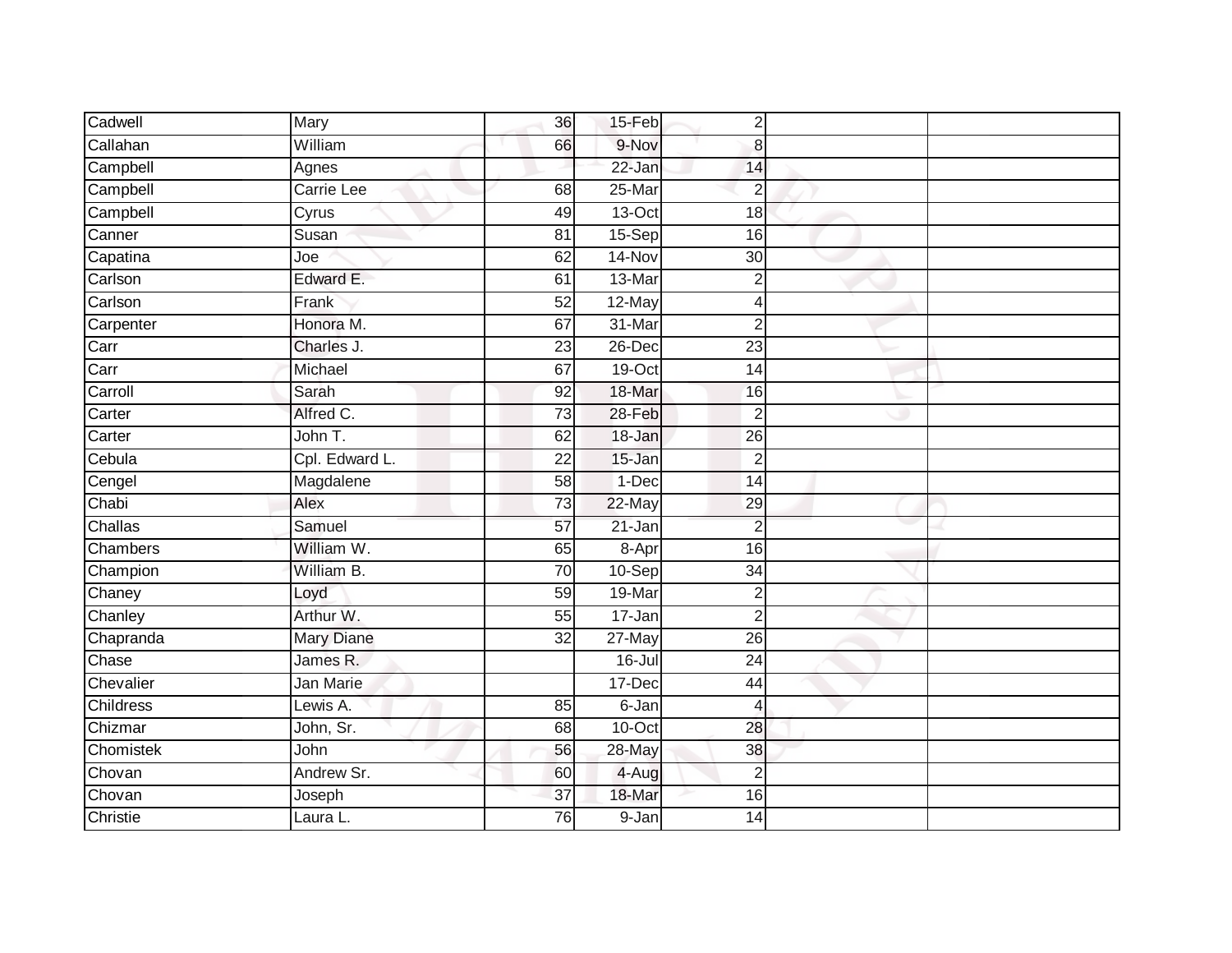| Chuba        | Joseph                | 61              | 16-Dec     | 20                       |  |
|--------------|-----------------------|-----------------|------------|--------------------------|--|
| Ciereszewski | Peter                 | 83              | 12-Sep     | 28                       |  |
| Cinko        | Julia                 | 63              | 17-Feb     | 4                        |  |
| Clark        | Laura B.              | $\overline{87}$ | $6$ -May   | 11                       |  |
| Clark        | Viola                 |                 | $2-Sep$    | 18                       |  |
| Clark        | Virgil C.             | 52              | 17-Oct     | 28                       |  |
| Clarke       | Fannie E.             | $\overline{73}$ | 3-Jan      | $\overline{2}$           |  |
| Clinton      | Ada                   | 77              | 7-Oct      | 16                       |  |
| Cluck        | Mamie L.              | 64              | 15-Jan     | $\overline{2}$           |  |
| Clutts       | L. N.                 | $\overline{87}$ | $30$ -Oct  | 30                       |  |
| Cobb         | Iza James             |                 | 11-Apr     | 15                       |  |
| Cohn         | Samuel H.             | 63              | 17-Dec     | 44                       |  |
| Cole         | David Michael         | 10              | 6-Jan      | $\overline{\mathcal{A}}$ |  |
| Cole         | Ernest                | 67              | 9-Dec      | 20                       |  |
| Collard      | William               | 66              | $21-Feb$   | $\overline{2}$           |  |
| Collins      | <b>William Mickey</b> | 59              | 3-Sep      | 30                       |  |
| Conley       | Anna                  | 28              | 6-Jul      | 15                       |  |
| Connelly     | Nicholas D.           | 68              | 28-Sep     | 6                        |  |
| Conner       | Mark                  | $\overline{4}$  | $10$ -Oct  | 28                       |  |
| Conners      | John                  | 86              | 14-Dec     | $\overline{12}$          |  |
| Connor       | Daniel                | 70              | 24-Oct     | 38                       |  |
| Constant     | Orville J. Sr.        | 53              | $27 - Jan$ | 5                        |  |
| Contolukas   | Demetra               | 58              | 7-Jan      | $\overline{c}$           |  |
| Contras      | Louis                 |                 | 20-Apr     | 19                       |  |
| Cook         | Dorothy               | 76              | 24-Mar     | $\overline{2}$           |  |
| Cook         | William C.            | 63              | 19-May     | $\overline{18}$          |  |
| Cooley       | Homer                 | 39              | 29-Dec     | $\overline{17}$          |  |
| Cooney       | James C.              | 97              | 25-May     | 12                       |  |
| Cooney       | Leola M.              | 53              | 8-Apr      | 16                       |  |
| Cooper       | Edgar                 | 21              | 28-Dec     | 8                        |  |
| Copak        | Mary                  | 57              | 1-Jun      | 4                        |  |
| Coppage      | Roy P.                | 63              | 17-Feb     | 4                        |  |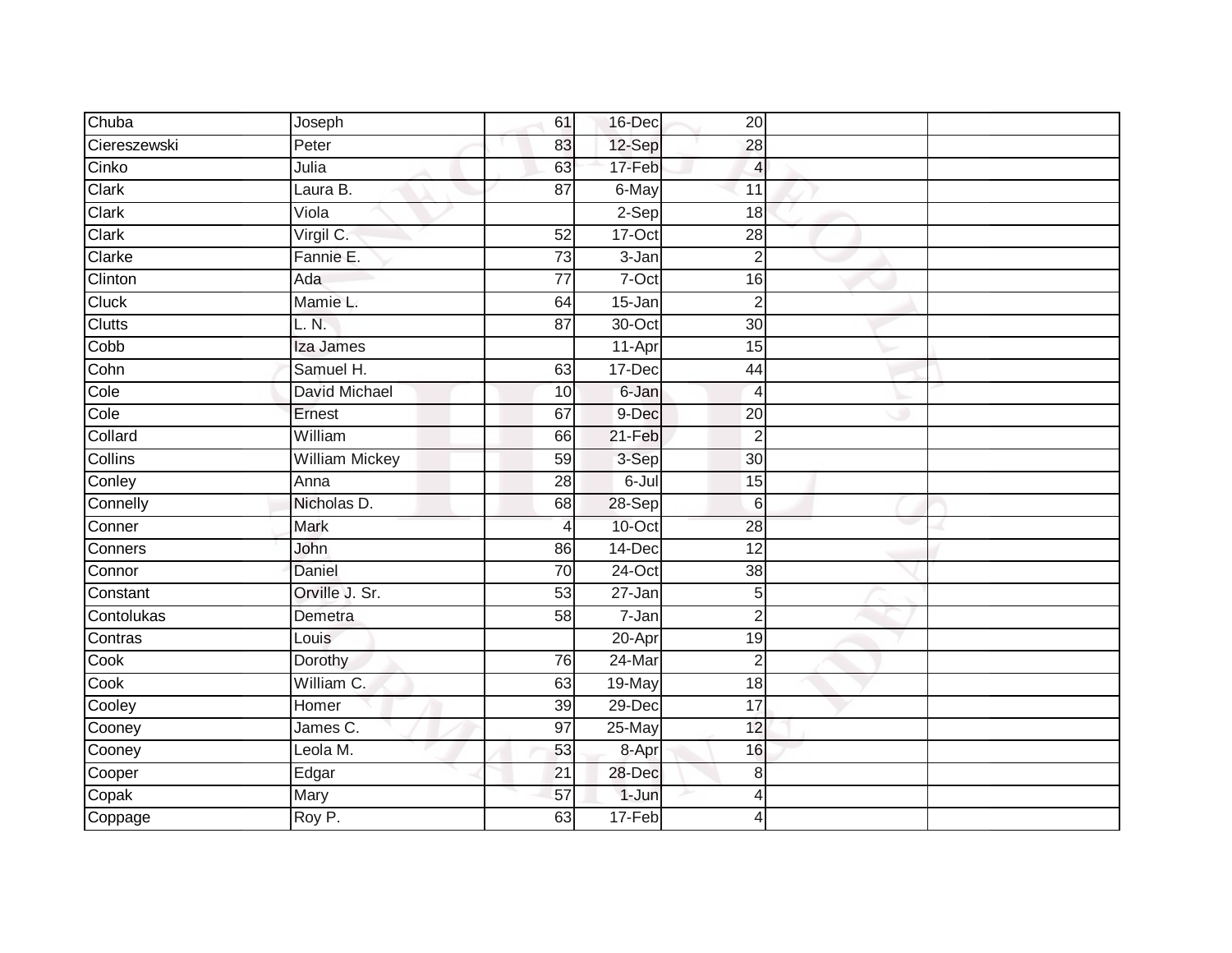| Coppenger   | Anna                 | 77             | $8 -$ Jul  | 17              |  |
|-------------|----------------------|----------------|------------|-----------------|--|
| Coraggiosi  | Mentore              | 65             | 28-Dec     | 8               |  |
| Cordua      | William              | 76             | 17-Aug     | 16              |  |
| Cordva      | Lula B.              | 80             | $16 -$ Jul | $\overline{24}$ |  |
| Cormican    | James                |                | $26$ -Feb  | $\overline{2}$  |  |
| Cosich      | Mehmet               | 70             | 1-Feb      | $\overline{2}$  |  |
| Cossey      | Mattie               | 73             | 17-Feb     | 4               |  |
| Costello    | Anna                 |                | 16-Mar     | 17              |  |
| Covert      | Emma                 |                | 4-Mar      | $\overline{2}$  |  |
| Cowles      | Mary                 |                | $31 -$ Jul | 19              |  |
| Craidon     | Jeannette E.         | 55             | 14-Nov     | $\overline{30}$ |  |
| Craig       | Mrs. William         | 76             | $21-Oct$   | 18              |  |
| Crasun      | Samon                | 66             | 12-Jun     | 26              |  |
| Craverns    | Harry R.             | 44             | 28-Apr     | $\mathbf{3}$    |  |
| Creasbaum   | Artie E.             | 56             | 28-Jan     | $\overline{12}$ |  |
| Critten     | Dora Ellen           | 89             | 2-Dec      | 16              |  |
| Cross       | Charles              | 80             | 10-Mar     | $\overline{14}$ |  |
| Crossno     | Christine            | 39             | 3-Oct      | 32              |  |
| Culveyhouse | Margaret C.          | 61             | 15-Dec     | 16              |  |
| Cummings    | Goldie               | 55             | $14$ -Jul  | $\overline{13}$ |  |
| Cummins     | Clarence L.          | 59             | 11-Jan     | 23              |  |
| Cunningham  | T.L.                 | 88             | 19-Mar     | $\overline{2}$  |  |
| Curry       | Joseph A.            | 84             | 15-Sep     | 16              |  |
| Curtis      | Dale B.              | 38             | 31-Oct     | 10              |  |
| Curtis      | Susan                | 83             | $8-$ Sep   | 14              |  |
| Curtiss     | Jacqueline           | 17 days        | 3-Jan      | $\overline{2}$  |  |
| Curtner     | Louella              | 75             | 11-Apr     | 15              |  |
| Cvetkovich  | George               |                | 8-Jul      | 17              |  |
| Czech       | <b>Thomas Edward</b> | infant         | $28 -$ Jul | $\overline{2}$  |  |
| Czernia     | Sophie               | 71             | 15-May     | 28              |  |
| Czuba       | Stephanie            | 54             | 26-May     | $\overline{2}$  |  |
| Da Pra      | Donna Lee            | 5 <sup>1</sup> | $15-Aug$   | 12              |  |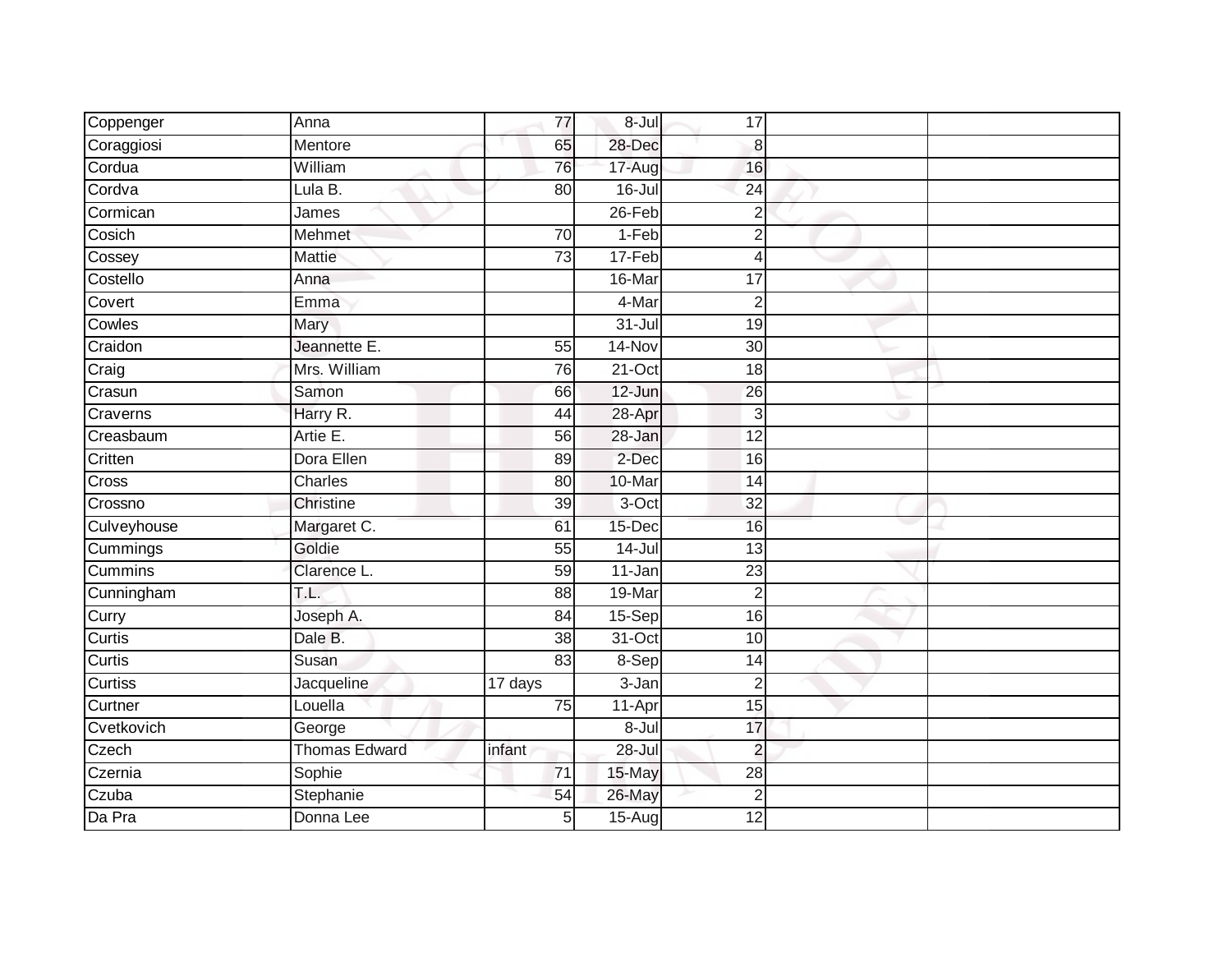| Dabrowski      | Joseph               | $\overline{72}$       | 17-Jul     | 24              |          |  |
|----------------|----------------------|-----------------------|------------|-----------------|----------|--|
| Dado           | Anna                 | 84                    | $25 -$ Jul | $\overline{24}$ |          |  |
| Dado           | <b>Martin</b>        | 61                    | 8-Dec      | 16              |          |  |
| Dahlkamp       | Bernard H.           | 69                    | 5-Dec      | 10              |          |  |
| Daily          | Edmund W.            | $\overline{82}$       | $11-Feb$   | $\overline{2}$  |          |  |
| Daly           | William C.           | 70                    | 4-Aug      | $\overline{2}$  |          |  |
| Danchi         | Simon                | 66                    | 16-Nov     | 19              |          |  |
| Danko          | Anthony              | 65                    | 28-May     | 38              |          |  |
| Danko          | Ignac                | 64                    | 17-Dec     | 44              |          |  |
| <b>Darlas</b>  | <b>Harry</b>         | 55                    | 11-May     | $\,6$           |          |  |
| Darling        | Minnie A.            | $\overline{78}$       | 17-Aug     | 16              |          |  |
| Darnell        | Mae                  | 65                    | 25-Feb     | $\overline{2}$  |          |  |
| Daszuba        | Joseph               | 57                    | 13-Feb     | 34              |          |  |
| Dauksza        | Orfie                | $\overline{77}$       | 23-Sep     | 16              |          |  |
| Dauksza        | Teddy A.             | 41                    | $9 -$ Jul  | $\overline{2}$  |          |  |
| Davenport      | Amos R.              | 52                    | $2-Jan$    | 29              |          |  |
| <b>Davis</b>   | Edith B.             | $\overline{78}$       | 6-May      | $\overline{11}$ |          |  |
| Davis          | George M.            | 71                    | $21-Feb$   | $\overline{2}$  |          |  |
| Davis          | <b>Leland Alan</b>   | 31/2<br><b>Months</b> | $27 - Aug$ | $\overline{34}$ |          |  |
| Davis          | Martha B.            | 65                    | 6-Oct      | 18              |          |  |
| <b>Davis</b>   | William E.           | 59                    | 24-Aug     | 4               |          |  |
| Day            | <b>Julian Martin</b> | 77                    | 6-Apr      | 8               |          |  |
| De Bruler      | Nora F.              | 84                    | $20 -$ Jul | $\overline{4}$  |          |  |
| De Line        | Jesse                | 64                    | 17-Jun     | 18              |          |  |
| De St. Aubin   | <b>Blanche</b>       | $\overline{73}$       | 20-Jun     | $\mathcal{D}$   | Lamarche |  |
| Dean           | Ronald               | 9                     | $1 -$ Jul  | 30              |          |  |
| Dean           | William H.           | 79                    | 30-Dec     | 14              |          |  |
| Dec            | Joseph               | 69                    | 23-Jun     | $\overline{c}$  |          |  |
| Dedinsky       | Emil                 |                       | 23-Apr     | 5               |          |  |
| Dedmon         | Rosetta M.           | 53                    | 2-Sep      | 18              |          |  |
| <b>Dekreek</b> | <b>Nelie</b>         | 83                    | 17-Apr     | 30              |          |  |
|                |                      |                       |            |                 |          |  |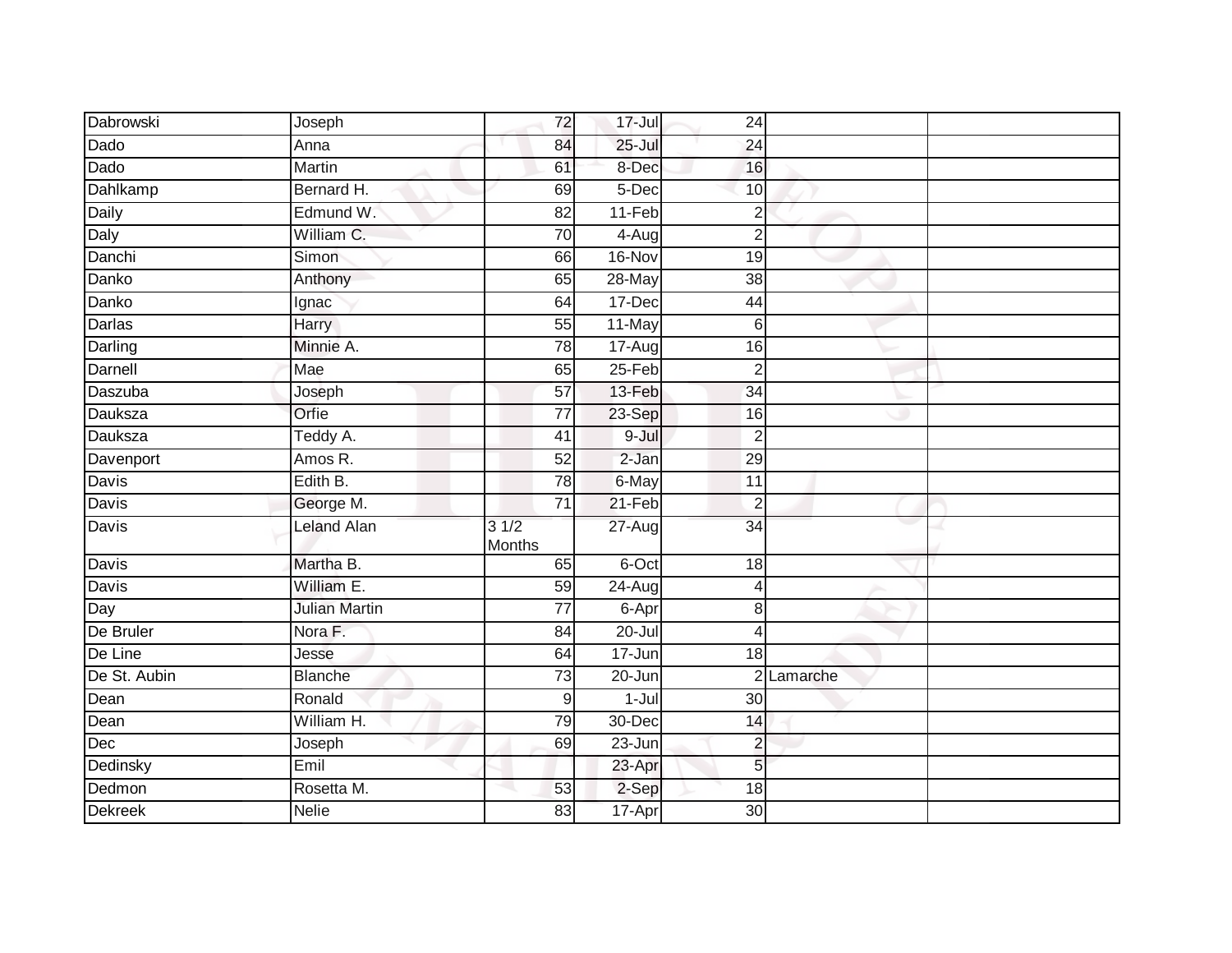| Delgado          | Vincent              | 37              | $14 -$ Jul | $\mathbf 1$      |  |
|------------------|----------------------|-----------------|------------|------------------|--|
| Demaar           | Gertie               | 66              | 28-Jan     | 12               |  |
| Demas            | Peter J.             | 58              | 30-Nov     | $\boldsymbol{9}$ |  |
| <b>Dembowski</b> | Edward John          | 43              | $9 -$ Jul  | $\overline{2}$   |  |
| Demko            | Michael              | 68              | $12-Sep$   | $\overline{28}$  |  |
| Derner           | George B.            | $\overline{57}$ | $21$ -Mar  | $\sqrt{2}$       |  |
| Derolf           | Elsie I.             | 71              | 11-May     | 6                |  |
| Deruick          | Marie                |                 | 24-Nov     | $\overline{24}$  |  |
| Deus             | Lothar W.            | 50              | 11-May     | 6                |  |
| Devaul           | <b>Helen</b>         | $\overline{30}$ | 18-Apr     | 6                |  |
| Devaul           | <b>Russell Allen</b> | 7 mon           | 4-Mar      | $\overline{2}$   |  |
| Dewey            | Bert                 | 83              | 28-May     | $\overline{38}$  |  |
| <b>Dexter</b>    | Marie                | 71              | 15-Jan     | $\overline{2}$   |  |
| Dickson          | Alfred B.            |                 | 20-Mar     | 8                |  |
| Dikun            | George               | 66              | 8-Sep      | 14               |  |
| <b>Disic</b>     | Miley A.             | 61              | 6-Jan      | $\overline{4}$   |  |
| Documa           | Jennie               | 60              | $13-Feb$   | $\overline{34}$  |  |
| Doeing           | <b>Henry Francis</b> | 81              | 31-Mar     | $\overline{2}$   |  |
| <b>Doktysz</b>   | Mary                 | 57              | $28 - Jan$ | $\overline{12}$  |  |
| Dolatowski       | John                 | 74              | $24 - Nov$ | $\overline{24}$  |  |
| Doll             | Dorothy Mae          | 44              | $16$ -Oct  | 30               |  |
| Domsic           | Paul A.              | 51              | 16-Dec     | $\overline{20}$  |  |
| <b>Donaldson</b> | John O.              | 72              | 25-Nov     | 18               |  |
| Donohue          | James W.             | 65              | $28 - Oct$ | 18               |  |
| Donovan          | Charles B.           | $\overline{72}$ | $25 - Aug$ | 16               |  |
| Dougbas          | Carl J.              |                 | 15-Apr     | $\overline{2}$   |  |
| Dougherty        | Mary                 | $\overline{70}$ | $27 - Apr$ | 8                |  |
| Douglas          | Elinor C.            | 61              | 7-Nov      | 36               |  |
| Dow              | Alexander J.         | 79              | 8-Apr      | 16               |  |
| Downs            | Anna                 |                 | 8-Jul      | 17               |  |
| <b>Drabik</b>    | Susan                | 62              | 6-Jan      | $\overline{4}$   |  |
| Dramstand        | <b>Herbert</b>       | $\overline{36}$ | $2-Jan$    | 29               |  |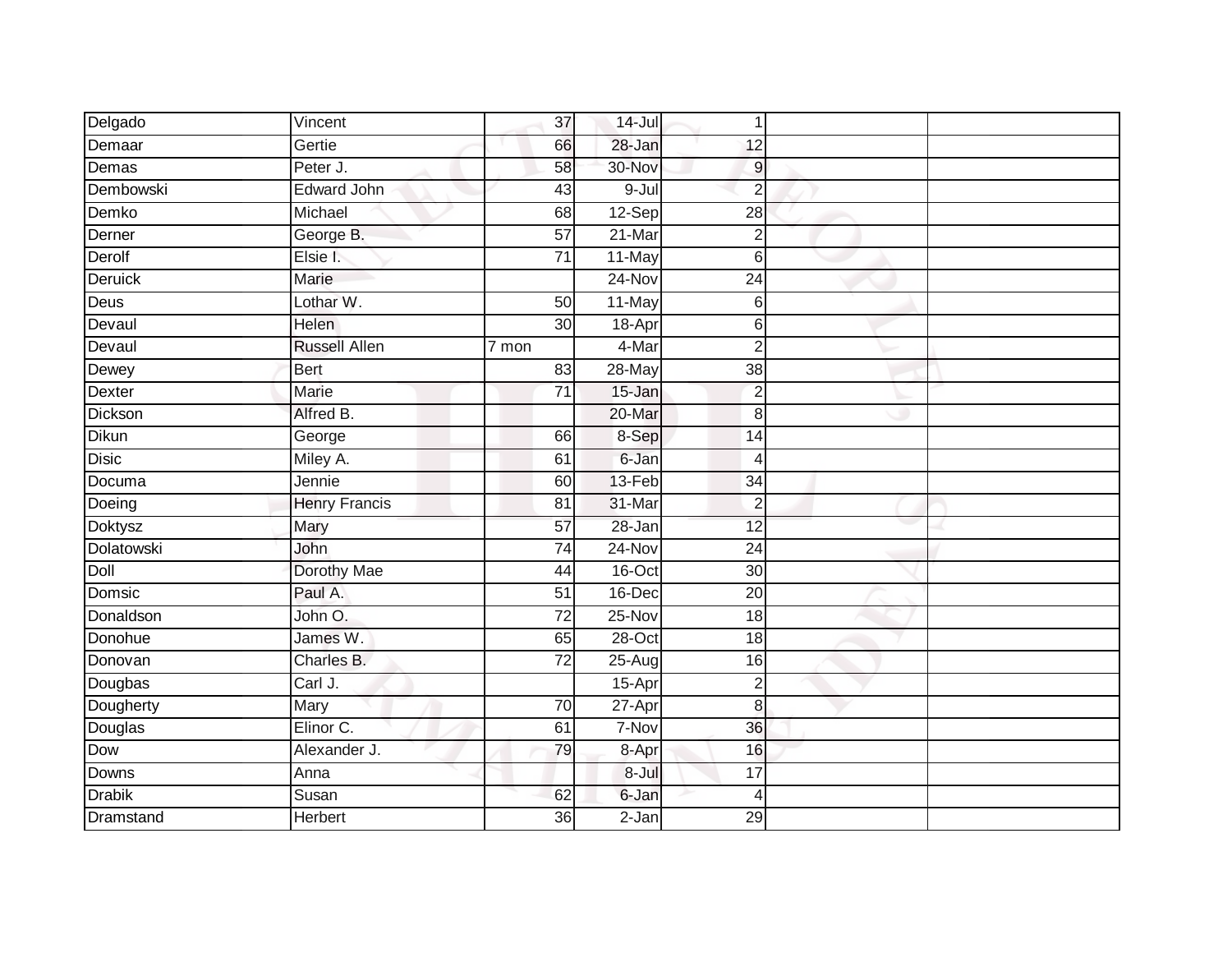| Drayn           | Crystal       | 58              | 30-Jun     | 13              |                     |
|-----------------|---------------|-----------------|------------|-----------------|---------------------|
| Drozdzunski     | Joseph        | 24              | 11-May     | 6               |                     |
| <b>Dudzik</b>   | <b>Blazy</b>  | 79              | 16-Nov     | 19              |                     |
| <b>Dudzik</b>   | Victoria      | $\overline{73}$ | 8-May      | 31              |                     |
| Duensing        | Minnie        | 76              | 21-Dec     | 16              |                     |
| Dull            | <b>Hattie</b> | 60              | $11$ -Jan  | $\overline{23}$ |                     |
| Duncan          | Mrs. James S. |                 | 20-Nov     |                 |                     |
| Dunn            | Emmet         | 59              | 17-Aug     | 16              |                     |
| Dunn            | Juanita       | 26              | 22-May     | 29              |                     |
| Dupes           | Nellie F.     | 79              | 10-Mar     | 14              |                     |
| Durbin          | Caroline      | 78              | 19-Dec     | 34              |                     |
| Dureck          | Paul          | 61              | 25-Apr     | $6\phantom{1}6$ |                     |
| <b>Dusek</b>    | Josephina M.  | 64              | 10-Oct     | $\overline{28}$ |                     |
| Duzan           | Fred T.       | 46              | 16-Apr     | 1               |                     |
| <b>Dvorchak</b> | Charles       | 66              | 22-Apr     | $\overline{7}$  |                     |
| <b>Dvorscak</b> | Anna          | $\overline{81}$ | $23 - Jan$ | 30              |                     |
| Dye             | Faye J.       | 63              | 22-Jul     | 11              |                     |
| <b>Dziachek</b> | Anna          | 55              | $25-Feb$   | $\overline{2}$  |                     |
| Easterday       | Franklin J.   | 74              | 18-Feb     | $\overline{2}$  |                     |
| Eaton           | Nora          | 63              | $16-Nov$   | $\overline{19}$ |                     |
| Eberle          | Clarence J.   | 42              | 23-Nov     | 4               |                     |
| Eckert          | Richard       | 73              | $22$ -Dec  | 10              |                     |
| Economide       | <b>Basil</b>  | 79              | 3-Feb      | 10              |                     |
| Edgar           | Noble A.      | 62              | 17-Oct     | $\overline{28}$ |                     |
| Edward          | Allie, Jr.    | 28              | 27-Aug     | $\overline{34}$ | <b>WW II Vetern</b> |
| Eggebrecht      | Elise M.      | 62              | 12-Mar     | 3               |                     |
| Eggebrecht      | William F.    | 49              | 12-Sep     | $\overline{28}$ |                     |
| Einsele         | Mrs. John     | 25              | $2-Sep$    | $\overline{1}$  |                     |
| Eisenhutt       | Edward P.     | 56              | 17-Feb     | 4               |                     |
| Elder           | Charles C.    | 83              | 4-Aug      | $\overline{2}$  |                     |
| Elliot          | Elizabeth M.  | 58              | 20-Oct     | 18              |                     |
| Elliot          | Ilene         |                 | 7-Feb      | $\overline{2}$  |                     |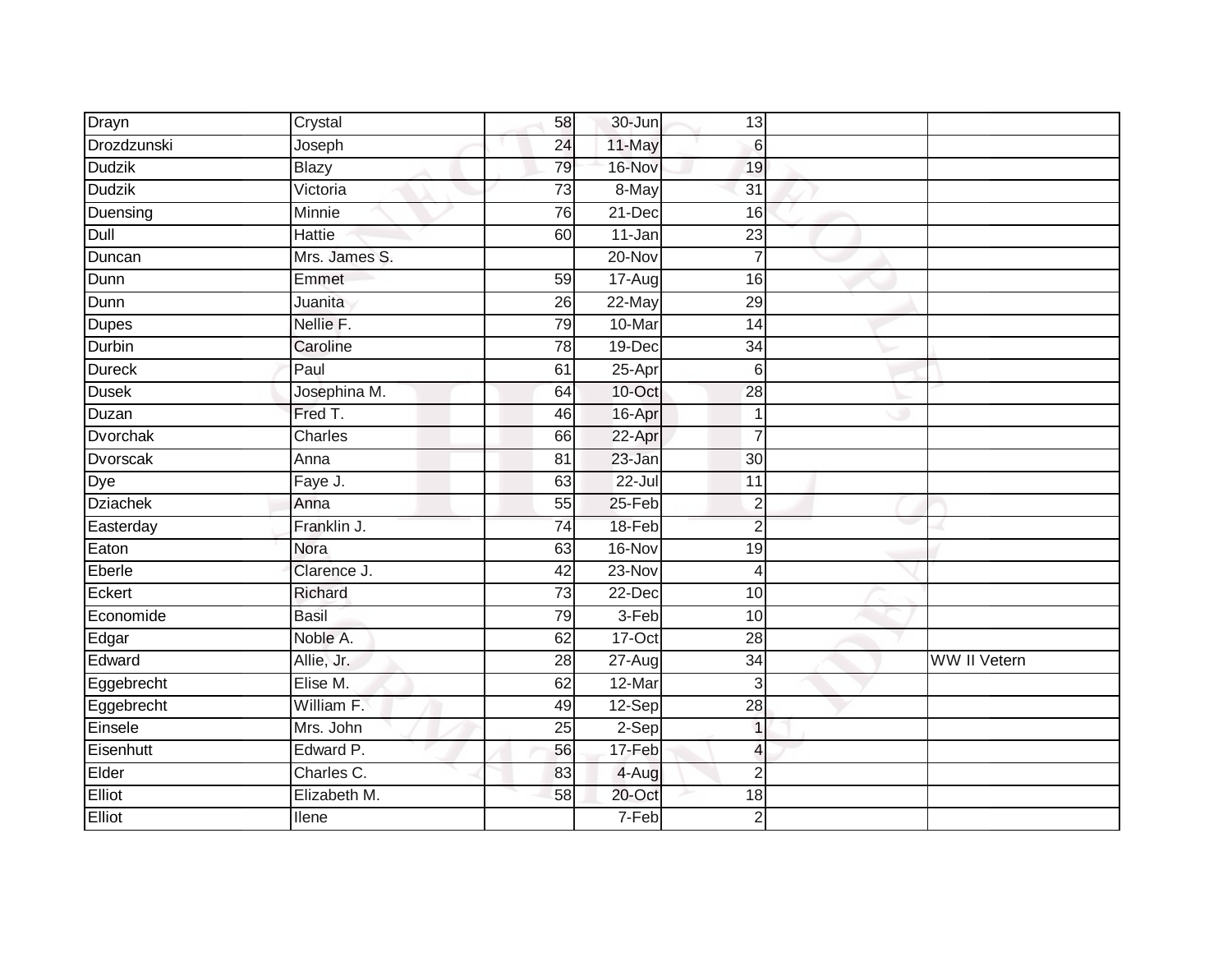| Elsdon   | <b>Bruce</b>            | 74              | 23-Dec                | 8                         |  |
|----------|-------------------------|-----------------|-----------------------|---------------------------|--|
| Emery    | David T.                | 71              | 30-Nov                | $\boldsymbol{9}$          |  |
| Emery    | Theodore Z.             | 79              | 20-Nov                | $\overline{7}$            |  |
| Emigh    | Ocel V.                 | 51              | 3-Feb                 | 10                        |  |
| Emond    | <b>Bertha</b>           | 49              | $14$ -Dec             | 12                        |  |
| Empey    | Amelia Held             | 81              | 26-Dec                | $\overline{23}$           |  |
| Engle    | Edward                  | 67              | 6-Oct                 | 18                        |  |
| English  | Mrs. James P.           | 77              | $1-Feb$               | $\overline{2}$            |  |
| Ennis    | John                    | 79              | 24-Jun                | 16                        |  |
| Enocksen | <b>Charles</b>          | 83              | 16-Mar                | 17                        |  |
| Enright  | <b>William Chester</b>  |                 | 3-Aug                 | 8                         |  |
| Entrop   | Infant                  | 4 mon           | 21-Mar                | $\overline{2}$            |  |
| Erickson | Clarence E.             | 37              | 11-Feb                | $\overline{2}$            |  |
| Erickson | Minnie P.               | 74              | 11-Aug                | 6                         |  |
| Ernst    | Leonard M.              | $\overline{27}$ | 20-Apr                | $\ensuremath{\mathsf{3}}$ |  |
| Ernt     | Charles                 | 69              | 4-Apr                 | $\overline{2}$            |  |
| Ervin    | <b>Della</b>            | $\overline{72}$ | 15-Sep                | 16                        |  |
| Evans    | Charles G.              | $\overline{51}$ | 1-Dec                 | $\overline{1}$            |  |
| Evans    | Forrest W.              | 62              | 21-May                | 36                        |  |
| Evans    | Robert                  | $\overline{71}$ | 8-Dec                 | 16                        |  |
| Eversoll | Clara                   | $\overline{72}$ | 30-Apr                | 4                         |  |
| Ewert    | William                 | 86              | $4 - \overline{A}$ ug | $\overline{2}$            |  |
| Facklam  | Louis                   | $\overline{73}$ | 27-Jun                | $\overline{27}$           |  |
| Falcioni | Margret                 |                 | 6-Jul                 | 15                        |  |
| Fancher  | Berta Lee               | 40              | 9-Mar                 | 8                         |  |
| Fandrri  | Sophie D.               | 67              | 5-May                 | 6                         |  |
| Farish   | <b>Margaret Francis</b> |                 | $20 - Feb$            | $\overline{2}$            |  |
| Farley   | Marion C.               | 70              | 11-Nov                | 16                        |  |
| Farmer   | Gertrude                | 72              | 11-Aug                | 6                         |  |
| Farral   | Paul (Mike)             | 52              | 30-Mar                | 8                         |  |
| Farrell  | Frances                 | $\overline{38}$ | 14-Nov                | 30                        |  |
| Febre    | Donald Le               | $\overline{17}$ | $23-Apr$              | 5                         |  |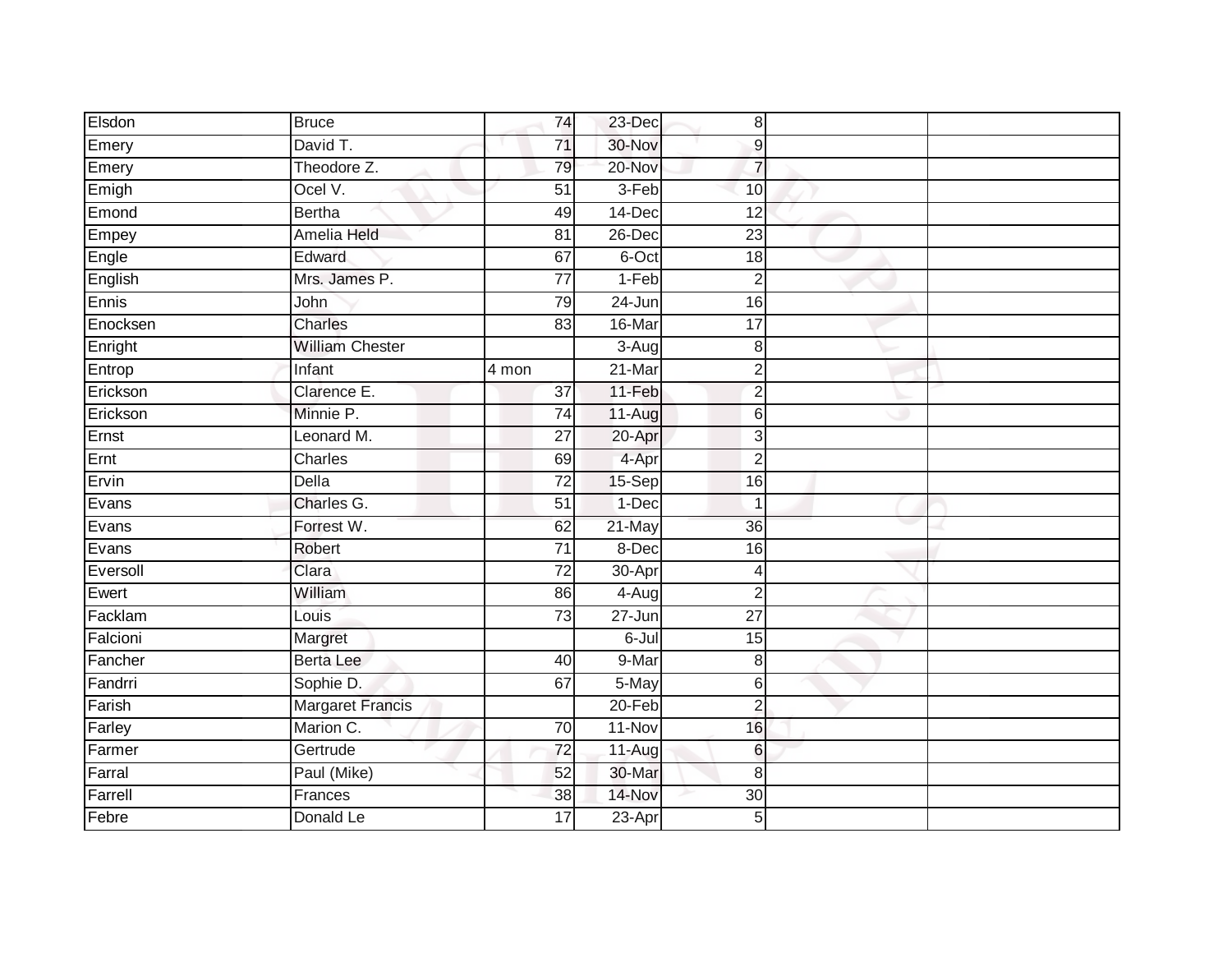| Federico          | Frank               | 53              | 29-Dec     | 17              |  |
|-------------------|---------------------|-----------------|------------|-----------------|--|
| Felsegi           | <b>Domokos</b>      | 66              | 19-May     | 18              |  |
| Ferguson          | <b>Mabel Grace</b>  | 72              | 31-Jan     | $\overline{2}$  |  |
| Ferus             | Micheal             | 76              | 15-Feb     | $\overline{2}$  |  |
| Fetta             | Amanda M.           | 63              | 26-May     | $\overline{2}$  |  |
| Fierro            | Arthur              | 5 <sub>l</sub>  | 10-Oct     | $\overline{28}$ |  |
| Fierro            | <b>Jesus</b>        | 52              | 16-Oct     | $\overline{30}$ |  |
| Filar             | <b>Mary Kraus</b>   | 59              | 15-Sep     | 16              |  |
| Fillebeck         | Josephine           | 88              | $2-Jan$    | 29              |  |
| Filser            | Charles S.          | $\overline{72}$ | 19-Mar     | $\overline{2}$  |  |
| Filser            | Sebastian           | $\overline{72}$ | 20-Mar     | 8               |  |
| Findling          | Martin              | 64              | $20 -$ Apr | 3               |  |
| Finley            | William B.          | 78              | 20-Apr     | 3               |  |
| Fitzpatrick       | Mrs Geraldine       | 43              | 4-Sep      | $\overline{28}$ |  |
| Fladeland         | Ena                 | 45              | 1-May      | 5               |  |
| Flanigan          | <b>Minnie</b>       | $\overline{83}$ | 13-Oct     | $\overline{18}$ |  |
| Fletcher          | John                | $\overline{87}$ | $21 -$ Jul | 13              |  |
| Flickenger        | Elsie E.            | 81              | 12-May     | 4               |  |
| <b>Flores</b>     | Mary                | 48              | 6-Mar      | 10              |  |
| Flores            | Pablo               | 63              | $25 -$ Jul | $\overline{24}$ |  |
| Flymm             | Albert              | 76              | 12-May     | 4               |  |
| Flynn             | Margaret M.         | 81              | 14-Feb     | $\overline{2}$  |  |
| Ford              | Frances             | 89              | 20-Oct     | 18              |  |
| Fowler            | <b>Miss Nellie</b>  | $\overline{71}$ | $22-Feb$   | $\overline{2}$  |  |
| $\overline{F}$ ox | Jacob A.            | 61              | $3 -$ Jul  | $\overline{2}$  |  |
| Fraley            | Frank Orville, Rev. | $\overline{84}$ | 29-Jun     | 4               |  |
| Francis           | Sigmond             | 16              | 9-Oct      | $\overline{26}$ |  |
| Frank             | Louise F.           | 88              | 7-Mar      | 15              |  |
| Franklin          | Leonard C.          | 46              | 20-May     | 20              |  |
| Frankowski        | Anthony             | 44              | 17-Sep     | 44              |  |
| Freeman           | J. H.               | 74              | 15-May     | 28              |  |
| Frelich           | Mary                |                 | $8 -$ Jul  | $\overline{17}$ |  |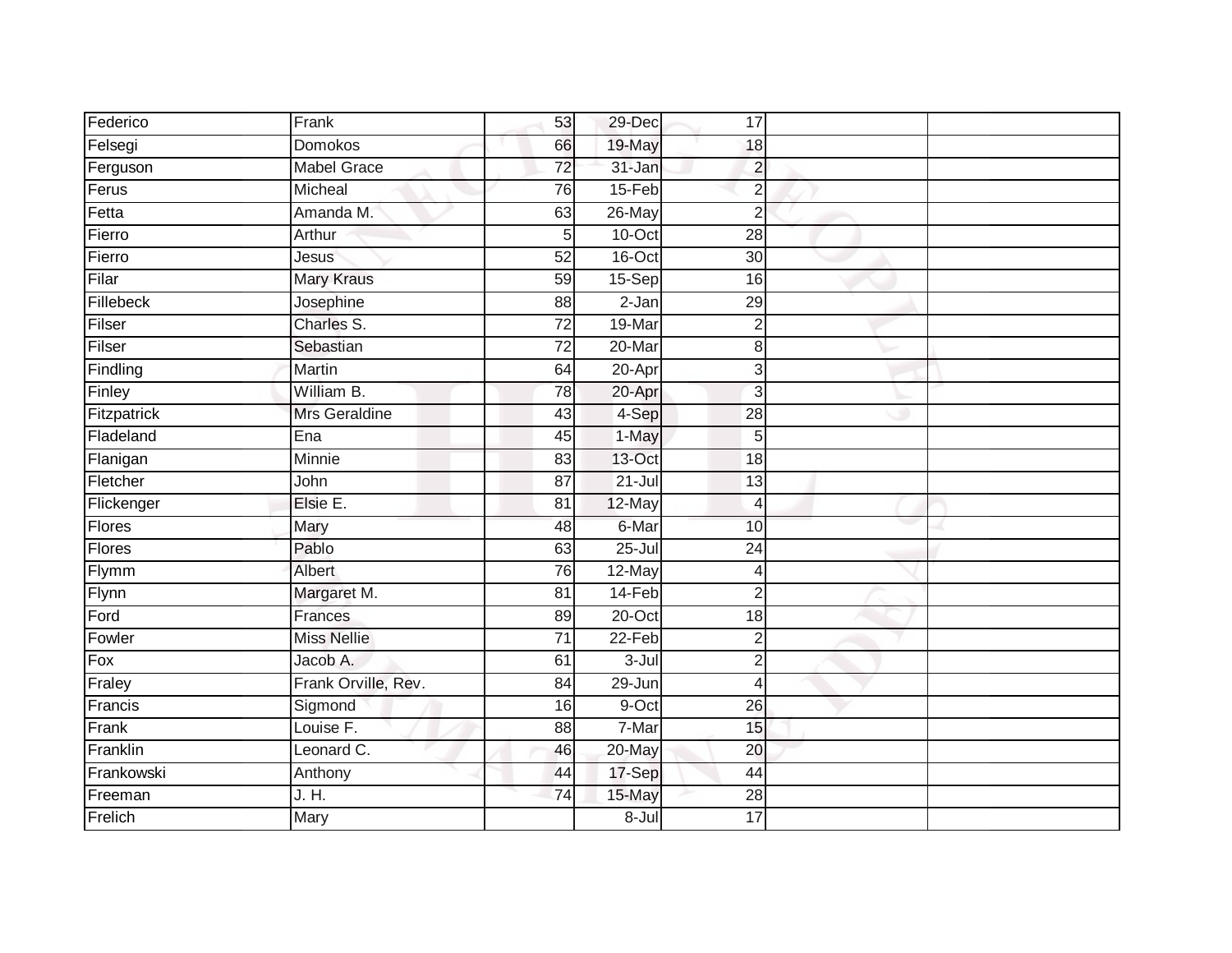| Frey     | Emil               | 52              | 8-Aug      | 12              |  |
|----------|--------------------|-----------------|------------|-----------------|--|
| Fricke   | Hulda              | 70              | 11-Aug     | $6\phantom{1}6$ |  |
| Fridley  | Claude A.          | 52              | 12-Jun     | 26              |  |
| Friedman | Pearl              | 45              | 10-Oct     | $\overline{28}$ |  |
| Fritts   | Clara M.           | $\overline{72}$ | 17-Feb     | 4               |  |
| Fronek   | William            | $\overline{57}$ | 15-Apr     | $\overline{2}$  |  |
| Fryar    | Harvey J.          | 65              | 4-Jun      | 4               |  |
| Frye     | Wirt T.            | 56              | 10-Mar     | 14              |  |
| Fuller   | Chester M.         | $\overline{54}$ | 30-Sep     | 16              |  |
| Fuller   | Ed                 | 87              | $29 - Jan$ | $\overline{2}$  |  |
| Fulmer   | <b>Clara Green</b> |                 | 29-Oct     | 33              |  |
| Funchik  | Julius J.          | 58              | 19-Mar     | $\overline{2}$  |  |
| Funcik   | Jeannette          | 58              | 13-Nov     | $\bf{8}$        |  |
| Furgal   | Ambrose            | 61              | 6-Jan      | 4               |  |
| Fuss     | William            | 85              | 14-Sep     | 3               |  |
| Fuzy Jr. | Joseph             | 37              | 22-Dec     | 10              |  |
| Fyda     | Eric               | 46              | 31-Mar     | $\overline{2}$  |  |
| Fyre     | Anna               |                 | $24$ -Jul  | 22              |  |
| Gajewski | Frances            | 45              | $13$ -Apr  | 4               |  |
| Gajewski | Phillip            | 73              | $2-Nov$    | 4               |  |
| Gale     | Florence           | 62              | 29-Jun     | 4               |  |
| Gale     | George             | $\overline{37}$ | $28-Nov$   | $\overline{36}$ |  |
| Gambos   | Teresa             | 89              | $28-Sep$   | 6               |  |
| Garbey   | William R.         | 68              | 31-Jan     | $\overline{2}$  |  |
| Garcia   | Trinidad           | 64              | 20-Oct     | 18              |  |
| Gard     | Frances M.         | 55              | 29-Dec     | $\overline{17}$ |  |
| Garr     | Rose               | $\overline{77}$ | 15-Dec     | 16              |  |
| Garrett  | Harry W.           | $\overline{52}$ | 12-Dec     | 43              |  |
| Gasenica | Joseph             | 56              | $22-Sep$   | 16              |  |
| Gaskey   | Joseph             | 37              | 27-Apr     | 8               |  |
| Gavin    | Mrs. M. C.         | 78              | 1-Apr      | $\overline{c}$  |  |
| Gay      | Elizabeth E.       |                 | $15-Aug$   | 12              |  |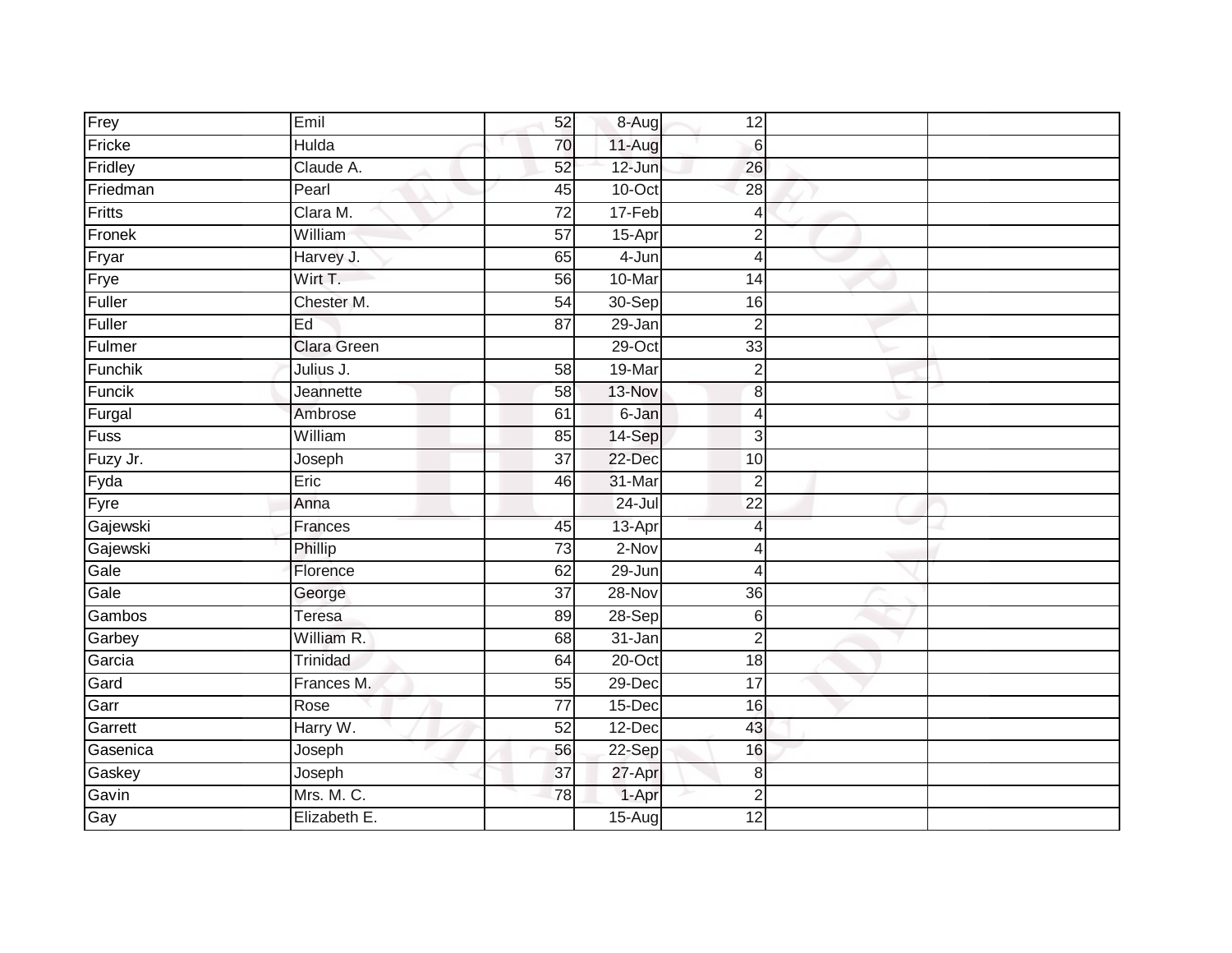| Gazda        | Josephine      | 65              | 8-Feb      | 24              |  |
|--------------|----------------|-----------------|------------|-----------------|--|
| Gazdick      | Elizabeth      | 67              | 15-Jan     | $\overline{2}$  |  |
| Geci         | John           |                 | 16-Jun     | 18              |  |
| George       | Elizabeth      |                 | 2-Dec      | 16              |  |
| Gergacz      | John           |                 | $21 -$ Jul | $\overline{13}$ |  |
| Gerka        | <b>Steve</b>   | 66              | $15$ -Dec  | 16              |  |
| Gerlach      | Agnes          | 77              | 19-Dec     | 34              |  |
| Gertz        | George         | 73              | 27-Mar     | $\overline{2}$  |  |
| Gheaja       | Larry          | 11              | $7 -$ Jul  | 17              |  |
| Gheaja       | <b>Nick</b>    | $\overline{35}$ | 13-May     | 16              |  |
| Giannini     | Angela         | $\overline{76}$ | 7-Aug      | $\overline{2}$  |  |
| Gideon       | Emery G.       | 42              | 12-Dec     | 43              |  |
| Gieranowski  | Sylvester F.   |                 | 24-Apr     | 3               |  |
| Gies         | Joseph         | 67              | 30-Apr     | $\overline{4}$  |  |
| Gilberg      | Elizabeth      | 76              | 10-Dec     | 44              |  |
| Gillaspie    | Lawrence       | 77              | 13-May     | 16              |  |
| Gillespie    | Donald W.      | 54              | $4-Aug$    | $\overline{2}$  |  |
| Gimenez      | Eulalia E.     | 63              | 25-Jan     | $\overline{c}$  |  |
| Giovingo     | Lonath         | $\overline{74}$ | 9-Jan      | 14              |  |
| Girman       | Anthony        | 9               | $10-Sep$   | 34              |  |
| Girman       | George         | 59              | 10-Aug     | $\overline{4}$  |  |
| Gluth        | Emil F.        | $\overline{71}$ | 12-Sep     | $\overline{28}$ |  |
| Gluth Jr.    | William        | 57              | $13-Nov$   | $\,8\,$         |  |
| Godfrey      | Thomas J., Sr. | 85              | 29-Jun     | 4               |  |
| Gohde        | Herman G.      | 59              | 20-Mar     | 8               |  |
| Golden       | Clara H.       | 73              | $4-Feb$    | $\overline{2}$  |  |
| Golden       | Emma           | 60              | 5-Aug      | 4               |  |
| Goldstein    | Jocob          | 75              | 16-Sep     | 16              |  |
| Gonsiorowski | Andrew         | 84              | 31-Dec     | 17              |  |
| Good         | William J.     | 17              | 16-May     | $\,8\,$         |  |
| Goodman      | Fannie S.      | 57              | 3-Jul      | $\overline{2}$  |  |
| Goodrich     | Glenn F.       | $\overline{52}$ | $1-Jun$    | 4               |  |
|              |                |                 |            |                 |  |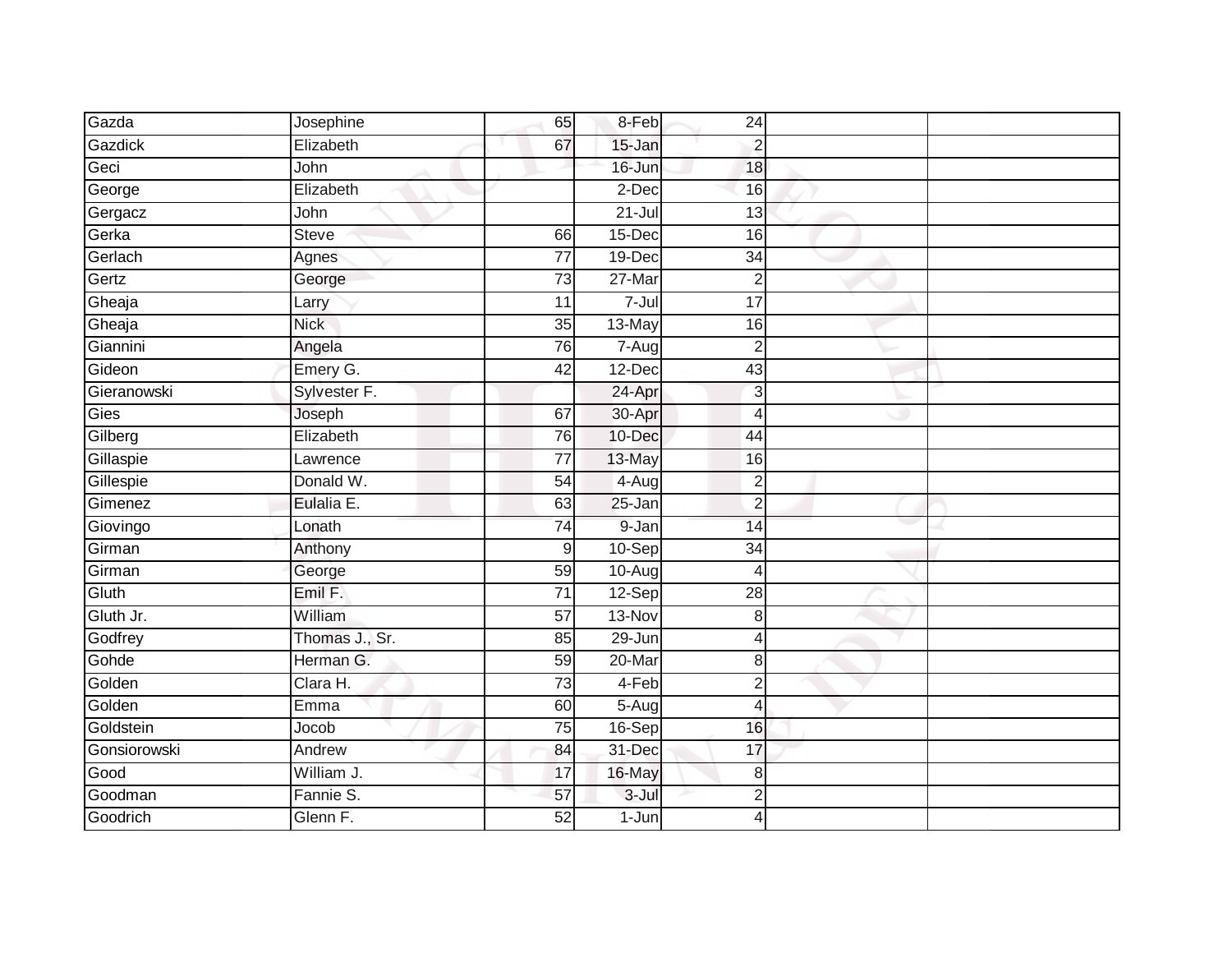| Goodrich    | Justa                  |                 | 21-Feb     | $\overline{2}$  |  |
|-------------|------------------------|-----------------|------------|-----------------|--|
| Goodwin     | Dale Dean              | 5 mon           | 7-Apr      | 15              |  |
| Gora        | Anna                   | 64              | 21-Oct     | $\overline{18}$ |  |
| Goray       | Anthony, Sr.           |                 | $3 - Jun$  | 17              |  |
| Gord        | Mabel G.               |                 | 23-Sep     | 16              |  |
| Gordon      | Alice                  | 79              |            | 28              |  |
| Gorman      | Nora                   | 75              | 21-Sep     | 4               |  |
| Gorny       | John                   | 51              | 13-Apr     | Δ               |  |
| Gorsuch     | <b>Harry Jefferson</b> | $\overline{77}$ | 6-Apr      | 8               |  |
| Gortat      | John                   | 67              | $27 - Aug$ | $\overline{34}$ |  |
| Gotch       | Joseph                 | $\overline{72}$ | 6-Jan      | 4               |  |
| Goysich     | Frances                | 59              | $20$ -Oct  | 18              |  |
| Grabos      | Frances                | 53              | 4-Aug      | $\overline{2}$  |  |
| Grady       | Pearl Mae              | $\overline{71}$ | 14-Mar     | 30              |  |
| Graham      | Arabelle               | $\overline{90}$ | 13-May     | 16              |  |
| Grant       | Ionett                 | 89              | $22-Aug$   | 28              |  |
| Graper      | Emert                  | 53              | 14-Jan     | 12              |  |
| Grau        | <b>Martha Marie</b>    | 77              | 25-Mar     | $\overline{2}$  |  |
| Gray        | Emma Louise            | 79              | 5-Aug      | 4               |  |
| Gray        | James A.               | 67              | 17-Aug     | 16              |  |
| Gregorich   | Catherine C.           | 80              | 27-Feb     | Δ               |  |
| Gregorich   | <b>Micheal</b>         | 86              | $14$ -Jan  | $\overline{12}$ |  |
| Gregorovich | Julius                 | 79              | 28-Aug     | 26              |  |
| Griffin     | Michael                | 68              | $15$ -Apr  | $\overline{2}$  |  |
| Grobner     | Lydia Ida              | 66              | 7-Jan      | $\overline{2}$  |  |
| Gromaire    | Florence               | $\overline{75}$ | 16-Jun     | $\overline{18}$ |  |
| Grosos      | Frank                  | 66              | 20-Jul     | 4               |  |
| Gruszka     | Walter                 | 71              | 28-Dec     | 8               |  |
| Grutzius    | Sadie                  | 42              | $21$ -Mar  | $\overline{2}$  |  |
| Guernsey    | Florence R.            | 64              | $21 -$ Jul | 13              |  |
| Gulinski    | John                   | 67              | 25-Jun     | 28              |  |
| Gull        | Michael                | 67              | 9-Jan      | 14              |  |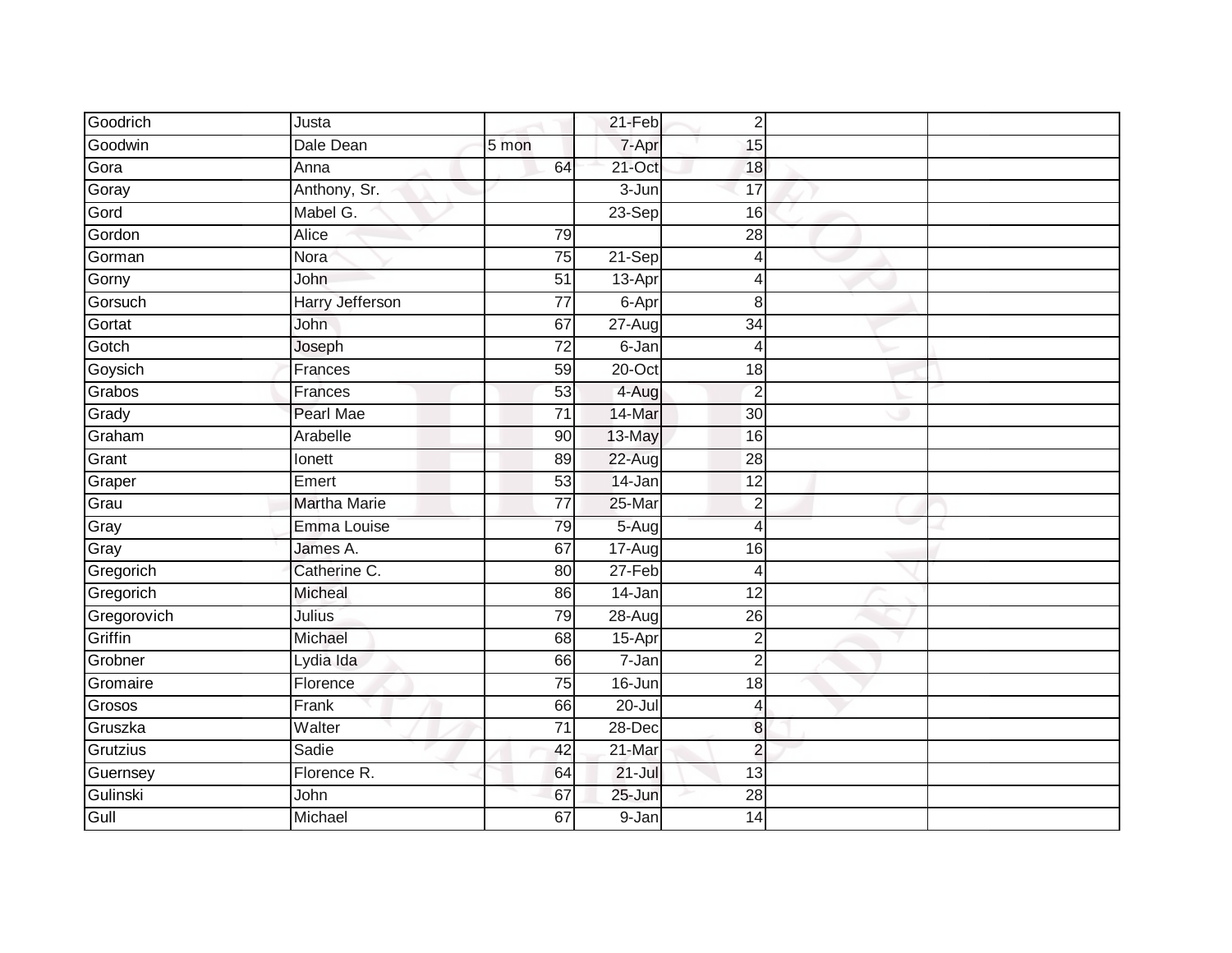| Gulotta         | Jasper             | 82              | 29-Sep     | 16              |  |
|-----------------|--------------------|-----------------|------------|-----------------|--|
| Gundy           | Mary Joanne        |                 | 7-Sep      | $\overline{4}$  |  |
| Gyarmati        | Joseph             | $\overline{71}$ | 12-Oct     | 6               |  |
| Haefter         | Henry D.           | $\overline{75}$ | 8-Aug      | 12              |  |
| Hagios          | Lewis              | 60              | 7-Apr      | 15              |  |
| Hagios          | Lewis              | 60              | 8-Apr      | 16              |  |
| Hahn            | Sophie             | 76              | 20-Jun     | $\overline{2}$  |  |
| Hajduch         | Anna               | 54              | $18 -$ Jul | $\overline{22}$ |  |
| Hakos           | Anna               | 52              | 26-Sep     | 30              |  |
| Halas           | Rev. Roman         | $\overline{38}$ | 11-Feb     | $\overline{2}$  |  |
| <b>Hallock</b>  | Fred J.            | $\overline{71}$ | $5-Oct$    | 14              |  |
| Ham             | Judith             |                 | 22-Apr     | $\overline{7}$  |  |
| Hamersley       | James W.           | 78              | 29-Dec     | 17              |  |
| <b>Hamilton</b> | Mary B.            | 93              | 4-May      | 8               |  |
| Hand            | David W.           | 14              | 21-May     | 36              |  |
| Hanks Sr.       | William Jackson    | 42              | 17-Mar     | $\overline{2}$  |  |
| Hansen          | Nels G.            | 59              | 20-Apr     | 3               |  |
| Hanson          | Mabel              | 68              | 10-Sep     | $\overline{34}$ |  |
| Hardin          | Argle              | 50              | 17-Mar     | $\overline{2}$  |  |
| <b>Hardin</b>   | Melvin L.          | 21              | $1-Dec$    | 1               |  |
| Hardtke         | Lydia              | 65              | 23-Apr     | 5               |  |
| Hargrove        | Gwenith            | 48              | 18-Nov     | 16              |  |
| Harjes          | Herman J.          | 54              | $6 -$ Jul  | 15              |  |
| Harms           | <b>Barbara Lee</b> | 17              | 6-Apr      | 8               |  |
| Harrington      | Wallace            | $\overline{51}$ | $2-Sep$    | $\mathbf 1$     |  |
| Harris          | Patricia           | 8 mon           | 5-Mar      | $\overline{2}$  |  |
| <b>Harris</b>   | William            | 63              | $3-Feb$    | 10              |  |
| Harshbarger     | Mark S.            | 78              | $2-Sep$    | 18              |  |
| Hart            | Albert C.          |                 | 13-May     | 16              |  |
| Hart            | John               | 42              | $2-Jun$    | 16              |  |
| Hartelrode      | Mary               | 58              | 20-Jan     | $\overline{4}$  |  |
| Hartlerode      | Carrie J.          | 58              | $18 - Jan$ | $\overline{26}$ |  |
|                 |                    |                 |            |                 |  |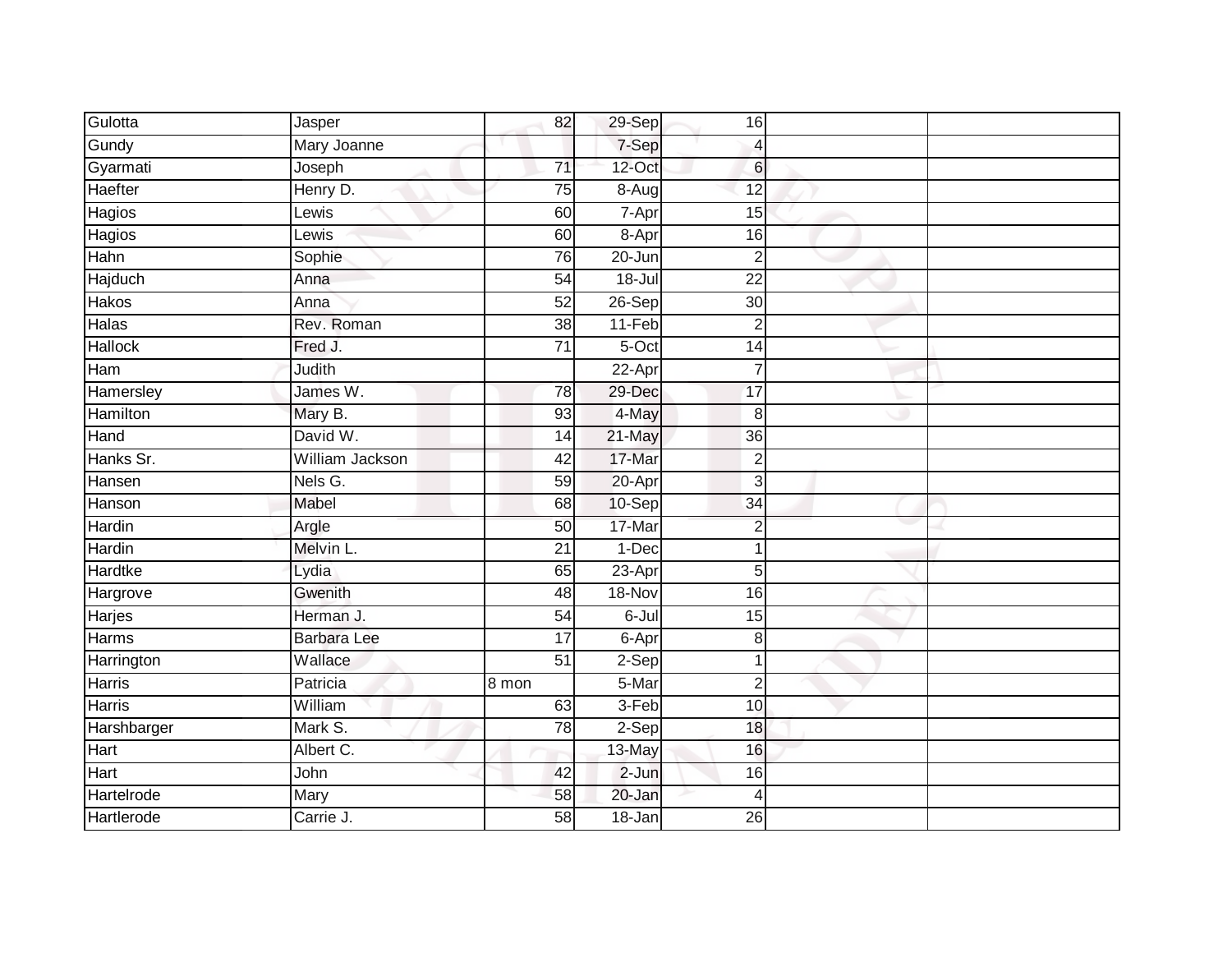| Harvey           | Georgiann          | 72              | $16$ -Jun  | 18              |  |
|------------------|--------------------|-----------------|------------|-----------------|--|
| Hasse            | Lester B.          | 45              | $1-Jun$    | $\overline{4}$  |  |
| <b>Hatfield</b>  | John L.            | 54              | $23 -$ Jul | 25              |  |
| Hathaway         | Grace M.           | 67              | 15-Dec     | 16              |  |
| Hatzel           | Joseph Sr.         | 60              | $21 - Jan$ | $\overline{2}$  |  |
| Haviza           | Peter              | 70              | 23-Apr     | 5               |  |
| Hawryszko        | Anthony            | $\overline{78}$ | 5-May      | $6\phantom{1}6$ |  |
| Hayden           | Harold             | 60              | 7-Mar      | 15              |  |
| Hayes            | Eugene             | 41              | 1-May      | 5               |  |
| Hayworth         | <b>Nellie</b>      | $\overline{57}$ | 7-Apr      | 15              |  |
| Hazen            | <b>Carl Waren</b>  | 39              | 28-Sep     | 6               |  |
| Hazlett          | Anna               | 90              | 22-Feb     | $\overline{2}$  |  |
| Hbuskocy         | Kathleen Marie     | infant          | 28-Feb     | $\overline{2}$  |  |
| Healy            | Clarence           | 57              | 25-Feb     | $\overline{2}$  |  |
| Heath            | Florence E.        | 46              | $12-Aug$   | 8               |  |
| Hecimovich       | Edward             | 22              | 16-Apr     | 32              |  |
| Heddin           | Samuel             | 60              | $3 -$ Jul  | $\overline{2}$  |  |
| Hedges           | <b>Homer Mears</b> | 76              | $27 - Aug$ | 34              |  |
| Hedreen          | Sigge              | 65              | 13-Oct     | 18              |  |
| Heidbreder       | Ida J.             | 67              | $17-Feb$   | $\overline{4}$  |  |
| Heidtman         | Jeannette          | $\overline{53}$ | 11-Apr     | 15              |  |
| <b>Heimbach</b>  | Caroline           |                 | 6-Mar      | 10              |  |
| Heiser           | Henry J.           | 43              | 12-Mar     | 3               |  |
| Helkin           | Anna               | 76              | 15-Jan     | $\overline{2}$  |  |
| Hemingway        | William            | 68              | 17-Apr     | 30              |  |
| Henderlong       | Fredrick           | 66              | $5-Oct$    | 14              |  |
| <b>Hendricks</b> | Cora Etta          | 52              | $20 - Jan$ | $\overline{4}$  |  |
| Henke            | Clifford           |                 | 30-Apr     | $\overline{4}$  |  |
| Hepp             | James              |                 | 14-Nov     | 30              |  |
| Herb             | William            | 43              | 7-Sep      | $\overline{4}$  |  |
| Herbst           | Charles A., Sgt.   | 46              | $15 - Jun$ | 5               |  |
| <b>Herdzik</b>   | Josephine          | 50              | 10-Apr     | $\overline{2}$  |  |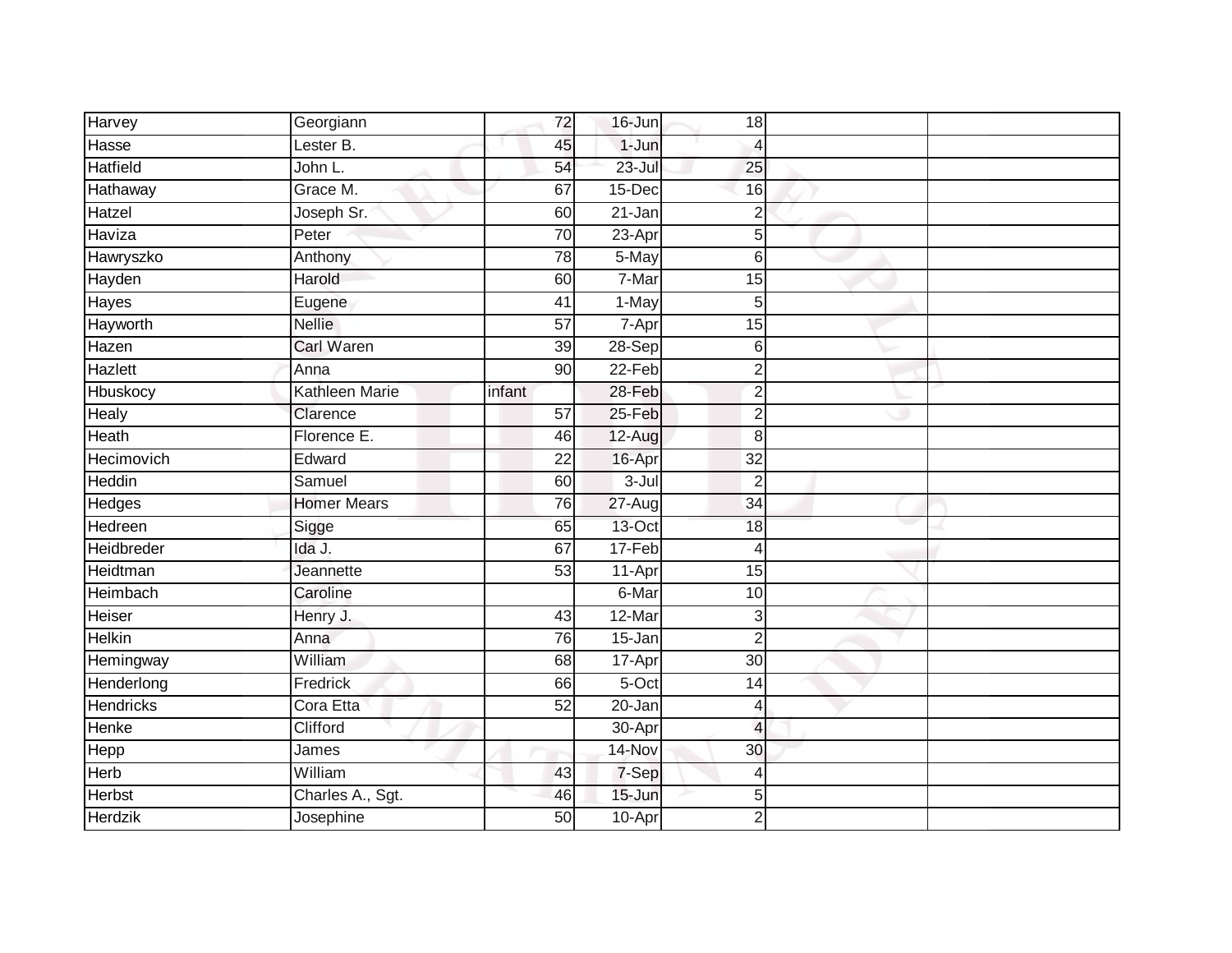| <b>Herlitz</b>  | Julius W.                | 67              | 26-Sep     | 30                       |  |
|-----------------|--------------------------|-----------------|------------|--------------------------|--|
| Herman          | Fred W.                  | 65              | 29-Sep     | 16                       |  |
| Herper          | Edward                   | $\overline{26}$ | 27-Mar     | $\overline{2}$           |  |
| Herrmann        | <b>Carl Victor</b>       | $\overline{42}$ | $23-Oct$   | 32                       |  |
| <b>Herrold</b>  | Howard H.                | 61              | $2$ -Oct   | 26                       |  |
| Herwat          | Lawrence                 |                 | 16-Sep     | 16                       |  |
| Hever           | Martin                   | 70              | 6-Oct      | 18                       |  |
| Hevezi          | Martin                   | 70              | 5-Oct      | 14                       |  |
| Hieronyma       | Sister M.                | $\overline{81}$ | 9-Nov      | 8                        |  |
| <b>Hilbrich</b> | Benard J.                | 75              | $9 -$ Jul  | $\overline{2}$           |  |
| Hill            | Cleo                     | 41              | 7-Aug      | $\overline{2}$           |  |
| Hill            | Norma                    | 21              | 1-Apr      | $\overline{2}$           |  |
| <b>Hilstrom</b> | Scott                    | $10$ mon        | 2-Nov      | 4                        |  |
| <b>Hilty</b>    | <b>Catherine Rachael</b> | 79              | 25-Feb     | $\overline{2}$           |  |
| Hinkel          | <b>Moses Aaron</b>       | 63              | 6-Jan      | $\overline{\mathcal{A}}$ |  |
| <b>Hinkle</b>   | Ida E.                   | 69              | 10-Sep     | 34                       |  |
| Hinton          | James Guy                |                 | 3-Aug      | 8                        |  |
| <b>Hipp</b>     | Maude                    | 67              | $14$ -Jul  | 13                       |  |
| Hissem          | Margaret                 | 73              | 15-Sep     | 16                       |  |
| Hodson          | Stephen K.               | 48              | 6-Aug      | $\overline{21}$          |  |
| Hoffman         | Walter W.                | 36              | 13-Aug     | 30                       |  |
| Hoge            | Emella                   | 36              | $25-Aug$   | 16                       |  |
| Hoh             | Martha                   | 79              | 22-May     | 29                       |  |
| Hohenberger     | Otto R.                  | $\overline{52}$ | $1-Oct$    | 42                       |  |
| <b>Hohos</b>    | Helen                    | 64              | $24 - Nov$ | 24                       |  |
| Hoin            | <b>William Robert</b>    | 86              | 15-Jan     | $\overline{2}$           |  |
| Holewinski      | Carrie                   |                 | $11 -$ Jul | $\overline{24}$          |  |
| Holmer          | Peter John F.            | 50              | 28-Mar     | $\overline{2}$           |  |
| <b>Holmes</b>   | Minnie L.                | 87              | 1-Jul      | 30                       |  |
| Holstein        | John A.                  |                 | 16-Nov     | 19                       |  |
| Homans          | Jennie                   | 70              | 10-Aug     | 4                        |  |
| Hood            | William B.               | 56              | $26 - Nov$ | 3                        |  |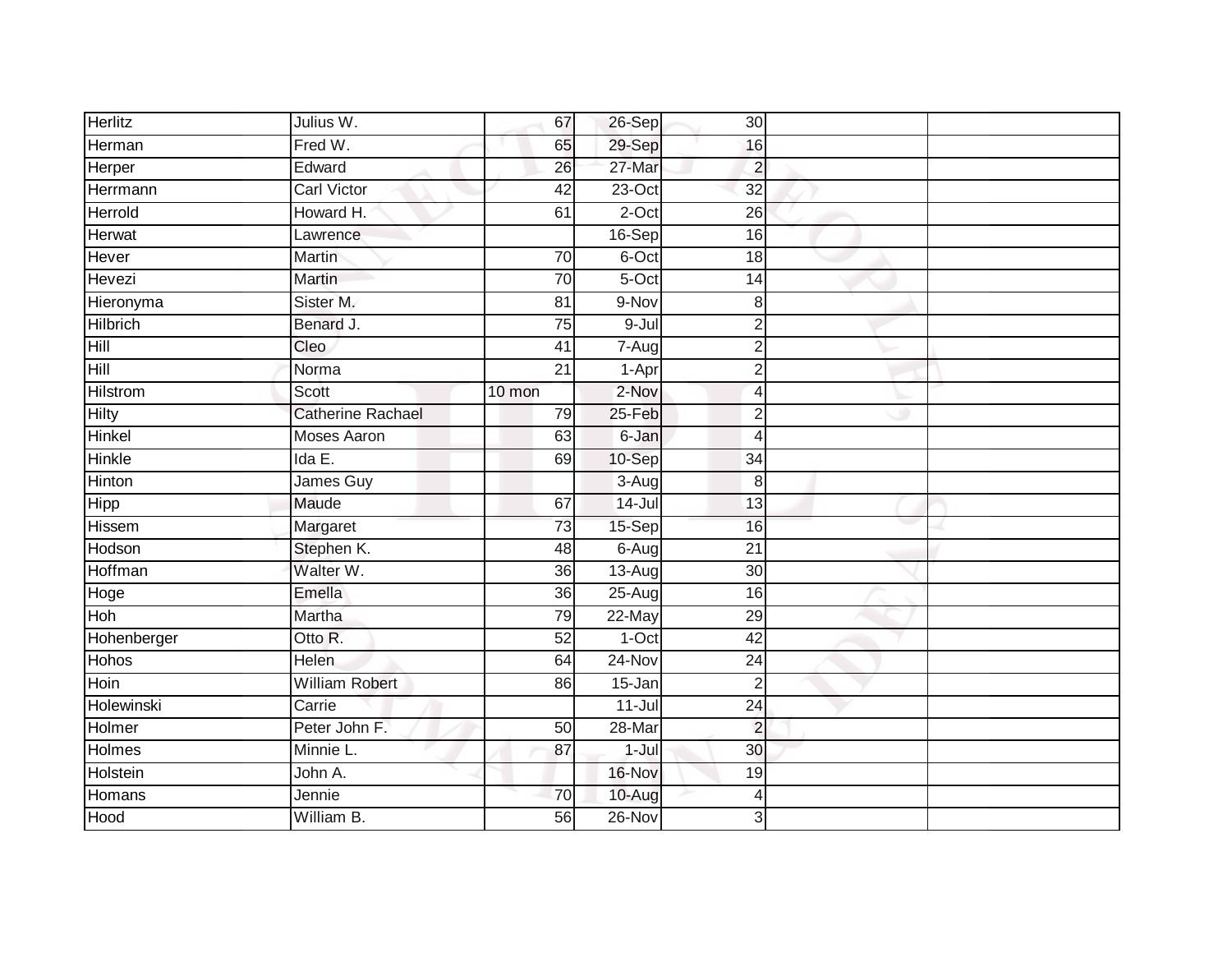| Hoople        | Elta Ruth          | 47              | 6-Aug                 | 21               |  |
|---------------|--------------------|-----------------|-----------------------|------------------|--|
| Hopp          | <b>Diane Marie</b> | 2 day           | 21-Oct                | 18               |  |
| Horkovich     | Michael John       | 7               | $2-Jan$               | 29               |  |
| Horn          | Julia Louise       | 52              | 31-Oct                | 10               |  |
| Hornak        | George             | 67              | $10 - Dec$            | 44               |  |
| Horr          | Harold H.          | 46              | 26-Sep                | 30               |  |
| Horsley       | Robert             | 6 month         | $24 - Jun$            | 16               |  |
| Horst         | Caroline           | 70              | 30-Nov                | $\boldsymbol{9}$ |  |
| Horton        | Donna Coleen       | 5 mon           | 6-Feb                 | $\overline{2}$   |  |
| Horton        | Eula Fay           | 47              | 5-Nov                 | 32               |  |
| Horvath       | Gabor              | 67              | $20$ -Oct             | 18               |  |
| Horvath       | Joseph             | 83              | 7-May                 | 14               |  |
| Horvatich     | Mary               | 44              | 19-Dec                | 34               |  |
| Horwath       | Andrew, Sr.        | 68              | $1-Jun$               | $\overline{4}$   |  |
| <b>Houk</b>   | William H.         | 63              | 7-Jan                 | $\overline{2}$   |  |
| House         | Carolyn            |                 | 29-Dec                | 17               |  |
| House         | Charles            | $\overline{70}$ | 16-Jun                | $\overline{1}$   |  |
| Hovanec       | John               | infant          | 6-Apr                 | 8                |  |
| Howard        | Samuel             |                 | $7 - \overline{A}$ ug | $\overline{2}$   |  |
| Howerton      | <b>Byard</b>       | $\overline{74}$ | 17-Apr                | $\overline{30}$  |  |
| <b>Hruzik</b> | John               | 29              | $12-Oct$              | 6                |  |
| <b>Hruzik</b> | John               | 29              | $13-Oct$              | $\overline{18}$  |  |
| <b>Huff</b>   | Elizabeth          | $\overline{73}$ | 6-May                 | $\overline{11}$  |  |
| Hughes        | Edward             |                 | 24-Jun                | 16               |  |
| Hugo          | Selma L.           | 67              | 4-May                 | 8                |  |
| Hugo          | Thelma             | 66              | 4-May                 | 8                |  |
| Hunter Sr.    | Clyde              |                 | $14$ -Oct             | $\overline{28}$  |  |
| Husum         | George T.          | 42              | 22-Dec                | 10               |  |
| Hyde          | Samuel             |                 | 7-May                 | 14               |  |
| Iddings       | Harold             | 67              | 26-Aug                | 16               |  |
| Iddings       | Harry C.           | 67              | 19-Jun                | $\overline{28}$  |  |
| <b>Idzik</b>  | Walter             | $\overline{38}$ | 6-Apr                 | 8                |  |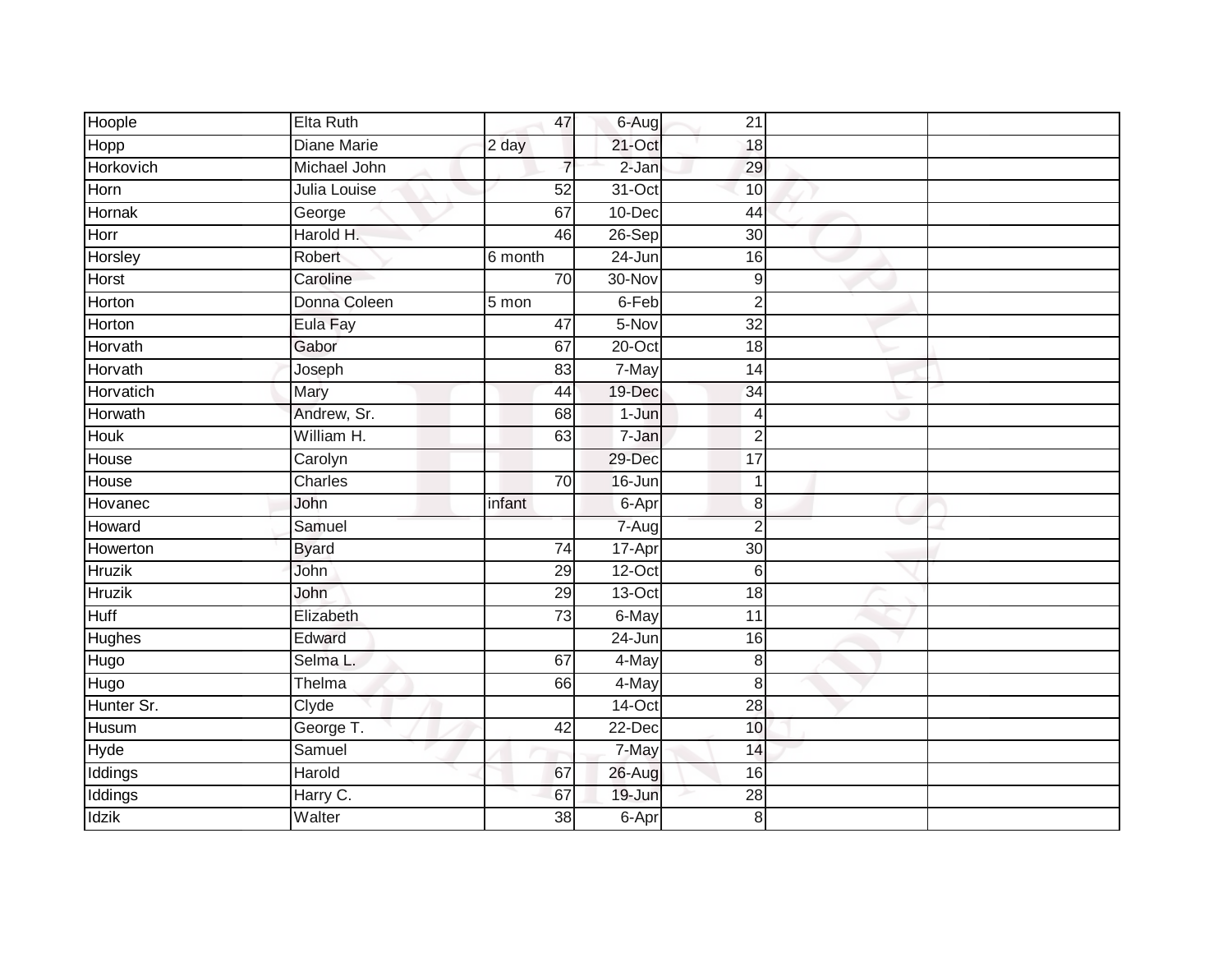| Irving             | Margaret       | 52              | 9-Jun      | 18              |  |
|--------------------|----------------|-----------------|------------|-----------------|--|
| Isham              | Clyde          | 42              | 1-Apr      | $\overline{2}$  |  |
| <b>Ivanich</b>     | Anthony        | 66              | $12 - Jun$ | 26              |  |
| Jackson            | Laura P.       | 52              | 19-Dec     | 34              |  |
| Jackson            | Mrs. Edgar     | 65              | $21-Feb$   | $\overline{2}$  |  |
| Jackson            | Oscar          | $\overline{54}$ | 29-Sep     | 16              |  |
| Jacob              | Frank          | $\overline{58}$ | 12-Dec     | $\overline{43}$ |  |
| Jaeger             | Louise Johanna | 62              | $27 - Jun$ | 27              |  |
| Jakubielski        | Vincent        | 76              | 19-Sep     | 26              |  |
| Jakubowski         | Edna           | $\overline{31}$ | 7-Feb      | $\overline{2}$  |  |
| $\overline{J}$ all | Avadena        | 100             | $28 -$ Jul | $\overline{2}$  |  |
| Jandowski          | Alexander      | 68              | 17-Nov     | 16              |  |
| Janice             | Fisher         | 5 mon           | 11-Feb     | $\overline{2}$  |  |
| Janiga             | Rosalie        | 66              | 14-Feb     | $\overline{2}$  |  |
| Jarchow            | Mrs. Esther L. |                 | 28-May     | $\overline{38}$ |  |
| Jaroschuk          | Jacob          | 54              | 20-Jun     | $\overline{2}$  |  |
| Jasaitis           | <b>Nellie</b>  | 65              | 6-Oct      | 18              |  |
| Jasionek           | Sophie         | 66              | 7-Aug      | $\overline{2}$  |  |
| Jefferson          | Hugh           | 59              | 23-Jun     | $\overline{2}$  |  |
| Jen                | Frances        | $\overline{71}$ | 4-Jan      | $\overline{22}$ |  |
| Jenkines           | Bertram C.     | 82              | $6 -$ Jul  | 15              |  |
| Jenkins            | Thomas H.      | $\overline{51}$ | 11-Jan     | $\overline{23}$ |  |
| Jenkins            | Thomas H.      | 51              | 13-Jan     | 20              |  |
| Jensen             | Carl           | 59              | 31-Dec     | $\overline{17}$ |  |
| Jercha             | Anastasia      | 58              | 19-Dec     | 34              |  |
| Jewell             | Frank L.       | 61              | 5-Nov      | 32              |  |
| Jillson            | Norman D.      |                 | $13-Feb$   | $\overline{34}$ |  |
| Johannes           | Susanna        | 79              | 22-Dec     | 10              |  |
| Johnson            | Carl G.        | 82              | 21-Dec     | 16              |  |
| Johnson            | David Mark     | infant          | 2-Apr      | 36              |  |
| Johnson            | Frank L.       | 84              | 5-Jun      | $\overline{2}$  |  |
| Johnson            | Iro K.         | 59              | $27$ -May  | $\overline{26}$ |  |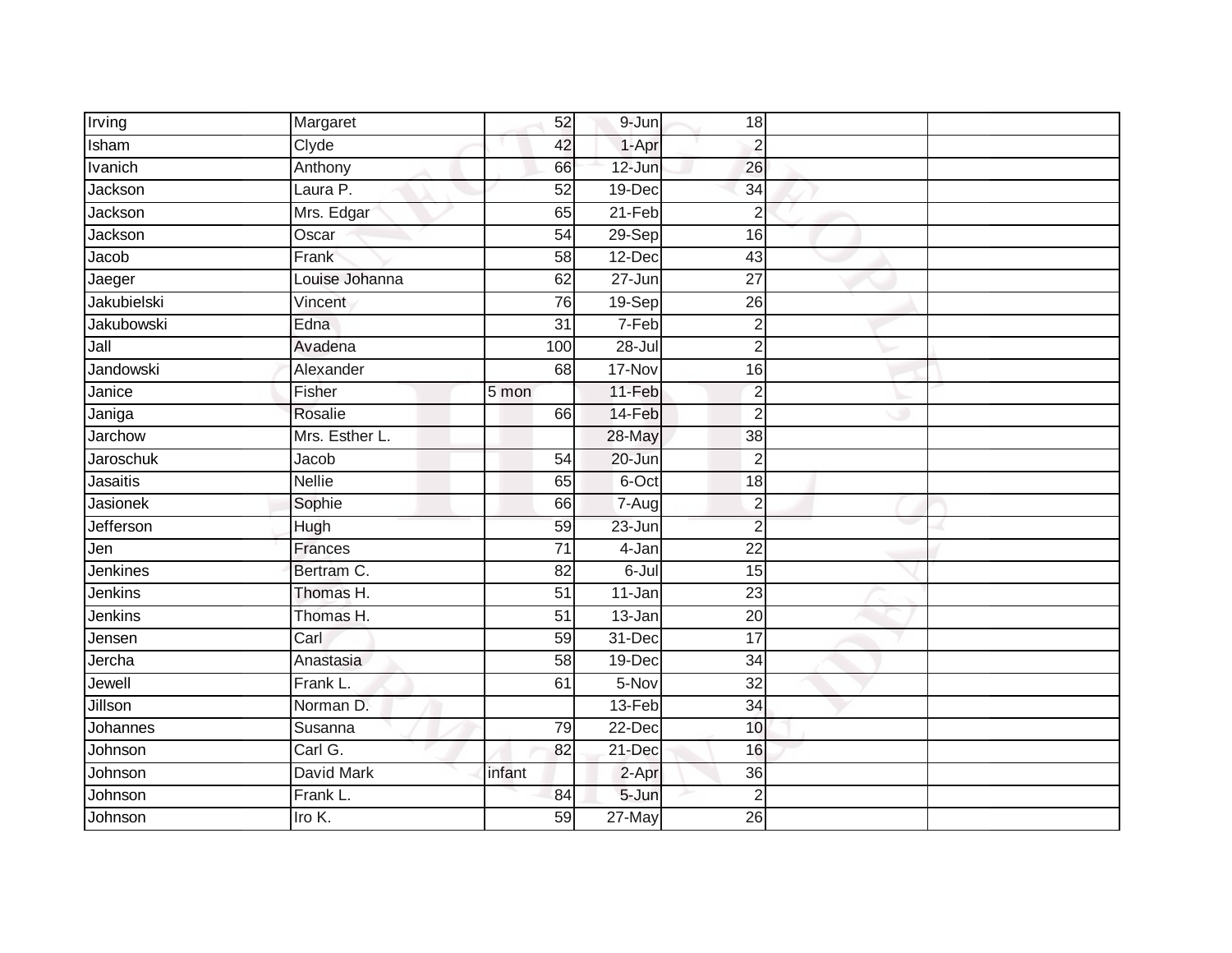| Johnson          | Mary Ann       | 81              | 12-Nov     | 25              |  |
|------------------|----------------|-----------------|------------|-----------------|--|
| Johnson          | Penelope       | 6 days          | 21-Sep     | $\overline{4}$  |  |
| Johnson          | Rena           | 70              | 21-Dec     | 16              |  |
| Johnston         | Georgia        | 66              | $12-Sep$   | 28              |  |
| Johnston         | Jack           | $\overline{44}$ | $29-Sep$   | 16              |  |
| Jones            | Alfred         |                 | $2-Jan$    | 29              |  |
| Jones            | Daisy May      | $\overline{77}$ | $1-Oct$    | $\overline{42}$ |  |
| Jones            | Elizabeth H.   | 73              | $27 -$ Jul | $\overline{34}$ |  |
| Jones            | Glen F.        | $\overline{31}$ | 23-Dec     | 8               |  |
| Jones            | Iona B.        | 75              | $12-Aug$   | 8               |  |
| Josvai           | Joseph         | 66              | 18-Feb     | $\overline{2}$  |  |
| Joyce            | Daniel         | 92              | 2-Sep      | 18              |  |
| Judd             | Anne Dunlop    | 80              | 11-Mar     | 18              |  |
| Judickis         | Dominic        | 60              | 31-Jan     | $\overline{2}$  |  |
| Jungels          | Michael        | 90              | 3-Mar      | $\overline{2}$  |  |
| Jurasevich       | Joseph         | 45              | 5-Aug      | $\overline{4}$  |  |
| Jurczak          | Mary M.        | 47              | $19$ -Dec  | $\overline{34}$ |  |
| Juscik           | Christina      |                 | 18-Jul     | $\overline{22}$ |  |
| kaczerski        | <b>Stanley</b> | 62              | 6-Aug      | $\overline{21}$ |  |
| <b>Kaczmarek</b> | Walter         | $\overline{71}$ | $14 - Jan$ | $\overline{12}$ |  |
| Kahney           | Emma           | 80              | 24-Mar     | $\overline{2}$  |  |
| Kalena           | Robert S.      | 2 mon           | 7-Feb      | $\overline{2}$  |  |
| Kaleta           | Cathy Jo       | $4$ mon         | 8-Feb      | 24              |  |
| Kaliszewski      | Agnes          | 85              | 19-Mar     | $\overline{2}$  |  |
| Kallwer          | Joseph         | 59              | 31-Dec     | $\overline{17}$ |  |
| Kaminski         | Chester        | 44              | 28-Nov     | 36              |  |
| Kammer           | Raymond J.     | $\overline{35}$ | $14$ -Dec  | $\overline{12}$ |  |
| kaniewski        | Rose           |                 | $4-Aug$    | $\overline{2}$  |  |
| Kanyur           | Steven J.      | 66              | 7-Oct      | 16              |  |
| Kapcic           | Peter          | 75              | 25-Jan     | $\overline{2}$  |  |
| Kapec            | Rosemary       | 10 day          | 2-Nov      | 4               |  |
| Kapitan          | Steven C.      | $\overline{27}$ | 3-Mar      | $\overline{2}$  |  |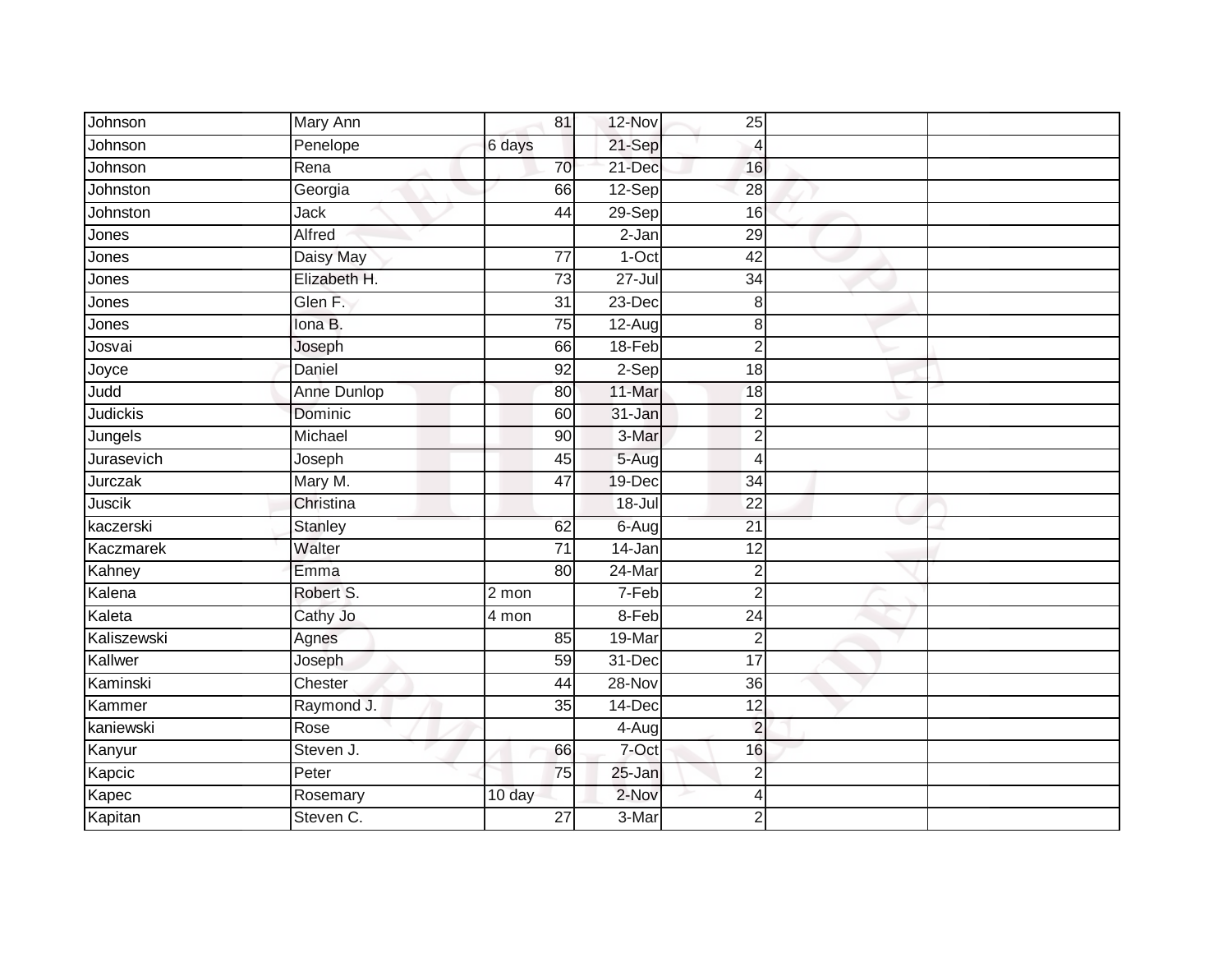| Kaprocki   | <b>Steve</b>   | 56              | 29-Jul     | 8               |  |
|------------|----------------|-----------------|------------|-----------------|--|
| Karagish   | Andrew         |                 | 8-Jun      | $\,6$           |  |
| Karakousis | James          | 59              | 29-May     | 18              |  |
| Karakousis | James (Karras) | 59              | 1-Jun      | $\overline{4}$  |  |
| Karolyi    | Lydia          |                 | $23-Apr$   | 5               |  |
| Karp       | Peter          | $\overline{72}$ | 29-Dec     | 17              |  |
| Karras     | George         | $\overline{72}$ | 8-Feb      | $\overline{24}$ |  |
| Kaufman    | Lydia B.       | 62              | $15 - Jun$ | 5               |  |
| Kaun       | Robert H.      | 88              | $25 - Aug$ | 16              |  |
| Keagle     | Martha Jane    | 78              | 2-Jun      | 16              |  |
| Kearney    | Virgil J.      | 49              | 22-Jan     | 14              |  |
| Keeler     | Mary L.        | 77              | $3-Sep$    | 30              |  |
| Keene      | Wilbur         | 19              | 8-Jun      | 16              |  |
| Keller     | George         | 63              | 20-Mar     | 8               |  |
| Kennedy    | Ada M.         | 80              | 22-Jan     | $\overline{14}$ |  |
| Kennedy    | Amy A.         | 64              | 5-Dec      | 10              |  |
| Kennedy    | Walter J.      | $\overline{55}$ | 29-Apr     | $\overline{4}$  |  |
| Kerchunas  | Veronica B.    | 46              | 27-Jun     | $\overline{27}$ |  |
| Kerekes    | Andrew Sr.     |                 | 8-Jun      | $6\phantom{1}6$ |  |
| Kerlin     | Arthur O.      | $\overline{77}$ | $23-Nov$   | 4               |  |
| Kerr       | Laura Susan    | 81              | 9-May      | 4               |  |
| Kessler    | Samuel C.      | 58              | 25-Apr     | 6               |  |
| Ketchum    | Wilbur         | 54              | $22 -$ Jul | $\overline{11}$ |  |
| Ketterson  | Fenella        | 67              | 25-Sep     | 28              |  |
| Kicho      | Eva            | 60              | 8-Jun      | $6\phantom{1}6$ |  |
| Kilpatrick | Melvin E.      | 77              | 22-Jan     | $\overline{14}$ |  |
| King       | Cleston L.     | $\overline{26}$ | $1-Aug$    | $\overline{26}$ |  |
| King       | Herbert T.     | 64              | 3-Jan      | $\overline{2}$  |  |
| Kirin      | Pete           | 57              | 20-Mar     | 8               |  |
| Kirk       | Waldo E.       | 56              | 24-Jun     | 16              |  |
| Kirkeiner  | Harold W.      | 44              | 8-Dec      | 16              |  |
| Kish       | <b>Mary</b>    | 67              | $25$ -May  | $\overline{12}$ |  |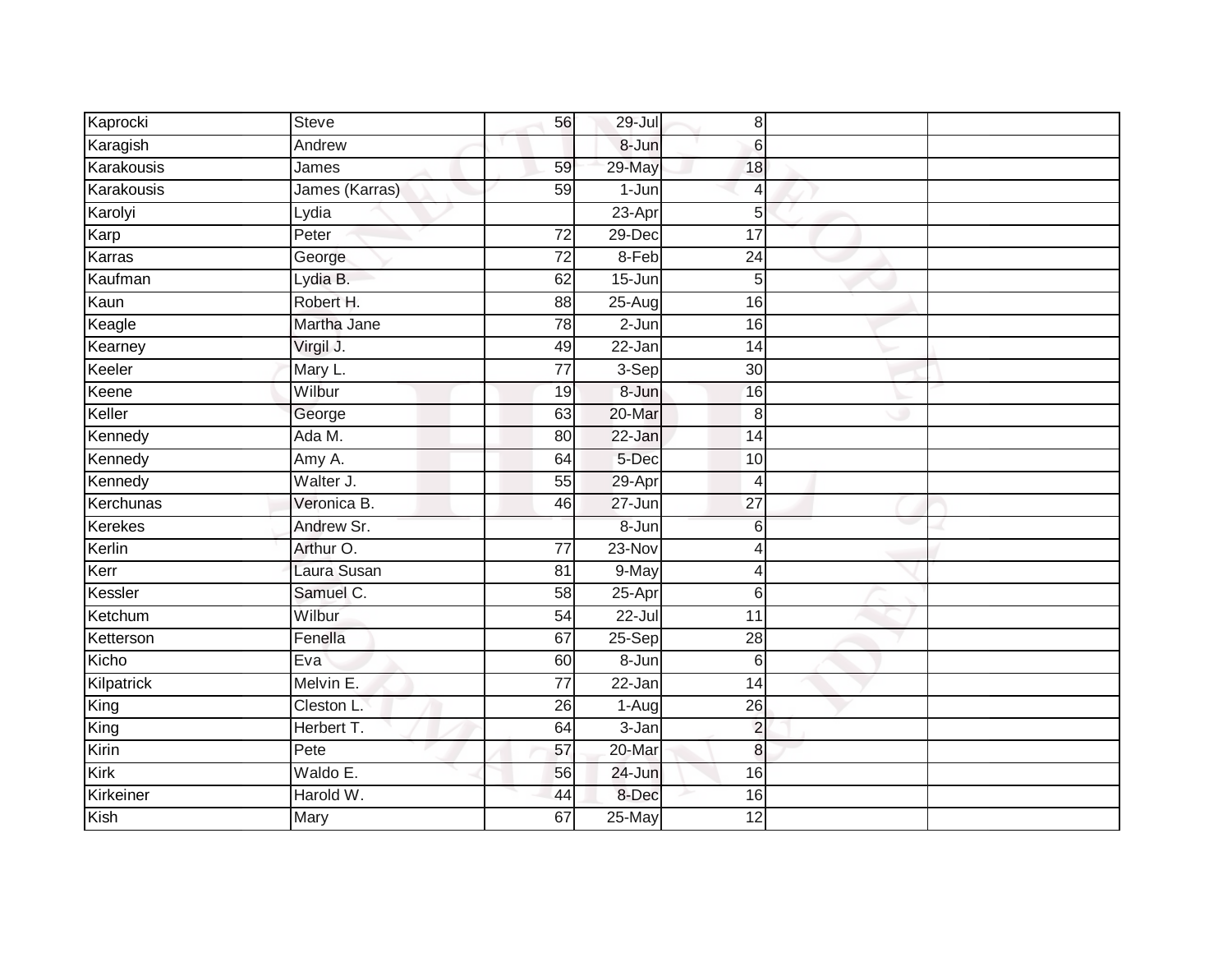| Kitzpatrick      | Pfc. Michael         | 23              | $5 - Jun$         | $\overline{2}$ | Korean Veteran |
|------------------|----------------------|-----------------|-------------------|----------------|----------------|
| Klee             | Ida M.               | 74              | $15 -$ Jul        | 6              |                |
| Klein            | CarI E.              | 42              | 29-Dec            | 17             |                |
| Kleinfeldt       | Denise Dawayne       | infant          | 28-Jul            | $\overline{2}$ |                |
| Kleist           | <b>Albert Martin</b> |                 | 13-May            | 16             |                |
| Klemm            | Florence             | 49              | 21-Jan            | $\mathbf{1}$   |                |
| Klemm            | Henry L.             | 78              | 26-Nov            | 3              |                |
| Klemm            | John                 | 52              | 21-Jan            |                |                |
| Klingensmith Sr. | Loman                | $\overline{74}$ | $28 -$ Jul        | $\overline{2}$ |                |
| Kliza            | Joseph               | 51              | 19-Feb            | $\overline{2}$ |                |
| Klobuchar        | Mary                 | 75              | 13-Oct            | 18             |                |
| Klootwyk         | Annie                | 55              | $4-Feb$           | $\overline{2}$ |                |
| Kluga            | Anna                 | 65              | $20 - \text{Mar}$ | 8              |                |
| Knapik           | Catherine            | 59              | 30-Oct            | 30             |                |
| Knapik           | Peter                | 62              | 16-May            | $\,8\,$        |                |
| Knight           | Clara                | 58              | 30-Apr            | 4              |                |
| Knight           | Oras A.              | 70              | 30-Jan            | $\overline{c}$ |                |
| Knish            | Mary                 | $\overline{34}$ | 20-Jan            | $\overline{4}$ |                |
| Knoche           | Louis Henry          | $\overline{71}$ | 14-Sep            | 3              |                |
| Knoerzer         | Magdalena            | $\overline{82}$ | 12-May            | $\overline{4}$ |                |
| Knox             | Col. William J., Jr. |                 | $30 - Jun$        | 13             |                |
| Koby             | Vincent              | 87              | 10-Nov            | 16             |                |
| Kocal            | Mary Plys            | 48              | 5-Feb             | $\overline{2}$ |                |
| Koch             | Catherine            |                 | 2-Apr             | 36             |                |
| Koch             | William T.           | 71              | 17-Jun            | 18             |                |
| Kohler           | Frank                | 79              | $31 -$ Jul        | 19             |                |
| Koitch           | Michael              | 56              | $23$ -Dec         | 8              |                |
| Kolas            | Paul                 | 53              | $4-Sep$           | 28             |                |
| Kolb             | Michael              | 69              | 5-Nov             | 32             |                |
| Kolbut           | Louis                |                 | 7-Jan             | $\overline{2}$ |                |
| Kolodziej        | Joseph               |                 | 5-May             | $6\,$          |                |
| Kolodziej        | Theresa              | $\overline{71}$ | $20$ -Oct         | 18             |                |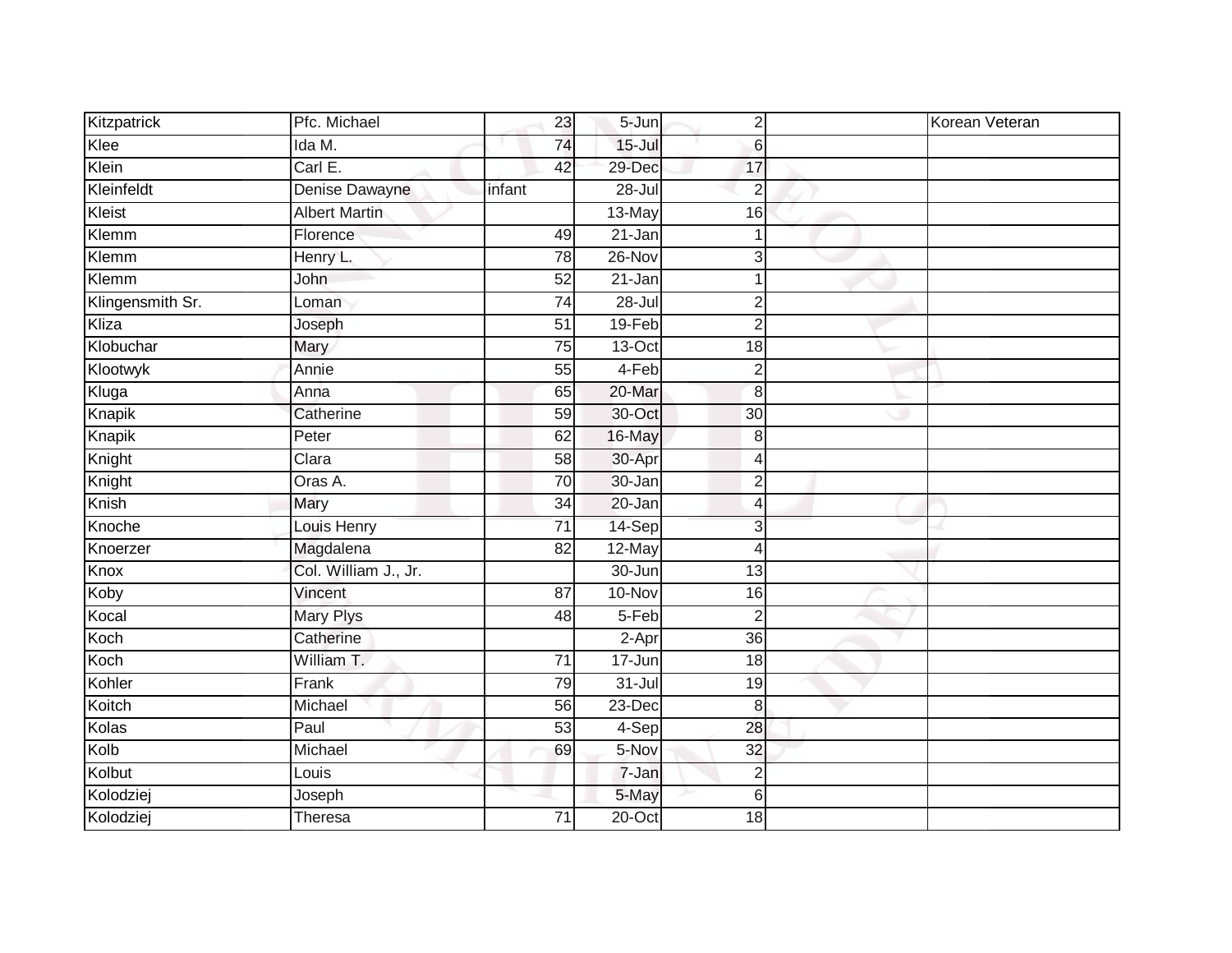| Kondow       | William F.           | 65              | 22-Dec     | 10              |  |
|--------------|----------------------|-----------------|------------|-----------------|--|
| Konkoly      | Elizabeth            |                 | 16-Apr     | 32              |  |
| Konya        | Paul                 | $\overline{71}$ | 14-Jan     | 12              |  |
| Kooy         | Lena                 | 55              | 16-May     | 8               |  |
| Kopacz       | Thomas               | $\overline{72}$ | 26-Aug     | 16              |  |
| Kopak        | Mary                 | 57              | $1-Jun$    | 4               |  |
| Kopcic       | Pete                 | 75              | 27-Jan     | $\overline{5}$  |  |
| Korbel       | Joseph               | 57              | 7-Feb      | $\overline{2}$  |  |
| Korotkoff    | Anna                 | 75              | 17-Jun     | 18              |  |
| Kosak        | Ann Martha           | $\overline{32}$ | $26$ -Dec  | $\overline{23}$ |  |
| Koscielniak  | Teofila              | $\overline{71}$ | $28 -$ Jul | $\overline{2}$  |  |
| Kosior       | Anna                 | 74              | 7-Dec      | 8               |  |
| Kotzan       | Julius               | 70              | 15-Apr     | $\overline{2}$  |  |
| Koupal       | Agnes                | 62              | 6-Jan      | 4               |  |
| Kovach       | Charles              | 54              | 9-Mar      | 8               |  |
| Kovach       | <b>Helen</b>         | 59              | $2-Jun$    | 16              |  |
| Kovach       | Sophie               | $\overline{71}$ | 18-Jun     | $\overline{2}$  |  |
| Kovacic      | <b>Hattie</b>        | 57              | 8-Sep      | 14              |  |
| Koval        | Anna                 | 82              | 2-Sep      | 18              |  |
| Kowalczyk    | Wojciech             | 65              | $8 -$ Jul  | $\overline{17}$ |  |
| Kozdras      | Mrs. Luowika         | 65              | 6-Apr      | 8               |  |
| Kozlowski    | Catherine            | $\overline{77}$ | 30-Sep     | $\overline{16}$ |  |
| Kozoil       | Mary                 | 62              | $29 - Aug$ | 28              |  |
| Kozup        | <b>Sharon Louise</b> |                 | 13-Jan     | $\overline{20}$ |  |
| Kralj        | Joseph               | 74              | 7-Apr      | 15              |  |
| Kramer       | Peter P.             | 75              | 29-Feb     | $\overline{2}$  |  |
| Krause       | Joseph T.            | $\overline{87}$ | $1-Jul$    | 30              |  |
| Krawczyk     | John                 |                 | 9-Jun      | 18              |  |
| Kreiger      | Walter J.            | 61              | 9-Jun      | 18              |  |
| <b>Kreis</b> | George               | $\overline{77}$ | 10-Mar     | 14              |  |
| Kretz        | Martin               | 50              | $31 -$ Jul | 19              |  |
| Kreyscher    | Dan Edward           | $\overline{7}$  | $25 - Aug$ | 16              |  |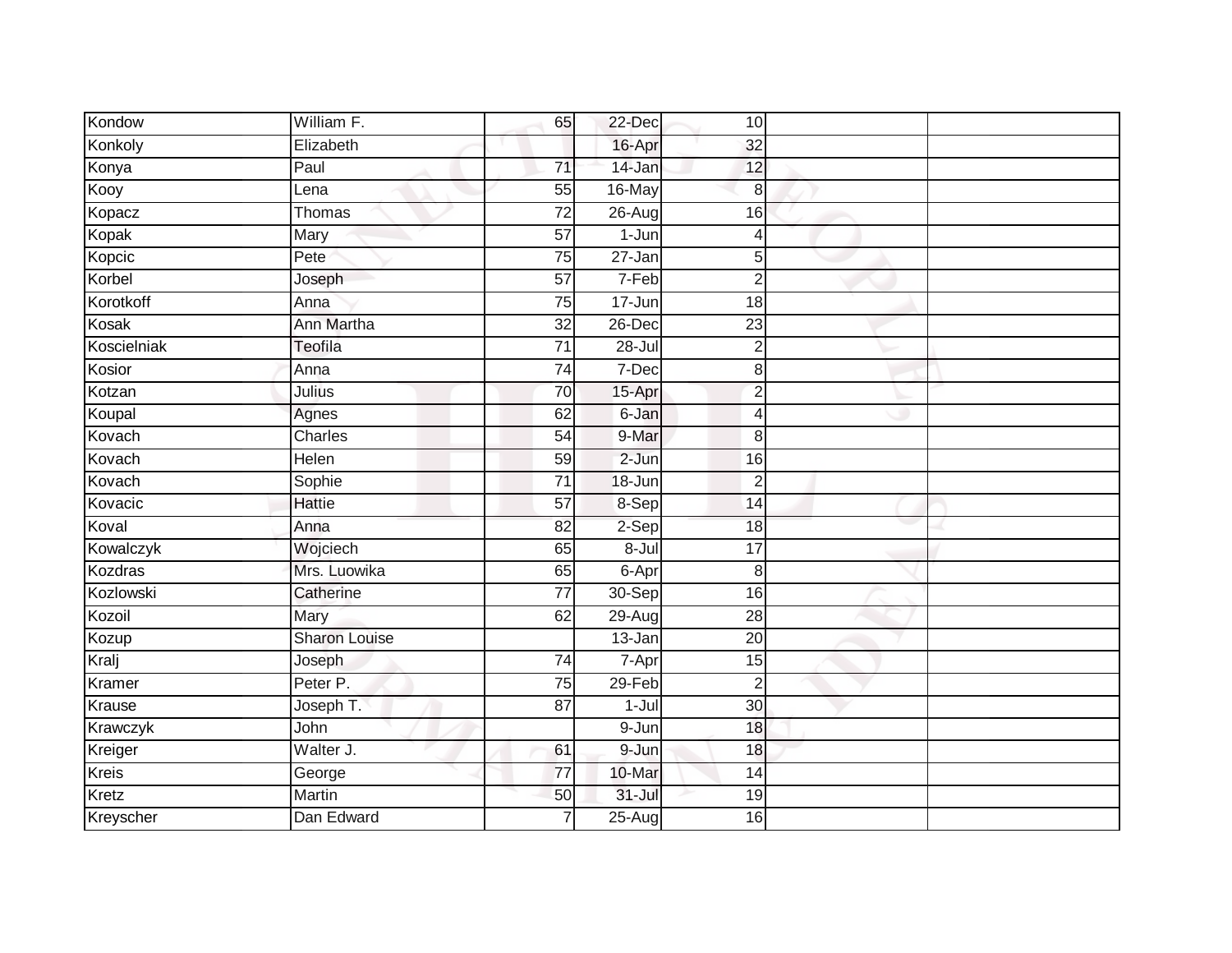| Kreyscher   | Edward L.            | 33              | 25-Aug     | 16              |  |
|-------------|----------------------|-----------------|------------|-----------------|--|
| Kreyscher   | Kristy Lynn          | 4               | 25-Aug     | 16              |  |
| Kriston     | Andrew               | 30              | 26-May     | $\overline{c}$  |  |
| Krizmanic   | <b>Nick</b>          | 68              | 1-May      | 5               |  |
| Krukowski   | Sylvester            | $\overline{57}$ | $16 - Jun$ | $\overline{18}$ |  |
| Krum        | John                 | 65              | 15-May     | 28              |  |
| Krumm       | John                 | 65              | 16-May     | 8               |  |
| Krupa       | Catherine            |                 | 14-Jan     | 12              |  |
| Krupa       | Edith-Petronela      | 74              | $30 -$ Jul | 17              |  |
| Kruspe      | Christian E.         | 76              | 17-Nov     | 16              |  |
| Krygier     | Anastasia            | $\overline{74}$ | 30-Jun     | $\overline{13}$ |  |
| Kubacka     | Joseph               | 68              | 18-Aug     | $\overline{2}$  |  |
| Kubacki     | John                 | 67              | 25-Mar     | $\overline{2}$  |  |
| Kubeck      | Mary                 |                 | 12-Dec     | 43              |  |
| Kudla       | Peter                | 66              | 17-Jun     | 18              |  |
| Kudrac      | Mary                 | 38              | 9-Jan      | 14              |  |
| Kuhn        | <b>Keith William</b> | $\overline{34}$ | 15-Sep     | 16              |  |
| Kuhn        | Peter                | 95              | 16-May     | 8               |  |
| Kuhn        | William              | 85              | 16-Apr     | $\overline{32}$ |  |
| Kulesa      | John                 | 57              | $5-Dec$    | 10              |  |
| Kunde       | Mary helen           |                 | 4-Mar      | $\overline{2}$  |  |
| Kunka       | Jacob Sr.            | 90              | 14-Apr     | $\overline{2}$  |  |
| Kuntz       | Emma                 | 68              | 6-Oct      | 18              |  |
| Kurbacki    | John                 |                 | 18-Jun     | $\overline{2}$  |  |
| Kurcinka    | John P.              | 41              | 19-Feb     | $\overline{2}$  |  |
| <b>Kusy</b> | Angeline             | 46              | 28-Apr     | 3               |  |
| Kuzma       | Anna                 | 61              | $3 - Jan$  | $\overline{2}$  |  |
| Kwasniewski | <b>Stella</b>        |                 | 17-Feb     | $\overline{4}$  |  |
| Kwiatkowski | Theodore M.          | 37              | $25-Sep$   | 28              |  |
| Kyle        | Fred R. Sr.          | 52              | 22-Jan     | 14              |  |
| La Salle    | <b>Bessie</b>        | 69              | 4-May      | 8               |  |
| Laidalla    | Noble J.             | 29              | $11 - Jun$ | $\overline{28}$ |  |
|             |                      |                 |            |                 |  |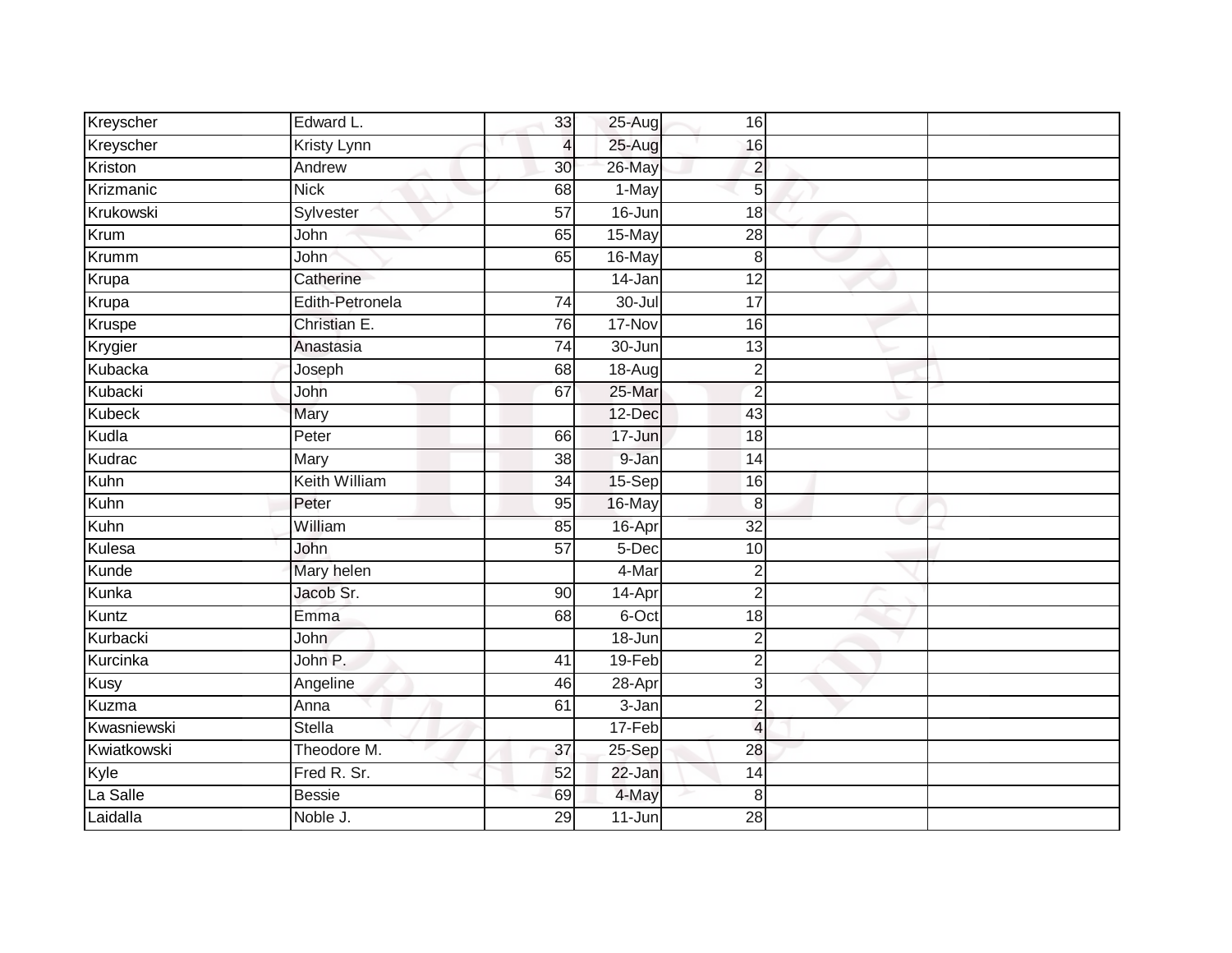| Lain        | Ervin                   | 62              | 28-Aug     | 26                       |  |
|-------------|-------------------------|-----------------|------------|--------------------------|--|
| Laka        | Anna                    | 57              | 24-Aug     | $\overline{4}$           |  |
| Lakomecz    | Charles                 | 71              | 4-Feb      | $\overline{2}$           |  |
| Lamas       | Lucia                   | 20              | 12-May     | $\overline{4}$           |  |
| Lamprecht   | Laura                   | 38              | $16 - Jun$ | 18                       |  |
| Langbeen    | <b>Arthur Henry</b>     | 53              | 25-Aug     | 16                       |  |
| Lange       | Annie                   | 66              | $12-Feb$   | $\overline{c}$           |  |
| Lanzner     | Mrs.Joseph              |                 | 26-Dec     | 23                       |  |
| Larson      | Sven                    | 55              | 10-Mar     | 14                       |  |
| Lasics      | Joseph Sr.              | $\overline{77}$ | 31-Aug     | 11                       |  |
| Lasots      | <b>Reverend Vitalia</b> | 46              | 4-Nov      | 5 <sup>1</sup>           |  |
| Lassiter    | Elmer                   | 41              | $23 -$ Jul | 25                       |  |
| Latzko      | Julius J.               | 66              | 11-Nov     | 16                       |  |
| Lauerman    | Cecelia                 | 54              | 5-Nov      | 32                       |  |
| Laverick    | Zackary                 | 59              | 7-Jul      | $\overline{17}$          |  |
| Laviolette  | <b>Harriet Maude</b>    | 64              | 2-Jun      | 16                       |  |
| Law         | Eliabeth                | 42              | $11 -$ Jul | $\overline{24}$          |  |
| Lee         | Etta Amy                | 51              | 11-Feb     | $\overline{c}$           |  |
| Lee         | Harry S.                | 74              | 5-Feb      | $\overline{2}$           |  |
| Lee         | Thomas John             | 68              | $13 -$ Jul | 4                        |  |
| Lefebre     | Donald                  | $\overline{17}$ | 24-Apr     | $\overline{3}$           |  |
| Lepucki     | Julia                   | 80              | $16 - Apr$ | $\overline{32}$          |  |
| Lester      | Charles                 |                 | 8-Apr      | 16                       |  |
| Letsos      | Apostolos               | 59              | $10-Aug$   | $\overline{\mathcal{A}}$ |  |
| Levene      | J. C.                   | 79              | $23 - Jan$ | 30                       |  |
| Lever       | Thomas J.               | 66              | 18-Mar     | 16                       |  |
| Leverenz    | John T.                 | 65              | 30-Nov     | 9                        |  |
| Levin       | Molly                   | 85              | 29-Jun     | $\overline{4}$           |  |
| Lewandowski | Catherine               | 82              | $2-Jan$    | 29                       |  |
| Lewandowski | Magdalene               | 57              | $22$ -Oct  | 38                       |  |
| Lewis       | David J.                | 77              | 14-Apr     | $\overline{\mathbf{c}}$  |  |
| Lewis       | George W.               | 86              | 1-Apr      | $\overline{2}$           |  |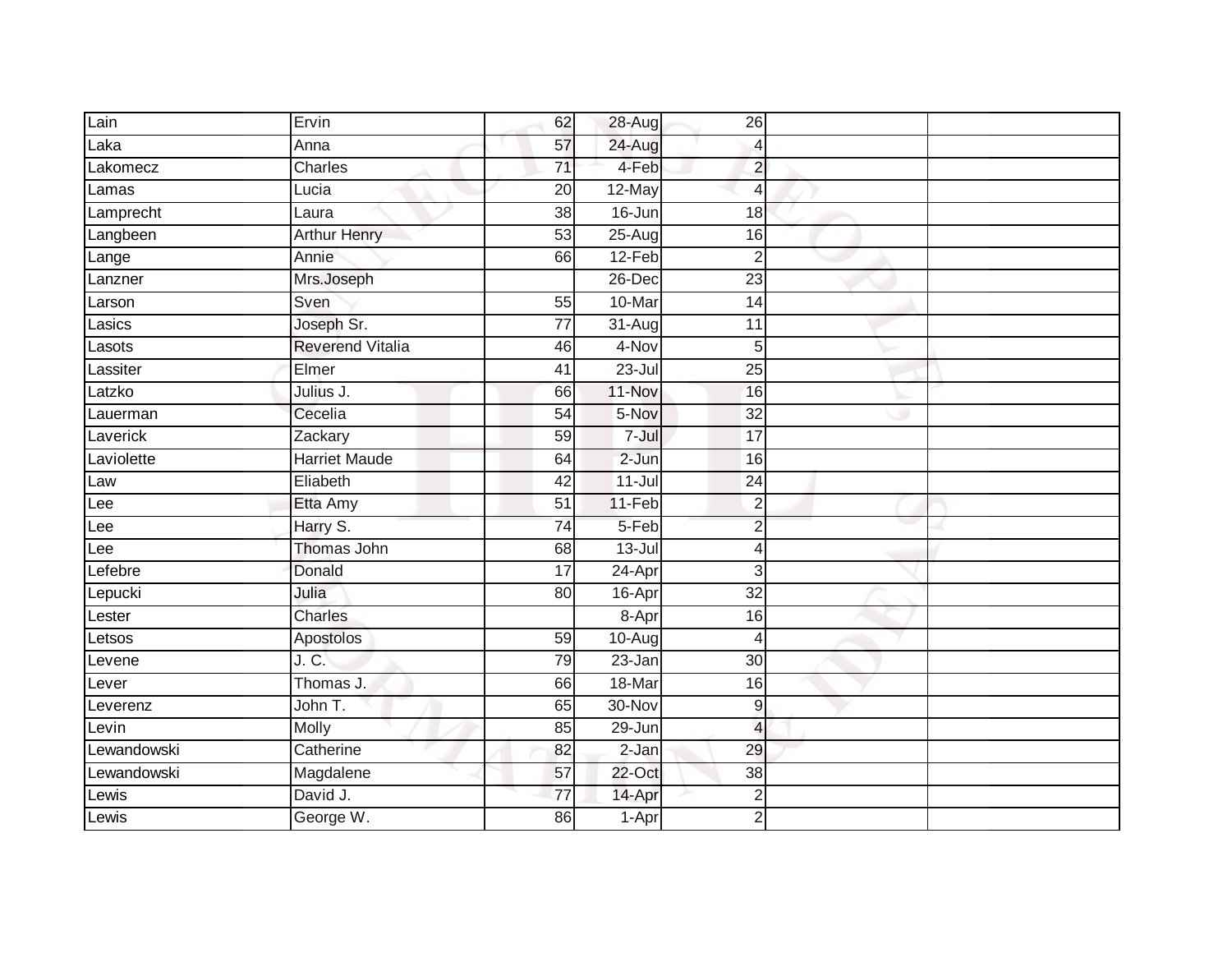| Lien         | Carl H.              | 81              | 27-Apr     | 8               |  |
|--------------|----------------------|-----------------|------------|-----------------|--|
| Lifschitz    | Hyman                | 85              | 17-Aug     | 16              |  |
| Lilly        | Adam                 | 58              | 17-Jun     | 18              |  |
| Liming       | John Carl            | 56              | $27 -$ Jul | 34              |  |
| Limoges      | Mary                 | 78              | $21 -$ Jul | 13              |  |
| Lind         | Sofia                | 79              | $15 -$ Jul | $6 \,$          |  |
| Lindau       | Richard K.           | $\overline{58}$ | $6 -$ Jul  | $\overline{15}$ |  |
| Linderholm   | J. Frederick         | $\overline{72}$ | 13-Jun     | $\overline{28}$ |  |
| Linderman    | <b>Philip Henry</b>  | 49              | 3-Mar      | $\overline{2}$  |  |
| Lindley      | Bud A.               | 50              | $15-Oct$   | $\overline{37}$ |  |
| Linkimer     | <b>Morris</b>        | $\overline{77}$ | 6-Mar      | 10              |  |
| Linton       | <b>Blanche Alice</b> | 74              | 8-Oct      | 48              |  |
| Linton       | Irvin F.             | 74              | 7-Oct      | 16              |  |
| Lipay        | Michael A.           | 5               | 2-Dec      | 16              |  |
| Lipka        | George               | 62              | 22-Dec     | 10              |  |
| Lipner       | Fanny                | 73              | 29-Sep     | 16              |  |
| Lipp         | Ella                 | $\overline{80}$ | 7-Apr      | $\overline{15}$ |  |
| <b>Liss</b>  | <b>Thomas</b>        | $\overline{71}$ | 9-Dec      | 20              |  |
| Livak        | Andrew               | 69              | 17-Dec     | 44              |  |
| Livingston   | Clara                | $\overline{74}$ | 16-May     | 8               |  |
| Livington    | Mrs. Esther E.       | 65              | 11-May     | $6 \,$          |  |
| Llewelyn Sr. | Reggie W.            | 49              | 26-Dec     | $\overline{23}$ |  |
| Locasto      | Samuel               | 42              | $2 -$ Jul  | 29              |  |
| Locke        | Theresa M.           | 32              | 18-Apr     | $6 \,$          |  |
| Loehrke      | Joseph               | 49              | 29-Sep     | 16              |  |
| Lohse        | George A.            | 75              | $1-Oct$    | 42              |  |
| Lokanc       | Louise A.            | 65              | $21-Oct$   | 18              |  |
| Long         | George J.            | $\overline{71}$ | $7-Sep$    | $\overline{4}$  |  |
| Long         | <b>Harley Edward</b> | $\overline{74}$ | 18-Dec     | 32              |  |
| Long         | Mrs. Howard          |                 | 12-Mar     | 3               |  |
| Long         | William              | 56              | 26-Sep     | $\overline{30}$ |  |
| Longnecker   | Sarah J.             | $\overline{84}$ | 13-May     | 16              |  |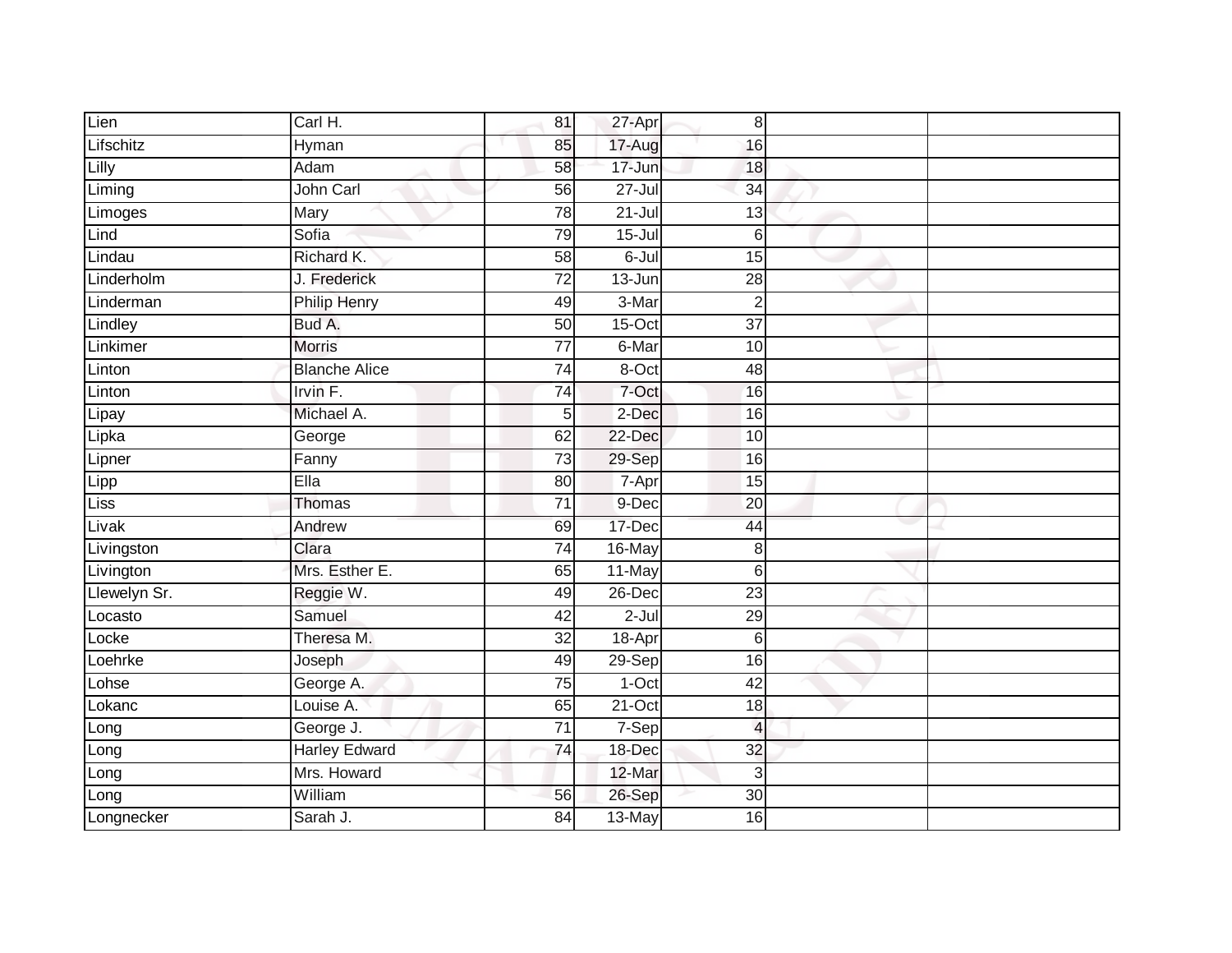| Lorenz    | Henry                | 74              | 27-Apr    | $\,8\,$          |   |  |
|-----------|----------------------|-----------------|-----------|------------------|---|--|
| Lorenz    | Linda                | 51              | 7-Mar     | 15               |   |  |
| Lortz     | Earl J.              | 64              | 30-Mar    | $\boldsymbol{8}$ |   |  |
| Los       | Stanley              | 67              | $21$ -Mar | $\overline{2}$   |   |  |
| Lott      | Dr. Fredrick F.      | $\overline{51}$ | $3 - Jan$ | $\overline{2}$   |   |  |
| Lott      | Mary                 | 84              | 7-Oct     | 16               |   |  |
| Lottes    | Doris June           | 8               | 25-May    | $\overline{12}$  |   |  |
| Loya      | Elizabeth            | 47              | 26-Dec    | $\overline{23}$  |   |  |
| Ludwig    | Anna Catherine       | 66              | 20-Apr    | 19               |   |  |
| Lugt      | Lewis Vander         | $\overline{71}$ | $1 -$ Jul | 30               |   |  |
| Luna      | Paula                | 68              | $25-Feb$  | $\overline{2}$   |   |  |
| Lundquist | William              | 56              | 6-Apr     | $\,8\,$          |   |  |
| Lurie     | Edward M.            | 55              | 5-Mar     | $\overline{2}$   |   |  |
| Lute      | Herman               | 67              | 19-Nov    | 13               | w |  |
| Lynch     | Nora                 | 83              | 7-Nov     | 36               |   |  |
| Lynot     | Philippa             | 35              | 1-Jun     | $\overline{4}$   |   |  |
| Lyons     | <b>Mary Hastings</b> |                 | 10-Sep    | $\overline{34}$  |   |  |
| Lyons     | Pearl M.             |                 | 6-Apr     | 8                |   |  |
|           |                      |                 |           |                  |   |  |
|           |                      |                 |           |                  |   |  |
|           |                      |                 |           |                  |   |  |
|           |                      |                 |           |                  |   |  |
|           |                      |                 |           |                  |   |  |
|           |                      |                 |           |                  |   |  |
|           |                      |                 |           |                  |   |  |
|           |                      |                 |           |                  |   |  |
|           |                      |                 |           |                  |   |  |
|           |                      |                 |           |                  |   |  |
|           |                      |                 |           |                  |   |  |
|           |                      |                 |           |                  |   |  |
|           |                      |                 |           | ≻                |   |  |
|           |                      |                 |           |                  |   |  |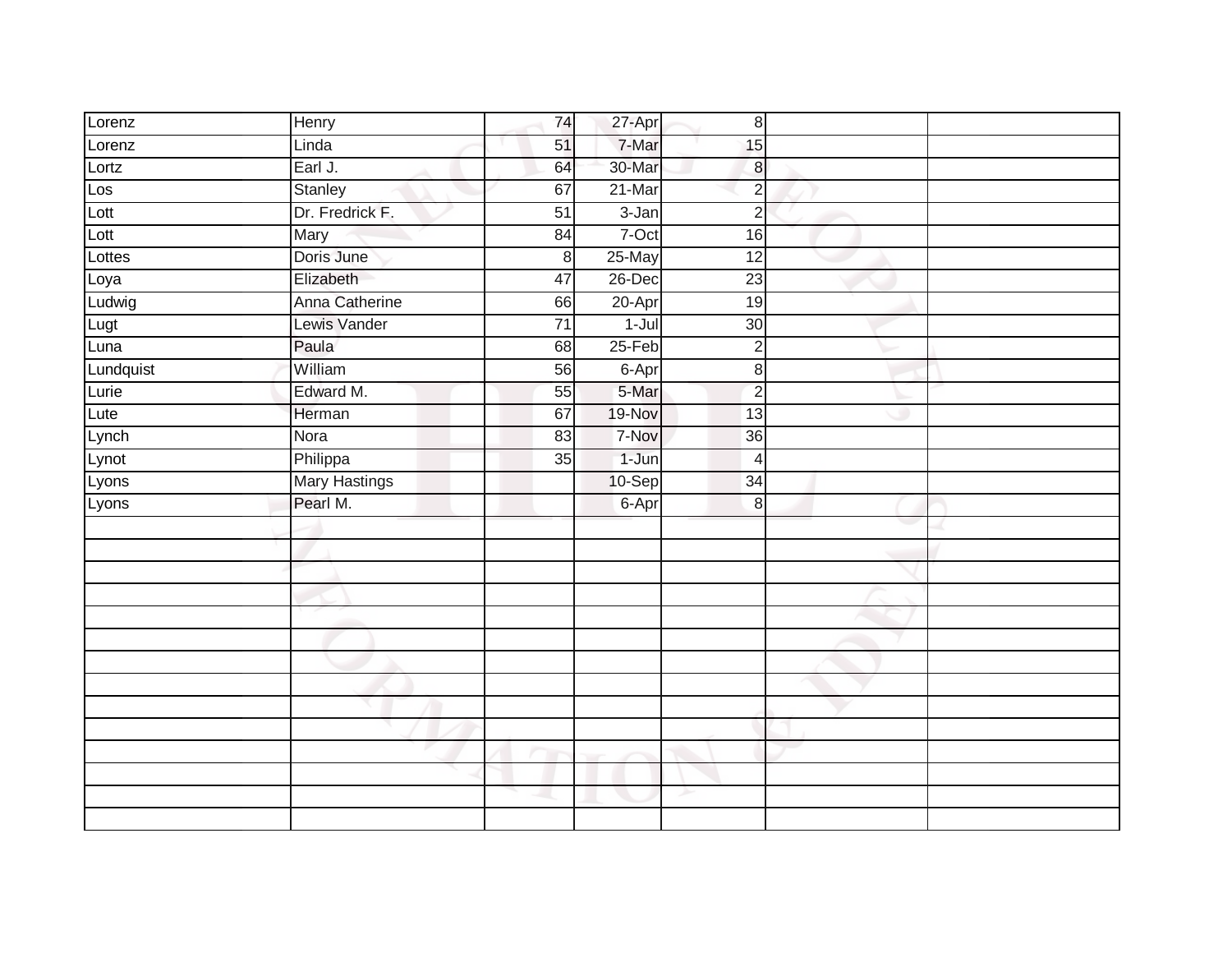| <b>Surname</b>     | Given                          | Age             | <b>Date</b> | Page            | <b>Maiden</b> | <b>Note</b> |
|--------------------|--------------------------------|-----------------|-------------|-----------------|---------------|-------------|
| <b>Maack</b>       | Helen                          | 86              | 23-Jun      | $\overline{2}$  |               |             |
| Maaskant           | Adriana                        | 81              | $15 - Jan$  | $\overline{2}$  |               |             |
| <b>Mabius</b>      | Arthur                         | 55              | 26-May      | $\overline{2}$  |               |             |
| Macharney          | Albert                         |                 | $18-Feb$    | $\overline{2}$  |               |             |
| Machus             | Lous $\overline{\mathsf{R}}$ . |                 | 10-Dec      | 44              |               |             |
| Maciejewski        | Constant                       |                 | 8-Apr       | 16              |               |             |
| <b>Maciulaitis</b> | Elizabeth                      | 76              | 24-Nov      | 24              |               |             |
| Mackowski          | Vernie                         | 60              | 4-Nov       | 5               |               |             |
| Magdziak           | Joachim                        |                 | $29$ -Oct   | $\overline{33}$ |               |             |
| Magdziak           | Joseph                         |                 | 28-Oct      | 18              |               |             |
| Magdziasz          | Bernice                        | 43              | 22-Apr      | $\overline{7}$  |               |             |
| Mager              | John A.                        | 77              | 28-Sep      | 6               |               |             |
| Mager              | Nicholas                       | 80              | 11-Dec      | 40              |               |             |
| Mahnke             | Mary                           | 64              | $15 -$ Jul  | 6               |               |             |
| <b>Mahns</b>       | Joyce Ann                      | 3 days          | 30-Jul      | 17              |               |             |
| Majewski           | Eva                            | 74              | 22-Jun      | 8               |               |             |
| <b>Mak</b>         | Peter                          | 64              | 18-Jun      | $\overline{2}$  |               |             |
| Makowski           | Sophia                         | 65              | $14 -$ Jul  | 13              |               |             |
| Malcolm            | <b>Helen Marion</b>            | 40              | 1-May       | 5               |               |             |
| Malczewski         | Kazimierz                      |                 | 5-May       | 6               |               |             |
| Malecki            | Andrew                         | 86              | 2-May       | $\overline{31}$ |               |             |
| Malkowski          | Anna                           | 81              | 21-Jan      | $\overline{2}$  |               |             |
| Mallas             | George                         | 55              | 10-Nov      | 16              |               |             |
| Mallett            | Joseph E.                      | 78              | 29-Jan      | $\overline{2}$  |               |             |
| Mamula             | Michael                        | 66              | 8-Jun       | $6\phantom{1}6$ |               |             |
| <b>Manis</b>       | Mary Isabelle                  | 68              | 19-Jun      | $\overline{28}$ |               |             |
| <b>Manis</b>       | Mildred C.                     | $\overline{57}$ | 23-Sep      | 16              |               |             |
| Mantel             | Andrew J.                      | 65              | 14-Apr      | $\overline{c}$  |               |             |
| Mantich            | Nancy Katherine                | 8 mon           | 1-Feb       | $\overline{2}$  |               |             |
| Marhoffer          | Andrew                         | 76              | 31-Jan      | $\overline{2}$  |               |             |
| <b>Markert</b>     | Edward T.                      | $\overline{47}$ | 3-Jan       | $\overline{2}$  |               |             |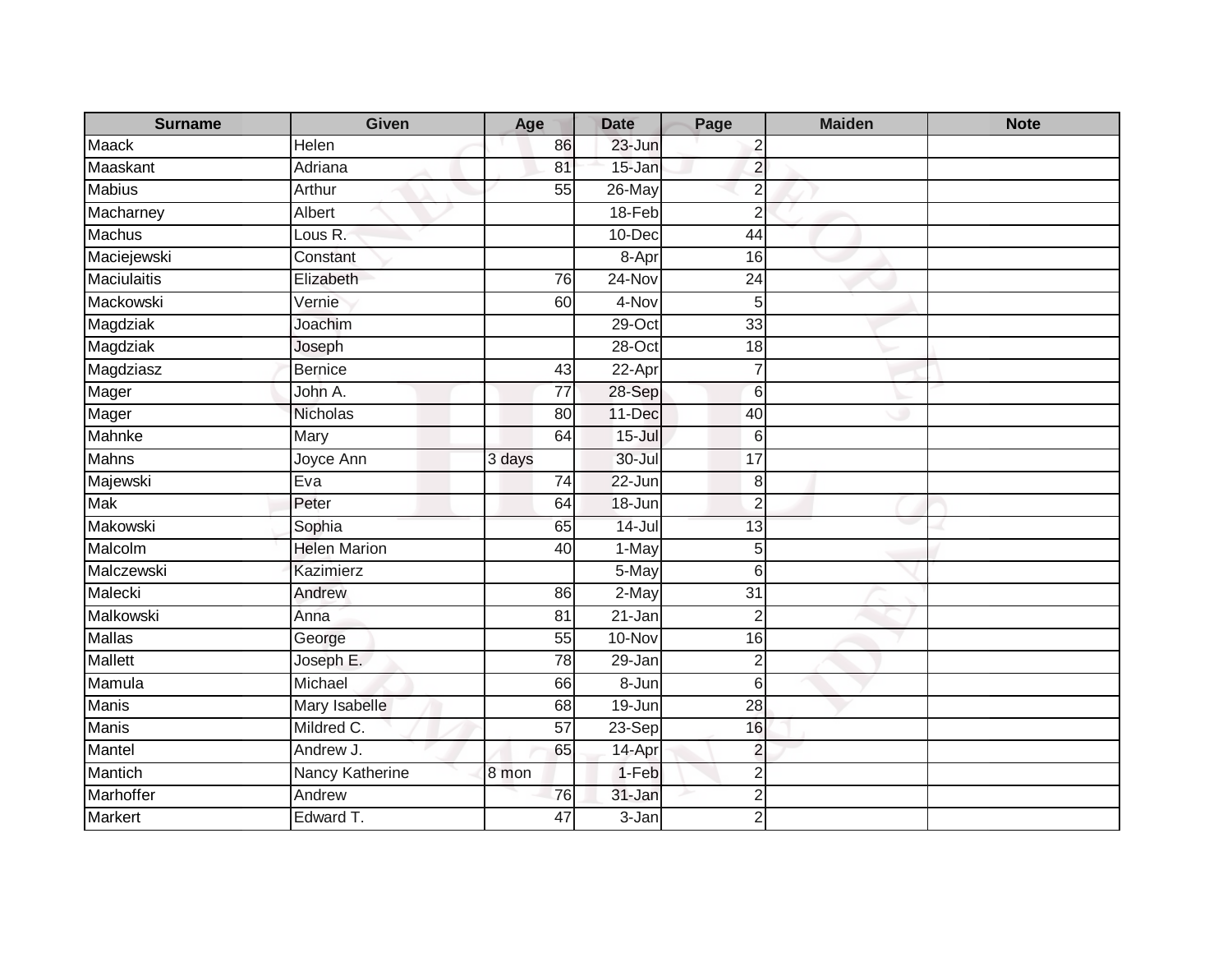| Marko            | Anthony             |                 | 31-Jan     | $\overline{2}$   |  |
|------------------|---------------------|-----------------|------------|------------------|--|
| Markovich        | John                | 16              | 9-Oct      | $\overline{26}$  |  |
| <b>Markus</b>    | Luke                | 64              | 4-May      | $\boldsymbol{8}$ |  |
| Maroc            | Charles             | $\overline{72}$ | 12-Jun     | $\overline{26}$  |  |
| Marovich         | Augustine           | 26              | 17-Feb     | 4                |  |
| Marsh            | Charles             | 59              | 20-Nov     | 7                |  |
| Marsh            | Othniel E.          | 66              | $27-Oct$   | 16               |  |
| Marshall         | Jane                | 78              | $14 - Jan$ | 12               |  |
| Marsiglia        | Mamie               | $\overline{47}$ | 19-May     | 18               |  |
| <b>Marszalek</b> | Andrew              | $\overline{82}$ | $20 - Feb$ | $\overline{2}$   |  |
| <b>Martin</b>    | Eugene E.           | 45              | 2-Dec      | 16               |  |
| Martin           | Gary Wayne          |                 | 15-May     | 28               |  |
| Martin           | John                | $\overline{77}$ | 4-May      | $\boldsymbol{8}$ |  |
| Martin           | <b>John Robert</b>  | 21              | 5-Feb      | $\overline{2}$   |  |
| <b>Martin</b>    | <b>Ruth May</b>     | 16              | 21-Aug     | $\overline{26}$  |  |
| Martin           | Wesley B.           | 67              | 26-Dec     | $\overline{23}$  |  |
| Martin Sr.       | Russell I.          | 69              | 10-Dec     | $\overline{44}$  |  |
| <b>Martinez</b>  | Trinidad            | 63              | 13-Jan     | 20               |  |
| Marvel           | Theodocia           | 70              | 19-Feb     | $\overline{2}$   |  |
| Maryniak         | Mary                | 64              | $21-Aug$   | $\overline{26}$  |  |
| <b>Mathews</b>   | <b>Edward Ickes</b> | 84              | 20-Feb     | $\overline{2}$   |  |
| <b>Mathews</b>   | Mary Leona          | $\overline{88}$ | $16$ -Oct  | $\overline{30}$  |  |
| <b>Mathias</b>   | Gus                 | 65              | 8-Jun      | 6                |  |
| <b>Mathias</b>   | Louise              | 88              | $20 - Feb$ | $\overline{2}$   |  |
| <b>Matter</b>    | Walter W.           | 59              | 25-Aug     | 16               |  |
| <b>Matusiak</b>  | Frank               | $\overline{72}$ | $27$ -Oct  | $\overline{16}$  |  |
| Matusz           | <b>Helen Marie</b>  | 48              | 19-May     | 18               |  |
| <b>Mauer</b>     | William E.          | 54              | 27-Apr     | 8                |  |
| Maxwell          | Wade                | 55              | 12-Dec     | 43               |  |
| Maybaum          | Cora M.             | 66              | 13-Aug     | $\overline{30}$  |  |
| Mayberry         | Delila              | 71              | 14-Mar     | 30               |  |
| <b>Mayer</b>     | <b>Bessie</b>       | 79              | 26-Dec     | $\overline{23}$  |  |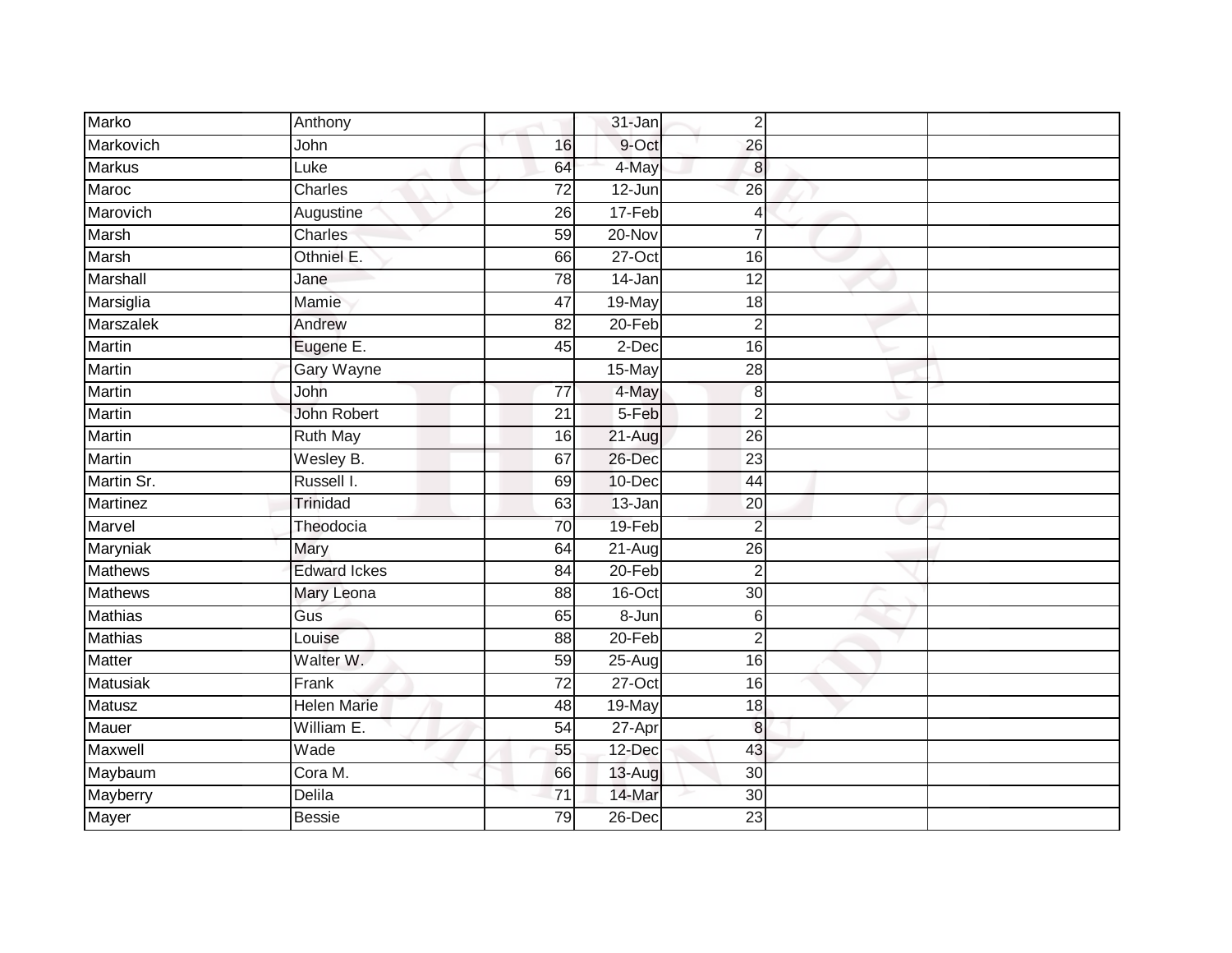| Maza            | Frances              | 86              | 23-Apr     | $\overline{5}$  |  |
|-----------------|----------------------|-----------------|------------|-----------------|--|
| Mc Auslan       | Robert               | 84              | 7-Feb      | $\overline{2}$  |  |
| McCarthy        | <b>Martin</b>        | $\overline{57}$ | $17 -$ Jul | $\overline{24}$ |  |
| McCaughey       | Joseph John          | 13              | $4-Aug$    | $\overline{2}$  |  |
| <b>McCaw</b>    | Carl                 | $\overline{50}$ | $10 - Jan$ | $\overline{2}$  |  |
| McClean         | Rachel               | 80              | 21-Oct     | 18              |  |
| Mccrum          | Jane                 | 72              | 29-Sep     | 16              |  |
| McDaniel        | <b>Harry</b>         | 51              | 2-Sep      | 18              |  |
| McDermott       | Emmet                | 63              | 12-Mar     | 3               |  |
| McDonald        | William J.           | $\overline{71}$ | 11-Sep     | $\overline{28}$ |  |
| McFadden, Sr.   | Thomas               | 81              | $11-Feb$   | $\overline{2}$  |  |
| McGlasson       | Mrs. L. Dee          | 80              | $8-Feb$    | 24              |  |
| <b>McGrath</b>  | Harold W.            | 59              | 29-Apr     | $\overline{4}$  |  |
| Mclachlan       | John                 | 56              | 29-Apr     | $\overline{4}$  |  |
| McLaughlin      | Mary Ann             | 69              | 19-Dec     | 34              |  |
| McLaughlin      | Patrich H.           | 70              | 6-Jun      | 24              |  |
| McLuughlin      | Charles              | 54              | $27$ -Oct  | $\overline{16}$ |  |
| McQuilkin       | William B.           | $\overline{37}$ | 21-Jan     | $\overline{2}$  |  |
| Mcvey           | J. V.                | 84              | 5-Sep      | $\overline{2}$  |  |
| Mead            | Lilian               | $\overline{32}$ | $21 - Jan$ |                 |  |
| Meadows         | James David Jr.      | 4               | 13-Apr     | 4               |  |
| Meara           | Lester <sub>R.</sub> | 53              | $7 - Jan$  | $\overline{2}$  |  |
| Mears           | William J.           | 64              | 25-Nov     | 18              |  |
| Meissler        | Alvina               | $\overline{72}$ | 21-Sep     | $\overline{4}$  |  |
| Melat           | George A.            | 91              | 6-Jul      | 15              |  |
| Merry           | Eleanor              |                 | $22-Sep$   | 16              |  |
| <b>Mertens</b>  | Florence             | 36              | 20-Apr     | $\mathbf{3}$    |  |
| Mestrovich      | Eliz                 | 81              | 1-Jun      | $\overline{a}$  |  |
| <b>Metrick</b>  | John                 | 39              | 20-Jun     | $\overline{2}$  |  |
| Meyer           | Julie                | 32              | $1-Jul$    | 30              |  |
| Meyers          | Charles J.           | 68              | 2-Sep      | 18              |  |
| <b>Mftchell</b> | Leroy                | $\overline{75}$ | $23$ -Dec  | 8               |  |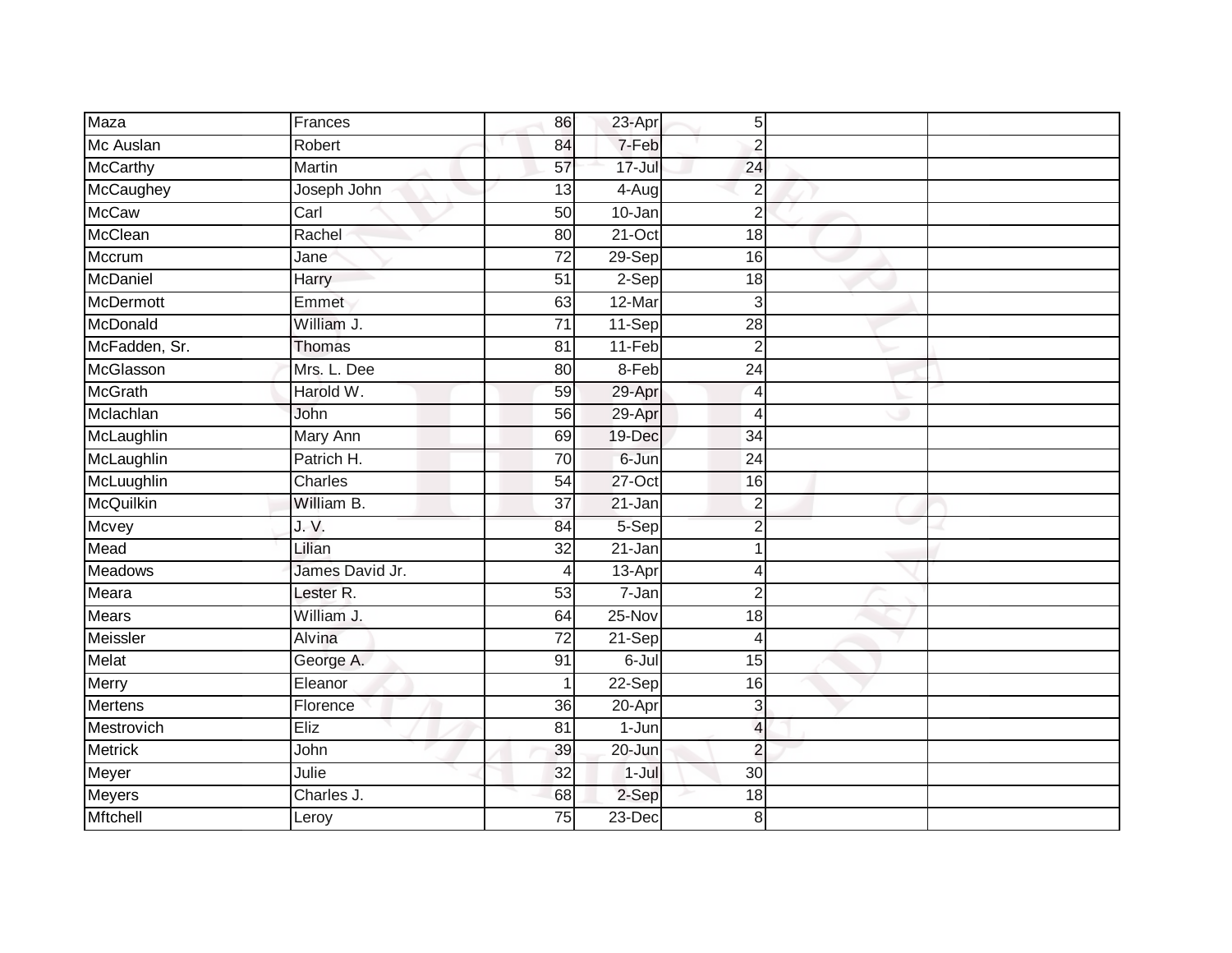| Michalka       | Anthony                 | 67              | 22-Aug    | 28              |  |
|----------------|-------------------------|-----------------|-----------|-----------------|--|
| Michalski      | Carl                    | 71              | 11-Jun    | 28              |  |
| <b>Michels</b> | Betty M.                | 30              | 26-Sep    | 30              |  |
| Mikalajczak    | John                    | 60              | 24-Jun    | 16              |  |
| Mikesell       | <b>Barbara</b>          | $\overline{55}$ | $12-Nov$  | $\overline{25}$ |  |
| <b>Miklir</b>  | Anna                    | 73              | 17-Jun    | 18              |  |
| Mikuta         | John Sr.                | 82              | 2-Jan     | 29              |  |
| Miller         | Addie                   | 86              | $26$ -Oct | 18              |  |
| Miller         | Charles C.              | 54              | 25-Mar    | $\overline{2}$  |  |
| Miller         | Eddie                   | 62              | 20-Jan    | $\overline{4}$  |  |
| Miller         | Eleanor                 |                 | $2-Sep$   | 18              |  |
| <b>Miller</b>  | <b>Fred Carl</b>        | 69              | $2-Mar$   | $\overline{4}$  |  |
| <b>Miller</b>  | Mary                    | 66              | 16-Sep    | 16              |  |
| Millo          | Barbara K.              | 85              | 24-Sep    | 38              |  |
| <b>Mills</b>   | Eugene                  | 15              | $9 - Jun$ | $\mathbf 1$     |  |
| Millsap        | Nellie                  | 56              | 7-Apr     | 15              |  |
| <b>Milne</b>   | <b>Pauline Beatrice</b> | $\overline{36}$ | $3-Feb$   | 10              |  |
| Minnear        | Mrs George              | 76              | $2-Jun$   | 16              |  |
| Miroz          | <b>Harriet Burket</b>   | 30              | 7-Dec     | 8               |  |
| Misora         | Chester R.              | 3 week          | $23-Dec$  | 8               |  |
| Mistarz        | Frank                   | 72              | 22-Jan    | 14              |  |
| Mitchell       | <b>Bruce Edward</b>     |                 | 9-Jan     | 14              |  |
| Mitchell       | David S.                | 91              | 28-Feb    | $\overline{2}$  |  |
| Mitchell       | Edward G.               | 92              | $2 -$ Jul | 29              |  |
| Mitchell       | Helen                   | 68              | $16-Sep$  | 16              |  |
| Mitchell       | Mrs. Harold             | 44              | 24-Apr    | 3               |  |
| Mitchell       | Stanley S.              | 55              | 11-Aug    | 6               |  |
| Mitchell       | William B.              | 49              | 27-Feb    | $\overline{4}$  |  |
| Modrak         | John                    | 76              | 10-Feb    | 10              |  |
| Modrowski      | Mrs. Agnes              | 36              | 24-Apr    | 3               |  |
| Moes           | Gertrude                | 47              | 15-Sep    | 16              |  |
| Molden         | Carolyn                 | 3               | 20-Apr    | 19              |  |
|                |                         |                 |           |                 |  |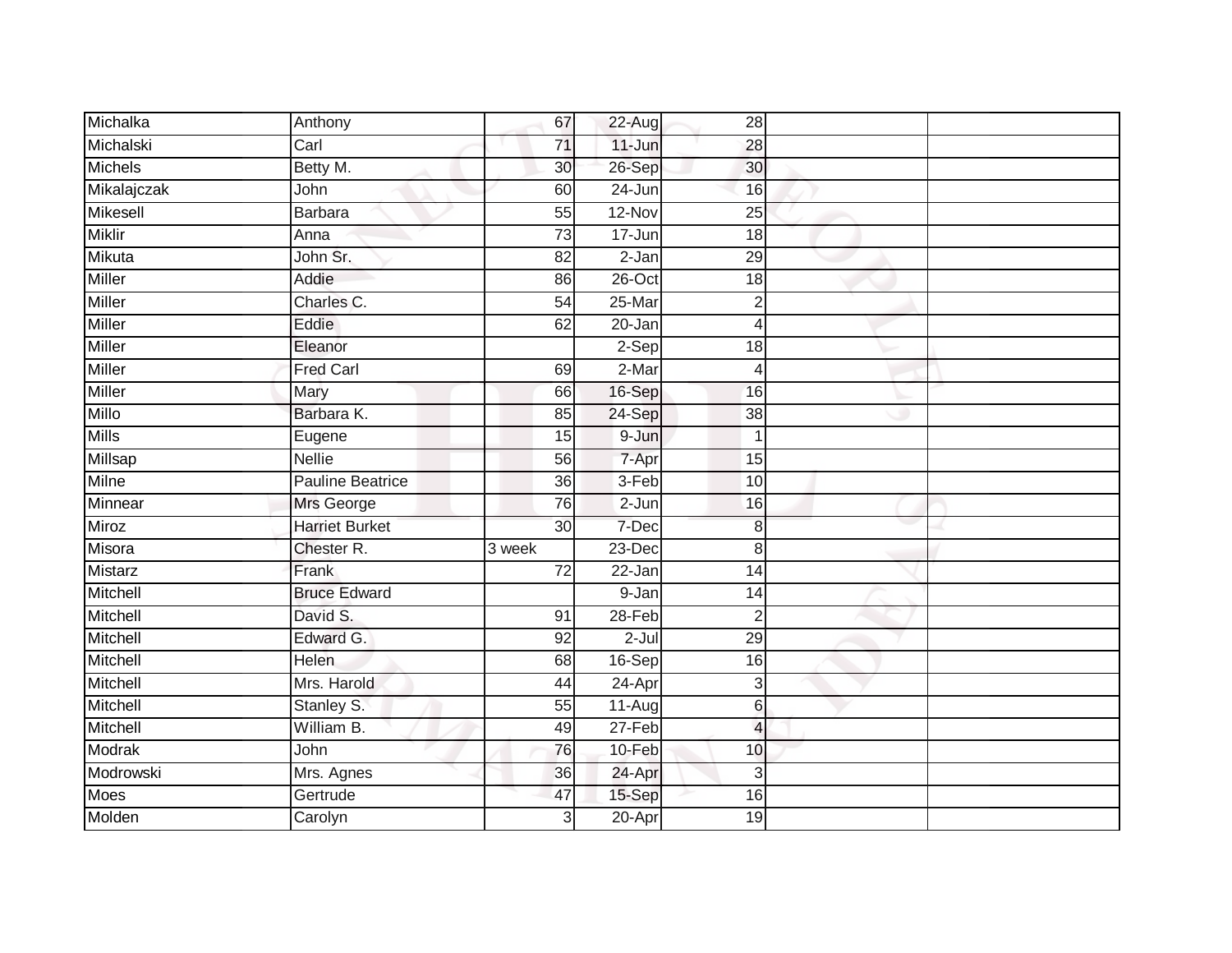| Moline        | Ella                | 68              | 26-Oct              | 18               |  |
|---------------|---------------------|-----------------|---------------------|------------------|--|
| Monroe        | Genevieve           | 36              | 28-May              | $\frac{3}{2}$    |  |
| Monroe        | Laura p.            | 85              | 30-Mar              | $\infty$         |  |
| Montagno      | John                | 62              | 13-Oct              | 18               |  |
| Montago       | John                | 62              | $13-Oct$            | 18               |  |
| Moor          | Eva                 | 43              | 8-Sep               | 14               |  |
| Moore         | Victor L.           | 79              | $13-Oct$            | 18               |  |
| Moran         | <b>Ernest Louis</b> | 82              | $\overline{3}$ -Aug | $\,8\,$          |  |
| Moreland      | Millard L.          | 48              | 16-Mar              | $\overline{17}$  |  |
| Moricz        | Andrew              | 55              | 26-Mar              | $\overline{38}$  |  |
| <b>Morow</b>  | Louis               | 67              | $24-Sep$            | $\overline{38}$  |  |
| Morrett       | Nina                | 68              | $12-Oct$            | $6 \overline{6}$ |  |
| <b>Morris</b> | Henry L.            | 77              | 30-Apr              | $\overline{4}$   |  |
| <b>Morris</b> | Laura               |                 | 19-Oct              | 14               |  |
| Morrison      | Catherine           | 83              | 10-Jun              | $\overline{2}$   |  |
| Morrison      | Edward L.           | 71              | 12-Mar              | $\mathbf{3}$     |  |
| Morrison      | Fred J.             | 65              | 18-Sep              | $\overline{28}$  |  |
| Morton        | Dwight H.           | 81              | 22-May              | $\overline{29}$  |  |
| Mosher        | R.L.                | 57              | 19-May              | $\overline{18}$  |  |
| <b>Moss</b>   | John                | 67              | $17-Aug$            | 16               |  |
| Moulesong     | William D. Jr.      | 39              | $2$ -Oct            | $\overline{26}$  |  |
| Moynihan      | James P.            | 79              | 13-Aug              | 30               |  |
| <b>Mraz</b>   | Barbara S.          | 67              | 17-Nov              | $\overline{16}$  |  |
| Mucha         | Anthony J.          | 56              | 11-Feb              | $\overline{2}$   |  |
| Munjas        | Louis               | 66              | 11-Apr              | 15               |  |
| Munson        | Annie               | 73              | 30-Jul              | $\overline{17}$  |  |
| Munson        | William M.          | $\overline{77}$ | $2-Sep$             | 18               |  |
| Muren         | Walter              | 55              | $14-Sep$            | $\mathbf{3}$     |  |
| Murin         | Walter              | 55              | 15-Sep              | 16               |  |
| Murphy        | Charles J.          | 66              | 14-Nov              | 30               |  |
| Murphy        | Mary L.             |                 | 13-Feb              | $\overline{34}$  |  |
| Murphy        | Patrick             | $\overline{22}$ | $16 - Jun$          | $\mathbf{1}$     |  |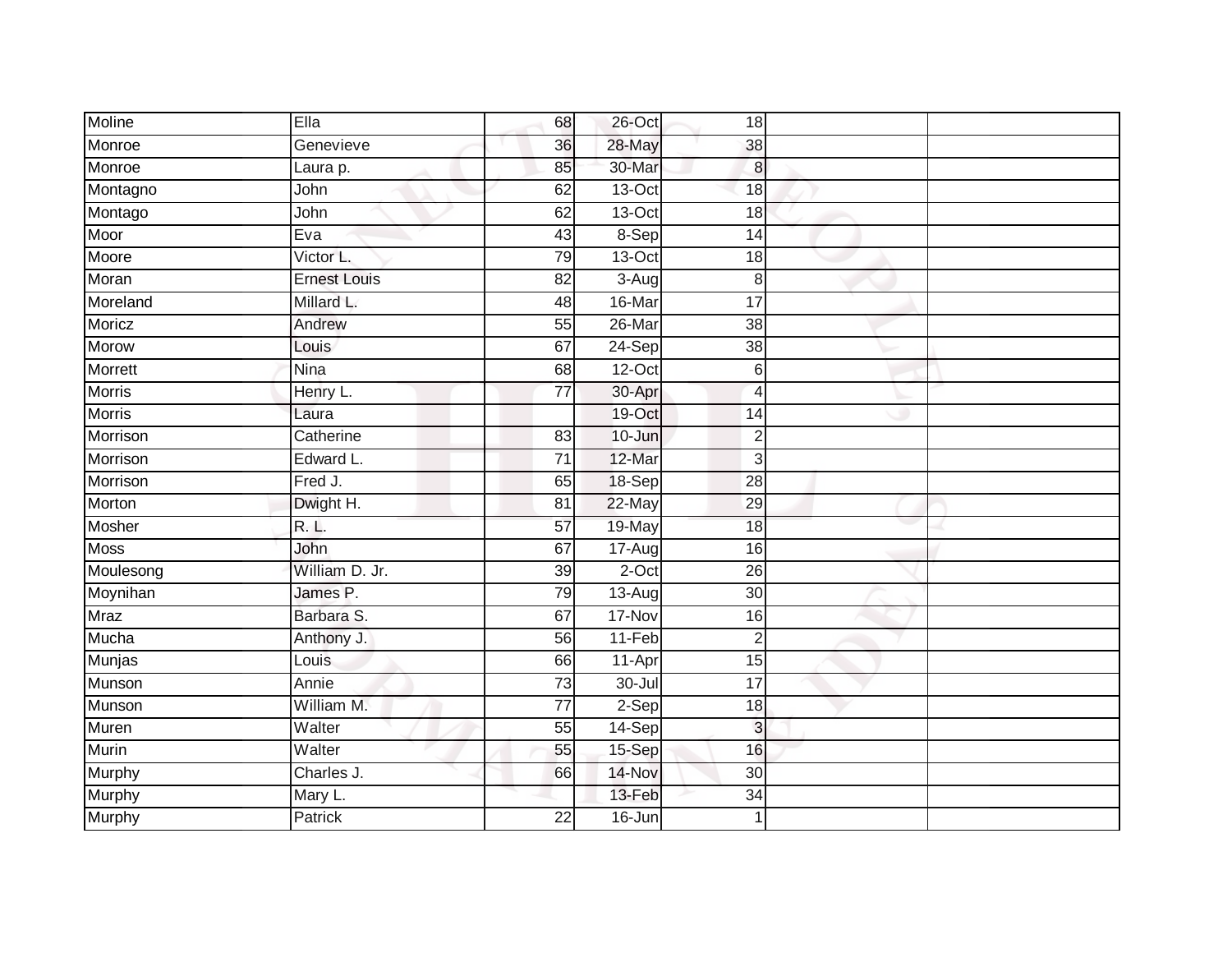| <b>Myers</b>   | Ellsworth           |                 | 2-Apr      | 36              |  |
|----------------|---------------------|-----------------|------------|-----------------|--|
| <b>Myers</b>   | Fred                |                 | 29-Jan     | $\overline{2}$  |  |
| Nagel          | Anna C.             | 62              | 24-Nov     | 24              |  |
| Narantic       | Josephine           | 75              | 28-Jan     | 12              |  |
| Nason          | Mrs. Frankie E.     | $\overline{90}$ | 6-Feb      | $\overline{2}$  |  |
| Nastav         | Rove M.             | $\overline{54}$ | $2-Jun$    | 16              |  |
| <b>Natkin</b>  | Jocob               | $\overline{71}$ | $2$ -Oct   | 26              |  |
| Neal           | <b>Quince Phlix</b> | 48              | $3-Feb$    | 10              |  |
| <b>Nebl</b>    | Anton               | 76              | 6-Apr      | 8               |  |
| Nelson         | Grace E.            | 61              | $22-Feb$   | $\overline{2}$  |  |
| Nemec          | Winko               | 68              | 12-May     | 4               |  |
| Nemeth         | Alex                | $\overline{74}$ | $27 - Mar$ | $\overline{2}$  |  |
| Nemeth         | Alex                | 74              | 30-Mar     | 8               |  |
| Nemeth         | John Steven         |                 | 10-Jun     | $\overline{2}$  |  |
| <b>Nesbit</b>  | Dr. O.B.            | $\overline{81}$ | 19-Mar     | $\overline{2}$  |  |
| Newbolds       | Coleen              | 4 mon           | 15-Jan     | $\overline{2}$  |  |
| <b>Nichols</b> | Ellen C.            | 63              | 14-Mar     | $\overline{30}$ |  |
| Nicksich       | Matt                | 66              | 4-May      | 8               |  |
| Nicoloff       | Nora                | 49              | 19-May     | 18              |  |
| <b>Nikfch</b>  | Theresa             | $\overline{74}$ | $26$ -Feb  | $\overline{2}$  |  |
| Niksch         | Theresa             | $\overline{74}$ | 27-Feb     | 4               |  |
| Njegovan       | Mile                | 58              | $7 - Jan$  | $\overline{2}$  |  |
| Noel           | Fred                | 46              | 29-Dec     | 17              |  |
| Nolan          | Fred B.             | 48              | 14-Sep     | 3               |  |
| Nondorf        | Henry B.            | 93              | 14-Oct     | $\overline{28}$ |  |
| Nondorf        | John                | $\overline{84}$ | 1-Jul      | $\overline{30}$ |  |
| <b>Norbert</b> | Alvina M.           | 68              | 24-Dec     | $\overline{31}$ |  |
| Nordberg       | Manuel P.           | 61              | 3-Mar      | $\overline{c}$  |  |
| Nordin         | Fred                | $\overline{74}$ | 29-Jun     | 4               |  |
| Norman         | Sarah               | 39              | 27-Feb     | 4               |  |
| <b>Norris</b>  | William C.          |                 | 14-Nov     | 30              |  |
| Norton         | Odelia F.           | $\overline{72}$ | 29-Jun     | 4               |  |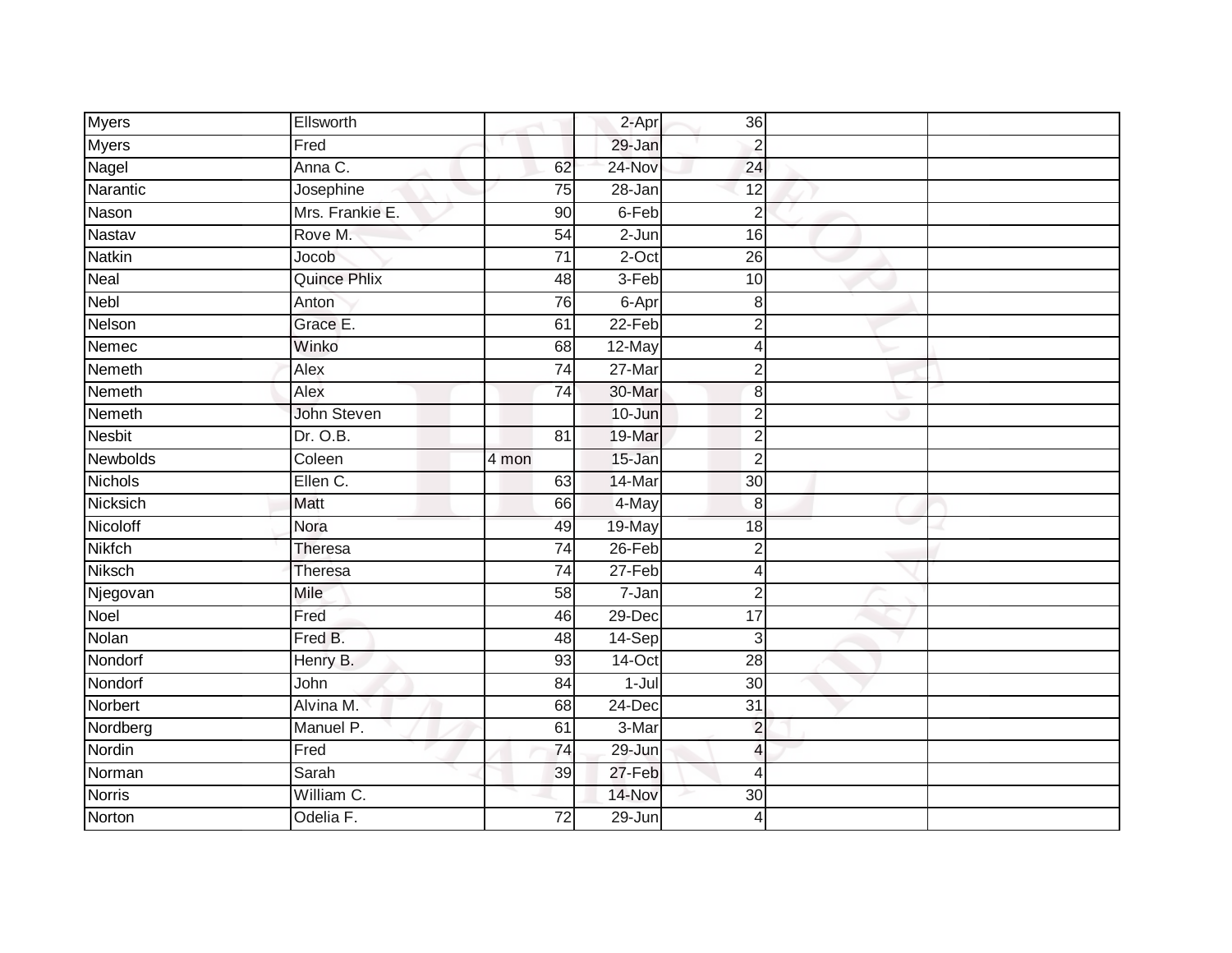| Norton      | Sylvania M.           | 72              | 15-Feb     | $\overline{2}$  |  |
|-------------|-----------------------|-----------------|------------|-----------------|--|
| Nosinski    | Rev. John             | 61              | 11-Feb     | $\overline{2}$  |  |
| Notzon      | Anna                  | 69              | 10-Feb     | 10              |  |
| Nowak       | Joseph                | 70              | 19-Sep     | 26              |  |
| Nowak       | Louis                 | 60              | $10 -$ Jul | 10              |  |
| Nozar       | Rose                  | 69              | 4-Apr      | $\overline{2}$  |  |
| Nuzum       | Richard A.            |                 | 8-Jan      | $\overline{2}$  |  |
| O'Brien     | <b>Edward Stanley</b> | 62              | $25 -$ Jul | 24              |  |
| O'Brien     | Mary                  |                 | 6-Jan      | $\overline{4}$  |  |
| O'Donnell   | James E.              | 43              | 9-Mar      | 8               |  |
| O'Donnell   | Margaret E.           | 52              | $23 -$ Jul | 25              |  |
| Ogle        | Opal                  | 44              | $2$ -Oct   | 26              |  |
| Ohr         | Christ L.             | 82              | 2-Apr      | 36              |  |
| Olander     | Albert                | 64              | 11-Dec     | 40              |  |
| Olander     | Madeline F.           | 60              | 27-Apr     | 8               |  |
| Oleska      | John Sr.              | 82              | 16-Dec     | 20              |  |
| Olivas      | Joseph                | $\overline{23}$ | 28-Mar     | $\overline{2}$  |  |
| Ooms        | Cornelius             | $\overline{74}$ | 11-Feb     | $\overline{2}$  |  |
| Opatkiewicz | John                  | 70              | $22$ -Aug  | 28              |  |
| Opydo       | Joseph                | 67              | $27-Oct$   | 16              |  |
| Orban       | Steve, Sr.            | 80              | 24-Jun     | 16              |  |
| Orr         | Edith                 | 62              | $12-Oct$   | $6\phantom{1}6$ |  |
| Osborn      | <b>Cecil Carl</b>     | 45              | 17-Jun     | 18              |  |
| Osborn      | Henry H.              | $\overline{85}$ | 22-Aug     | $\overline{28}$ |  |
| Osman       | Abraham               | 66              | 6-Feb      | $\overline{2}$  |  |
| Ossman      | Ann                   | 46              | 17-Dec     | 44              |  |
| Ostrowski   | Leo L.                | 52              | 15-May     | $\overline{28}$ |  |
| Ostrowski   | Peter                 | 80              | 1-Feb      | $\overline{2}$  |  |
| Ostrowski   | Thomas                | 60              | 7-Feb      | $\overline{c}$  |  |
| Otto        | Martha                | 79              | 28-Aug     | 26              |  |
| Owczarzak   | Lawrence              | 53              | 24-Feb     | 10              |  |
| Owczarzak   | Mary                  | $\overline{85}$ | $16$ -Oct  | $\overline{30}$ |  |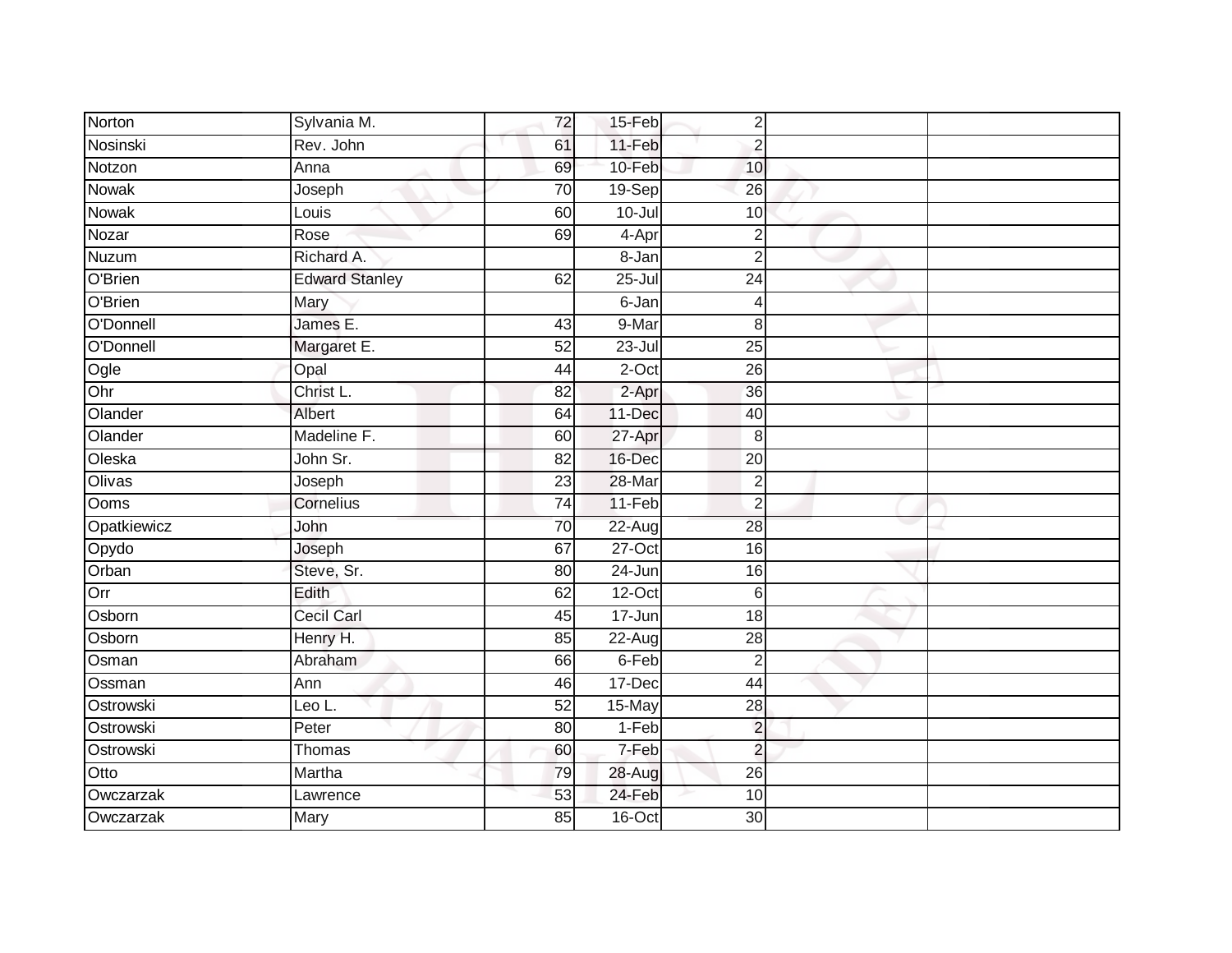| Owczarzak    | Rose               | 76              | 13-Jun     | 28                       |  |
|--------------|--------------------|-----------------|------------|--------------------------|--|
| Pacheco      | Eliseo             | 60              | 11-Sep     | 28                       |  |
| Palkovich    | Fabian             | 68              | 20-Apr     | 19                       |  |
| Palladi      | Roma               | 56              | $1-Jun$    | $\overline{4}$           |  |
| Palvo        | Elizabeth          | 60              | $31-Oct$   | 10                       |  |
| Pankowski    | Gust               | 78              | 18-Apr     | 6                        |  |
| Pantel       | Vasil              | 64              | 24-Mar     | $\overline{2}$           |  |
| Papierz      | Anna               | 66              | $20 - Feb$ | $\overline{2}$           |  |
| Parker       | Kathryn            | $\overline{74}$ | $11 -$ Jul | $\overline{24}$          |  |
| Parkerson    | David F.           |                 | 25-May     | 12                       |  |
| Partyka      | Anna               | 72              | 17-Aug     | 16                       |  |
| Pass         | <b>Fannie Fern</b> | 64              | 29-Jun     | 4                        |  |
| Passage      | <b>Blanche</b>     | 54              | $24 - Aug$ | $\overline{4}$           |  |
| Passineau    | Art                | 65              | 5-Sep      | $\overline{2}$           |  |
| Pastry       | Nick T.            | $\overline{35}$ | $27 -$ Jul | $\overline{34}$          |  |
| Patai        | Esther             | 64              | 11-Sep     | 28                       |  |
| Paterson     | John G.            | 90              | 20-Apr     | 19                       |  |
| Patmode      | Ezilda             | 87              | 16-Mar     | $\overline{17}$          |  |
| Patrak       | <b>Nick</b>        | 65              | 13-Oct     | 18                       |  |
| Patterson    | Lela Belle         | $\overline{42}$ | 18-Apr     | 6                        |  |
| Paunicka Sr. | Joseph             | $\overline{71}$ | $11-Aug$   | 6                        |  |
| Pavelec      | Michael            | 68              | $5-Aug$    | 4                        |  |
| Pavelich     | John               |                 | 15-May     | 28                       |  |
| Paxton       | Laura Catherine    | $\overline{72}$ | $24 - Aug$ | $\overline{4}$           |  |
| Payer Sr.    | James              | 65              | 29-Apr     | $\overline{4}$           |  |
| Paz          | Luis               | 45              | 17-Nov     | 16                       |  |
| Pazdur       | Andrew             | 69              | 15-May     | $\overline{28}$          |  |
| Pazdur       | John               | 57              | 31-Jan     | $\overline{2}$           |  |
| Pazik        | Violet Z.          | 52              | 29-Jun     | $\overline{\mathcal{L}}$ |  |
| Pearman      | Earl M.            | 27              | 24-Aug     | $\overline{4}$           |  |
| Pearson      | Andrew W.          | 78              | $3 -$ Jul  | $\overline{2}$           |  |
| Pearson      | Laura              | $\overline{55}$ | $7-Oct$    | 16                       |  |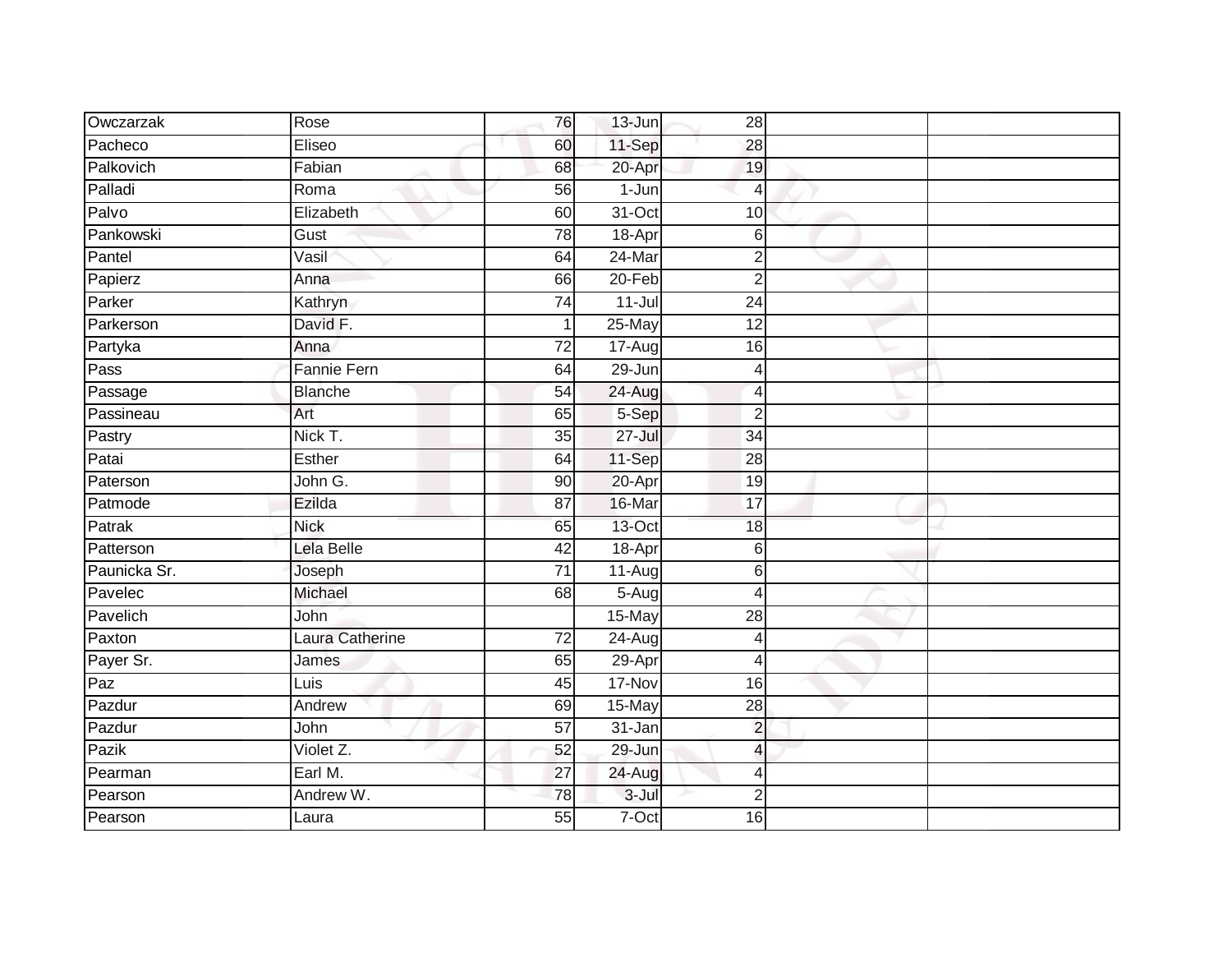| Peckenpaugh     | Carl                 | 41              | 30-Jun     | 13              |  |
|-----------------|----------------------|-----------------|------------|-----------------|--|
| Pedziwiatr      | Andrew               | 69              | 8-Feb      | $\overline{24}$ |  |
| Peglow          | Walter T.            | 52              | $10$ -Oct  | 28              |  |
| Penar           | John                 | $\overline{84}$ | 17-Jan     | $\overline{2}$  |  |
| Pence           | Anna                 | 69              | 4-Nov      | 5               |  |
| Penning         | Paul R.              | 22              | 16-Sep     | 16              |  |
| Penning         | <b>Paul Robert</b>   | 23              | $17-Sep$   | 44              |  |
| Pepkowski       | Anna                 | 71              | 19-Oct     | 14              |  |
| Pepples         | Nora                 | $\overline{77}$ | 6-Feb      | $\overline{2}$  |  |
| Perrigo         | Myrjon               | 69              | 20-May     | $\overline{20}$ |  |
| Peters          | Adolph               | 76              | $23 -$ Jul | $\overline{25}$ |  |
| Peters          | Donald E.            | $\overline{27}$ | 26-Dec     | 23              |  |
| Peters          | Earl W.              | 66              | 24-Apr     | 3               |  |
| Peters          | Emri                 | 58              | 18-Jun     | $\overline{2}$  |  |
| Peters          | Henry C.             | 83              | 14-Sep     | 3               |  |
| Peters          | Maude Blanche        | 79              | 27-Mar     | $\overline{2}$  |  |
| Peterson        | Evan J.              | 70              | 17-Mar     | $\overline{2}$  |  |
| Peterson        | Harold               | 51              | 17-Nov     | 16              |  |
| Peterson        | Ida C.               | 88              | $27 -$ Jul | 34              |  |
| Peterson        | Margaret             |                 | $15-Aug$   | $\overline{12}$ |  |
| Peterson        | Maurice              | 27              | 16-Jun     | 1               |  |
| Peterson        | William E.           | $\overline{32}$ | $16-Sep$   | 16              |  |
| Peto Sr.        | Julius               | 82              | 15-Aug     | 12              |  |
| Petronella      | Antionette R.        | 41              | 17-Jun     | 18              |  |
| Petrusic        | Thomas               | 38              | 10-Mar     | 14              |  |
| Petty           | Eulalie              | $\overline{42}$ | $13-Oct$   | $\overline{18}$ |  |
| Petzoid         | Julia                | 96              | $2-Jan$    | 29              |  |
| Pfifer          | <b>Frances Wall</b>  | 50              | 20-Apr     | 3               |  |
| Phelps          | Virgil               | 37              | 29-Apr     | $\overline{4}$  |  |
| <b>Phillips</b> | Dorothy              | 62              | 18-Dec     | $\overline{32}$ |  |
| Pierce          | Kent                 | 21              | 9-Oct      | 26              |  |
| Pierce          | <b>Thomas Calvin</b> | 14              | 8-Oct      | 48              |  |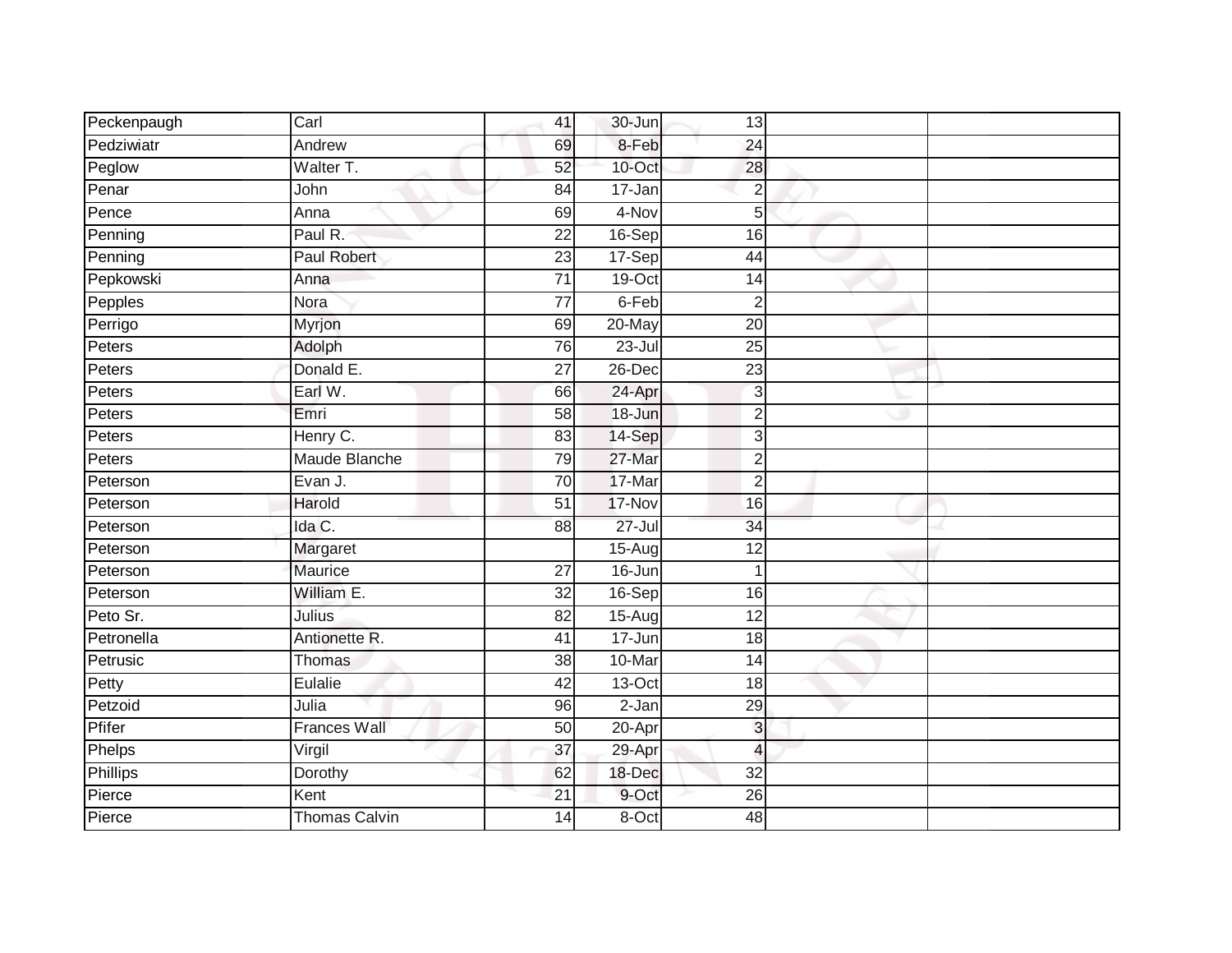| Pietrzak   | Bernard     | 55              | 5-Mar      | $\overline{2}$  |  |
|------------|-------------|-----------------|------------|-----------------|--|
| Pikul      | Joseph      | 33              | $28 -$ Jul | $\overline{c}$  |  |
| Pilsitz    | Anna        | 70              | 3-Mar      | $\overline{2}$  |  |
| Pilzer     | Dorothy Ann | 59              | $1-Jun$    | 4               |  |
| Pisowicz   | Veronica    | 62              | $22 -$ Jul | 11              |  |
| Pitkens    | Glenn       | 49              | 31-Oct     | 10              |  |
| Pixley     | Clara L.    |                 | 9-Mar      | 8               |  |
| Plankey    | Rose        | 49              | 19-May     | 18              |  |
| Pocinak    | John        |                 | 26-Nov     | 3               |  |
| Podkul     | Edward      | $\overline{24}$ | $12-Oct$   | 6               |  |
| Pohlplatz  | Ruth L      | 40              | 26-Dec     | $\overline{23}$ |  |
| Pokorny    | Anna        | $\overline{77}$ | $3-Dec$    | $\overline{40}$ |  |
| Polkewski  | George      | 55              | $26$ -Dec  | 23              |  |
| Polonak    | John        | 78              | 15-Dec     | 16              |  |
| Pomonis    | Infant      |                 | 17-Feb     | 4               |  |
| Ponce      | Jose        | 41              | $14 -$ Jul | 1               |  |
| Ponzo      | Joseph      | $\overline{51}$ | 15-Jun     | 5               |  |
| Popaditch  | John        | 49              | $22-Feb$   | $\overline{2}$  |  |
| Pophlplatz | Ralph C.    | 52              | 27-Feb     | 4               |  |
| Popovich   | Joseph      | $\overline{57}$ | 31-Mar     | $\overline{2}$  |  |
| Poppe      | Matilda     | 70              | 24-Feb     | 10              |  |
| Porte      | Eva         | 36              | $15 - Jan$ | $\overline{2}$  |  |
| Porter     | Hazel       | 61              | 11-Apr     | 15              |  |
| Posey      | Mary A.     |                 | 15-May     | $\overline{28}$ |  |
| Potrebich  | Marija      |                 | 5-Oct      | 14              |  |
| Power      | George P.   | $\overline{74}$ | $17-Oct$   | $\overline{28}$ |  |
| Power      | Selma       |                 | 29-Jun     | 4               |  |
| Prasp      | John        | 60              | 15-Jan     | $\overline{c}$  |  |
| Praugh     | Amelia      | 69              | 8-Feb      | 24              |  |
| Press      | George M.   | 70              | $21-Feb$   | $\overline{2}$  |  |
| Prevo      | Lucien C.   | 75              | 4-Aug      | 2               |  |
| Price      | Alfred      | $\overline{47}$ | 12-Feb     | $\overline{2}$  |  |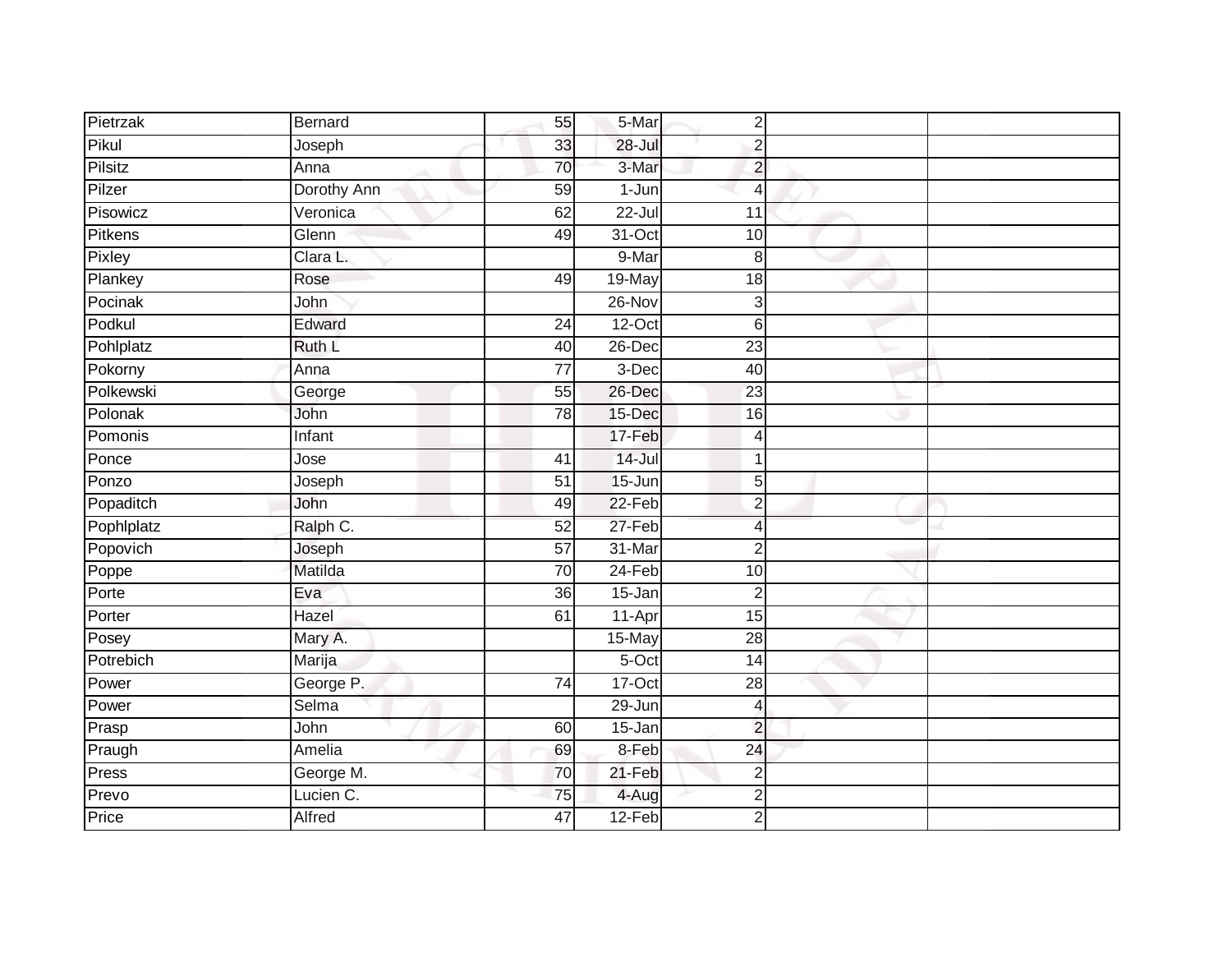| Price      | Eugene U.      | 86              | 18-May     | 6                        |  |
|------------|----------------|-----------------|------------|--------------------------|--|
| Prime      | Jesse L.       | $\overline{72}$ | 11-Mar     | 18                       |  |
| Prine      | Le Roy Frances | 9 day           | 19-Nov     | 13                       |  |
| Prisco     | Angelo         | 54              | 7-Dec      | 8                        |  |
| Prucnal    | Antoinette     | 63              | $18-Feb$   | $\overline{2}$           |  |
| Pruet      | John W.        | 61              | 21-Sep     | $\overline{4}$           |  |
| Przewoznik | Caroline       | 65              | 13-Jan     | $\overline{20}$          |  |
| Przybyla   | Vincent        | 68              | $23 -$ Jul | 25                       |  |
| Przywoznik | Caroline       | 65              | 10-Jan     | $\overline{2}$           |  |
| Puckett    | Oda            | 52              | $25-Feb$   | $\overline{2}$           |  |
| Pudlo      | Ann            | 38              | 17-Mar     | $\overline{c}$           |  |
| Pulkowski  | Walter         | 43              | 31-Mar     | $\overline{2}$           |  |
| Puncho     | Mary           | 43              | 9-Apr      | 30                       |  |
| Puplava    | Mary           | 66              | 6-Jan      | $\overline{4}$           |  |
| Puskis Sr. | Paul           | 68              | 23-Sep     | 16                       |  |
| Putney     | Mary Anna      | 79              | $6 -$ Jul  | 15                       |  |
| Quigg      | Norman M.      | 47              | 8-Sep      | 14                       |  |
| Quinn      | James A.       | 52              | 15-Jun     | 5                        |  |
| Quinn      | William        | 67              | 28-Jan     | 12                       |  |
| Quinn      | William        | 67              | $29 - Jan$ | $\overline{2}$           |  |
| Quint      | Patricia Ann   | 5               | $17-Oct$   | 28                       |  |
| Quirez     | Angelina       | $\overline{30}$ | $29-Dec$   | 17                       |  |
| Rabenhorst | Albertine      | 82              | 18-Jan     | 26                       |  |
| Racz       | Charles        | $\overline{72}$ | 26-May     | $\overline{2}$           |  |
| Radnick    | Anna           | 58              | 10-Oct     | 28                       |  |
| Rainwater  | Sandra Kay     | 9               | 3-Nov      | 21                       |  |
| Rajeski    | Joseph         | 52              | $10 - Jun$ | $\mathbf 2$              |  |
| Rajnyak    | John           | $\overline{71}$ | 12-May     | $\overline{\mathcal{L}}$ |  |
| Rajski     | Joseph         | 53              | 9-Jun      | 18                       |  |
| Ralich     | Samuel T.      | 67              | 25-Sep     | 28                       |  |
| Ramsey     | Edward         | 1 day           | 9-Sep      | 18                       |  |
| Ramsey     | Joseph         | 65              | $2-Nov$    | $\overline{4}$           |  |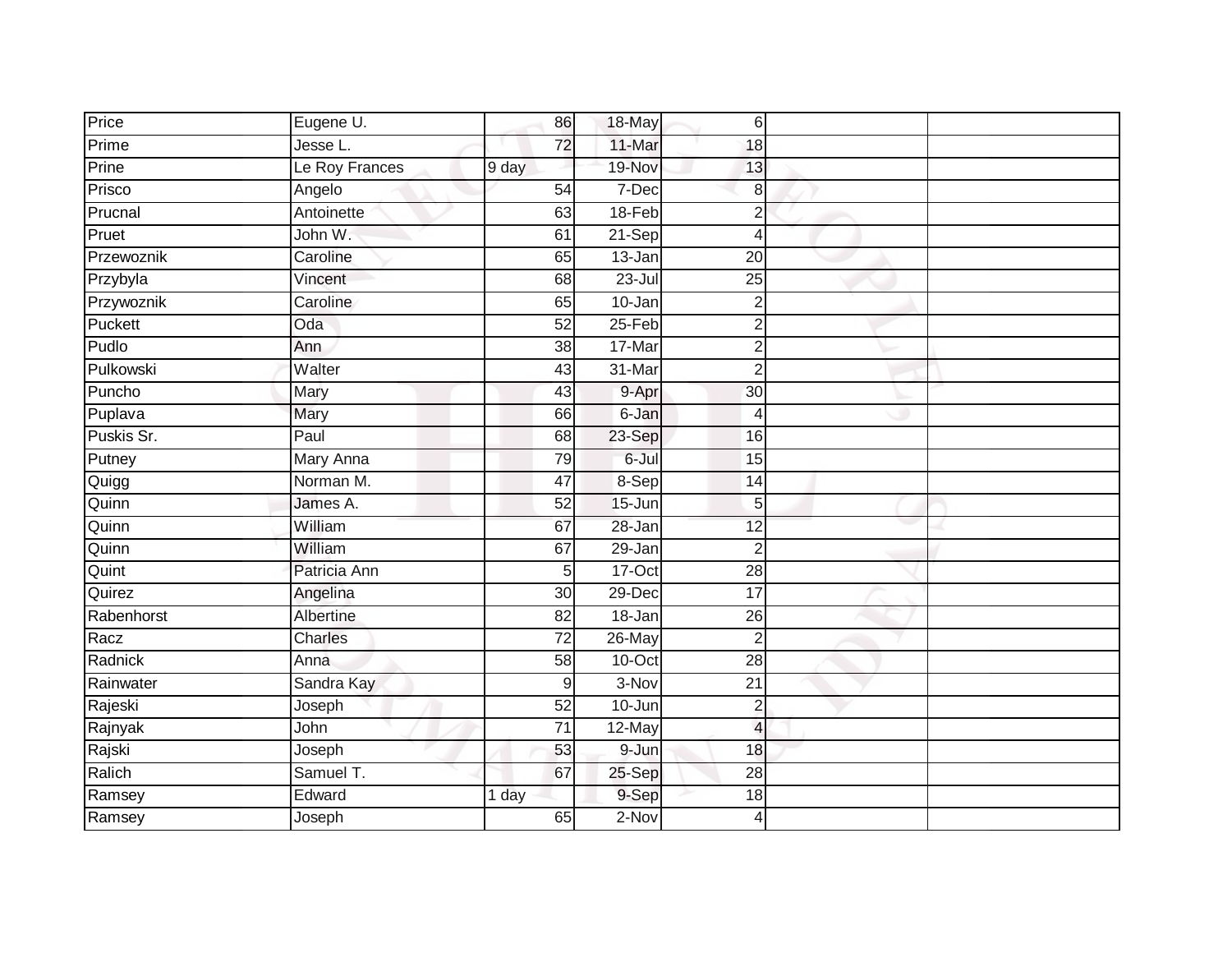| Randall      | Charles                | 90              | 21-Nov     | 10              |  |
|--------------|------------------------|-----------------|------------|-----------------|--|
| Rastovski    | <b>Neva Bursott</b>    |                 | 3-Apr      | $\overline{2}$  |  |
| Rath         | Minnie                 | 84              | 26-Sep     | 30              |  |
| Ratkowski    | John                   | 48              | 5-Oct      | 14              |  |
| Rausch       | Herman                 | 70              | $6 -$ Jul  | 15              |  |
| Raycroft     | Thomas A.              | 78              | 3-Apr      | $\overline{2}$  |  |
| Rea          | <b>Larry Allen</b>     |                 | 9-Jul      | $\overline{2}$  |  |
| Reader       | Alice                  | 72              | 17-Jan     | $\overline{2}$  |  |
| Redman       | Matilda                | 76              | 26-Dec     | 23              |  |
| Reed         | Minnie E.              | 80              | 13-Mar     | $\mathbf 2$     |  |
| Reed         | William A.             | 67              | $15 -$ Jul | 6               |  |
| Reichert     | Joseph                 | 69              | 17-Aug     | 16              |  |
| Reid         | Clement                | 75              | 30-Dec     | 14              |  |
| Reineke      | Theresa                | 83              | 18-Mar     | 16              |  |
| Reinke       | Margaret               | 64              | 8-Aug      | $\overline{12}$ |  |
| Reitzer      | <b>Marie</b>           | $\overline{73}$ | 27-Apr     | 8               |  |
| Relinski     | Rose                   | 86              | 26-Aug     | 16              |  |
| Relinski     | Steve J.               | 53              | $14$ -Jan  | 12              |  |
| Renderesy    | Alex                   | 76              | 20-Jan     | 4               |  |
| Rentner      | Edward                 | 52              | 8-Feb      | $\overline{24}$ |  |
| Rethke       | Gladys                 | 55              | 21-Feb     | $\overline{2}$  |  |
| Reuss        | John F.                | 68              | 10-Nov     | 16              |  |
| Reynolds     | William                | 62              | 8-Apr      | 16              |  |
| Rhoades      | <b>Elsie Whitney</b>   | 49              | $14 -$ Jul | 13              |  |
| Ribbenthrop  | <b>Julius Emil</b>     | 57              | 28-Jul     | $\overline{2}$  |  |
| Richey       | <b>Effie Katherine</b> | $\overline{51}$ | 20-Feb     | $\overline{2}$  |  |
| Ridder       | Calvin                 | 18 mon          | 1-May      | 5               |  |
| Rigas        | Nicholas B.            | 67              | 18-Apr     | $6\phantom{1}$  |  |
| Riggle       | Elmer                  | 80              | 4-Jan      | 22              |  |
| Ringas       | Aleck                  | 66              | $21 -$ Jul | 13              |  |
| Rinkenberger | William F.             | 74              | 15-Aug     | 12              |  |
| Ritchie      | <b>Victor Andrew</b>   | 25              | $25 -$ Jul | 24              |  |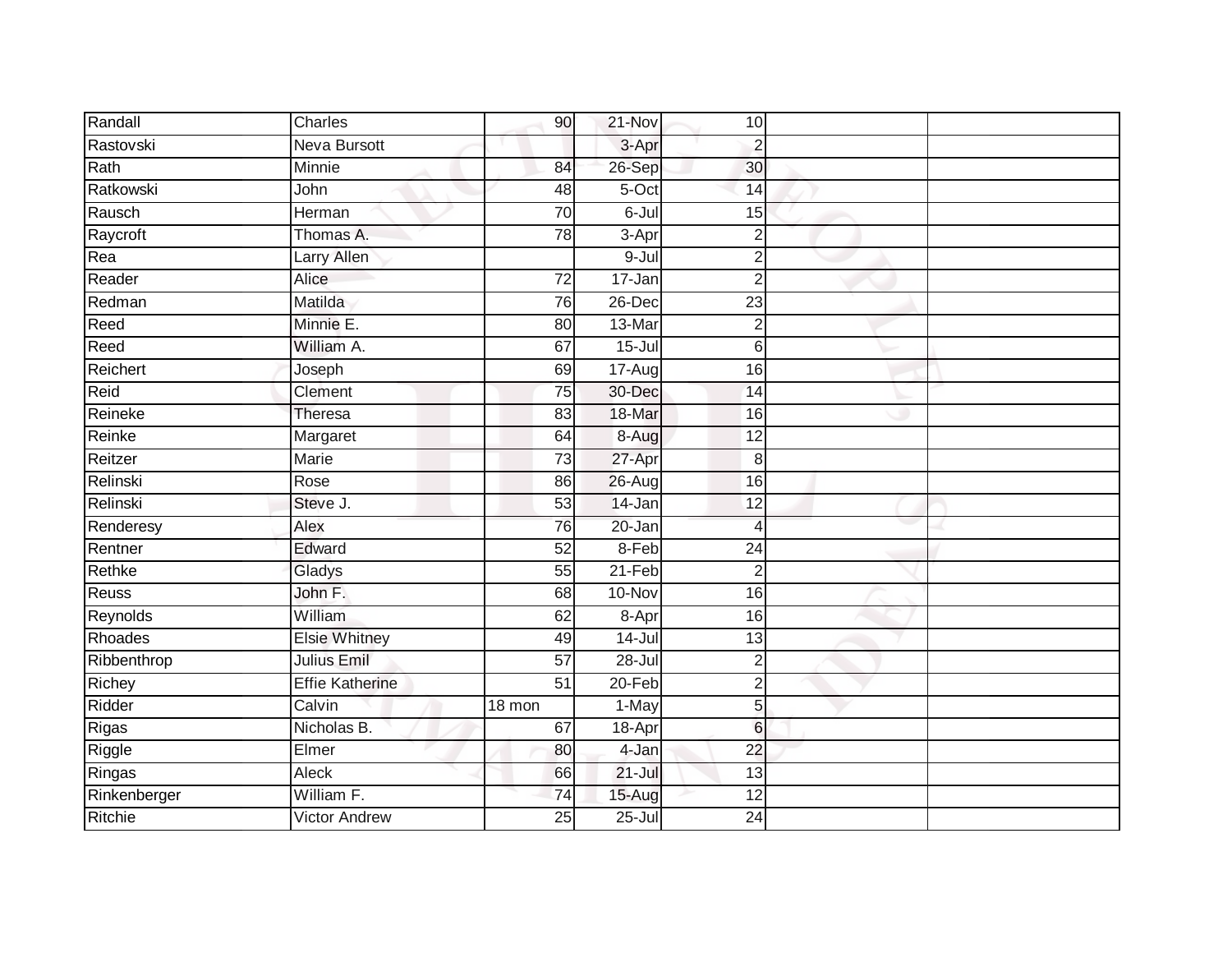| Rizzardo       | John              | 60              | 22-Jun     | $\,8\,$         |  |
|----------------|-------------------|-----------------|------------|-----------------|--|
| Roback         | Edward (Phill)    | 36              | 2-Sep      | 18              |  |
| Roberts        | Harry W.          | 78              | 17-Nov     | 16              |  |
| Roberts        | Margaret          | $\overline{77}$ | $24 -$ Jul | $\overline{22}$ |  |
| <b>Roberts</b> | Richard J.        | 49              | $24$ -Feb  | 10              |  |
| Roch           | Catherine         |                 | 1-Apr      | $\overline{2}$  |  |
| Rockhill       | Floyd             | 41              | 16-Nov     | 19              |  |
| Rockovich      | Milo              | 57              | 24-Nov     | 24              |  |
| Rodiwald       | Roy               |                 | 28-Nov     | 36              |  |
| Rodriquez      | Dorothy Joy       | $\mathbf{1}$    | 14-Nov     | $\overline{30}$ |  |
| Rogala         | Catherine         | 57              | 9-Mar      | 8               |  |
| Rogers         | Anna              |                 | 19-May     | 18              |  |
| Rogers         | Ben               | 59              | 3-Oct      | 32              |  |
| Rogers         | James C.          | 62              | $23 -$ Jul | 25              |  |
| Rohde          | Charles (Chuck)   | 62              | 7-Sep      | $\overline{4}$  |  |
| Roljanin       | Antionette        | 67              | $7 - Jan$  | $\overline{2}$  |  |
| Romandini      | Joseph            | 63              | 7-Jan      | $\overline{2}$  |  |
| Romnenich      | Gligor            | 58              | 26-May     | $\overline{2}$  |  |
| Rook           | Otto J.           | 71              | 15-Dec     | 16              |  |
| Rose           | Mrs. Marc A.      |                 | 30-Mar     | 8               |  |
| Roseberry      | William A.        | 73              | $13-Apr$   | Δ               |  |
| Rosehrdanz     | Emma              |                 | $26$ -Dec  | $\overline{23}$ |  |
| Rosekrans      | Frank M.          |                 | 21-Mar     | $\overline{2}$  |  |
| Rosenberg      | Henry             |                 | 24-Nov     | 24              |  |
| Ross           | John H.           | 92              | 14-Dec     | 12              |  |
| Ross           | Margaret          | $\overline{72}$ | 30-Sep     | 16              |  |
| Ross           | Otha Ray          | 50              | 4-Jun      | 4               |  |
| Rossa          | <b>Tillie</b>     | 77              | 4-Nov      | 5               |  |
| Rotenberg      | Irma              | 75              | 10-Mar     | 14              |  |
| Rottmayer      | Percy A.          | 61              | 28-Feb     | $\overline{2}$  |  |
| Roye           | <b>Unice Roye</b> | 75              | 11-Feb     | $\overline{c}$  |  |
| Rozza          | Joseph            | 62              | $5-Sep$    | $\overline{2}$  |  |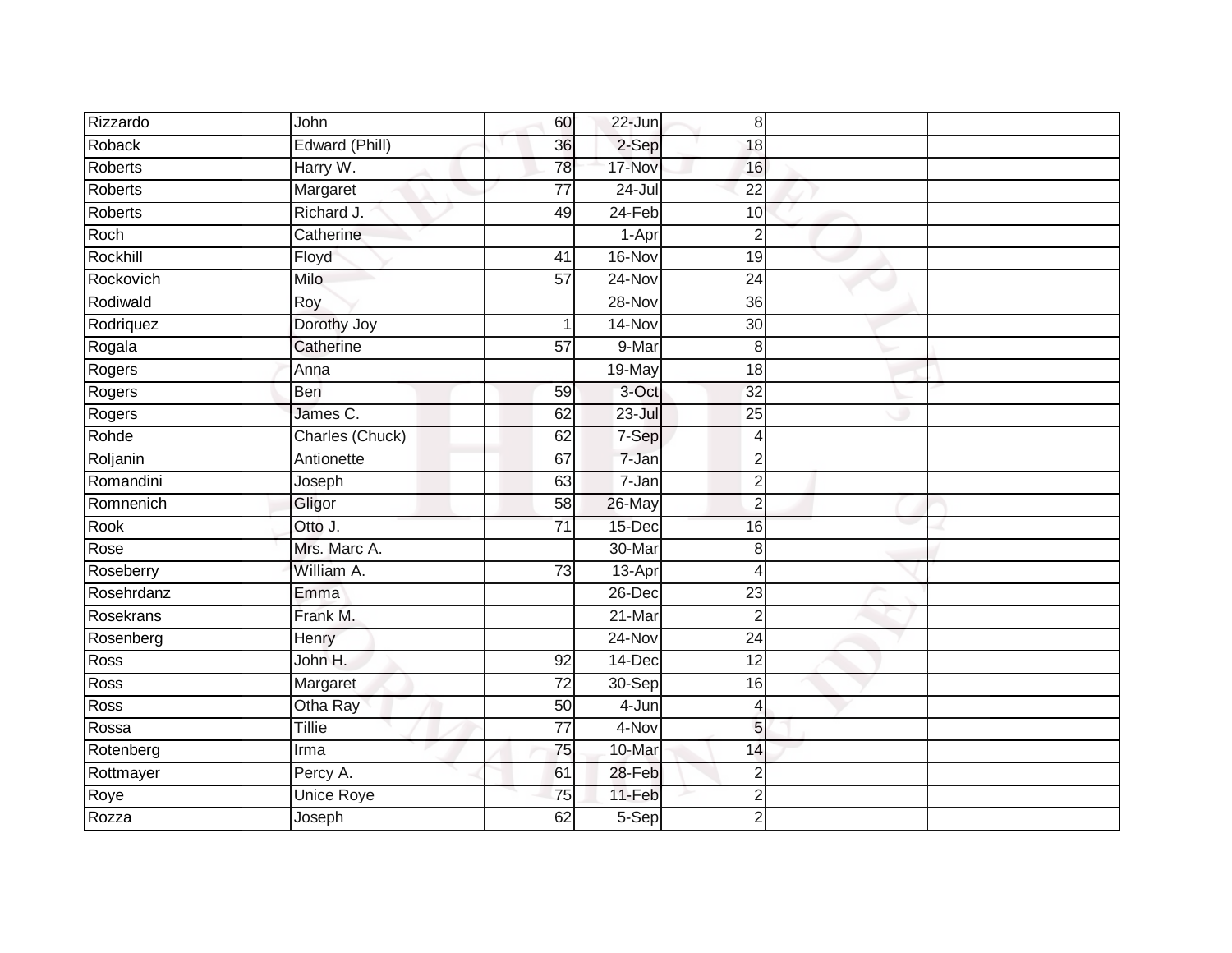| Rubacha    | Zofia          | 64              | 8-Feb      | 24              |  |
|------------|----------------|-----------------|------------|-----------------|--|
| Rucinski   | Alexander      | 57              | $27 -$ Jul | 34              |  |
| Rucinski   | <b>Stanley</b> | 46              | 2-May      | 31              |  |
| Rudich'    | Rudy           | 63              | 22-Jul     | 11              |  |
| Ruffin     | Herbert        | 49              | 22-Sep     | 16              |  |
| Runyan     | Susie          | 79              | 23-Nov     | 4               |  |
| Rusinski   | Konstanty      | 23              | 6-Jun      | $\overline{24}$ |  |
| Rusnak     | John           | 72              | 28-Apr     | 3               |  |
| Russell    | J.R.           | 56              | $31 - Jan$ | $\overline{2}$  |  |
| Rybabczyk  | Anthony        | 67              | 8-Dec      | 16              |  |
| Rzepski    | Mary           | $\overline{72}$ | $25 - Jun$ | $\overline{28}$ |  |
| Saager     | Lydia          | 82              | 9-Mar      | $\,8\,$         |  |
| Sabau      | Elizabeth      | 58              | 17-Dec     | 44              |  |
| Sabo       | <b>Barbara</b> | 79              | 7-Sep      | 4               |  |
| Sacha      | Joseph         | 67              | 7-Jan      | $\overline{2}$  |  |
| Sachse     | Max T.         | 75              | 28-Jan     | 12              |  |
| Saffrahm   | Katherine      | 73              | 2-May      | $\overline{31}$ |  |
| Sakal      | John           | 67              | 11-Jan     | 23              |  |
| Salata     | Michael        | 51              | 6-Nov      | 28              |  |
| Salek      | Andrew         |                 | $8-Feb$    | 24              |  |
| Salman     | Abraham        | 65              | 17-Jun     | 18              |  |
| Salvano    | Anthony        | 46              | $18-Feb$   | $\overline{2}$  |  |
| Samovich   | Bill (Vasil)   | 57              | $2-Sep$    | 18              |  |
| Sanders    | Charles        | 62              | $12$ -Jun  | 26              |  |
| Sandoval   | Antonia        | $\mathbf{1}$    | 15-Jan     | $\overline{2}$  |  |
| Sankowski  | John Paul      | $\overline{73}$ | 30-Jul     | $\overline{17}$ |  |
| Santic     | Nada           | 49              | 10-Oct     | $\overline{28}$ |  |
| Sapita     | Vasil          | 66              | 8-Apr      | 16              |  |
| Satterblom | Peter          | $\overline{77}$ | 29-Sep     | 16              |  |
| Sauer      | Dorothy        | 51              | 18-Apr     | 6               |  |
| Sauerman   | Oscar          | 65              | 10-Jan     | 2               |  |
| Sauzer     | Stephen N.     | 69              | 11-May     | 6               |  |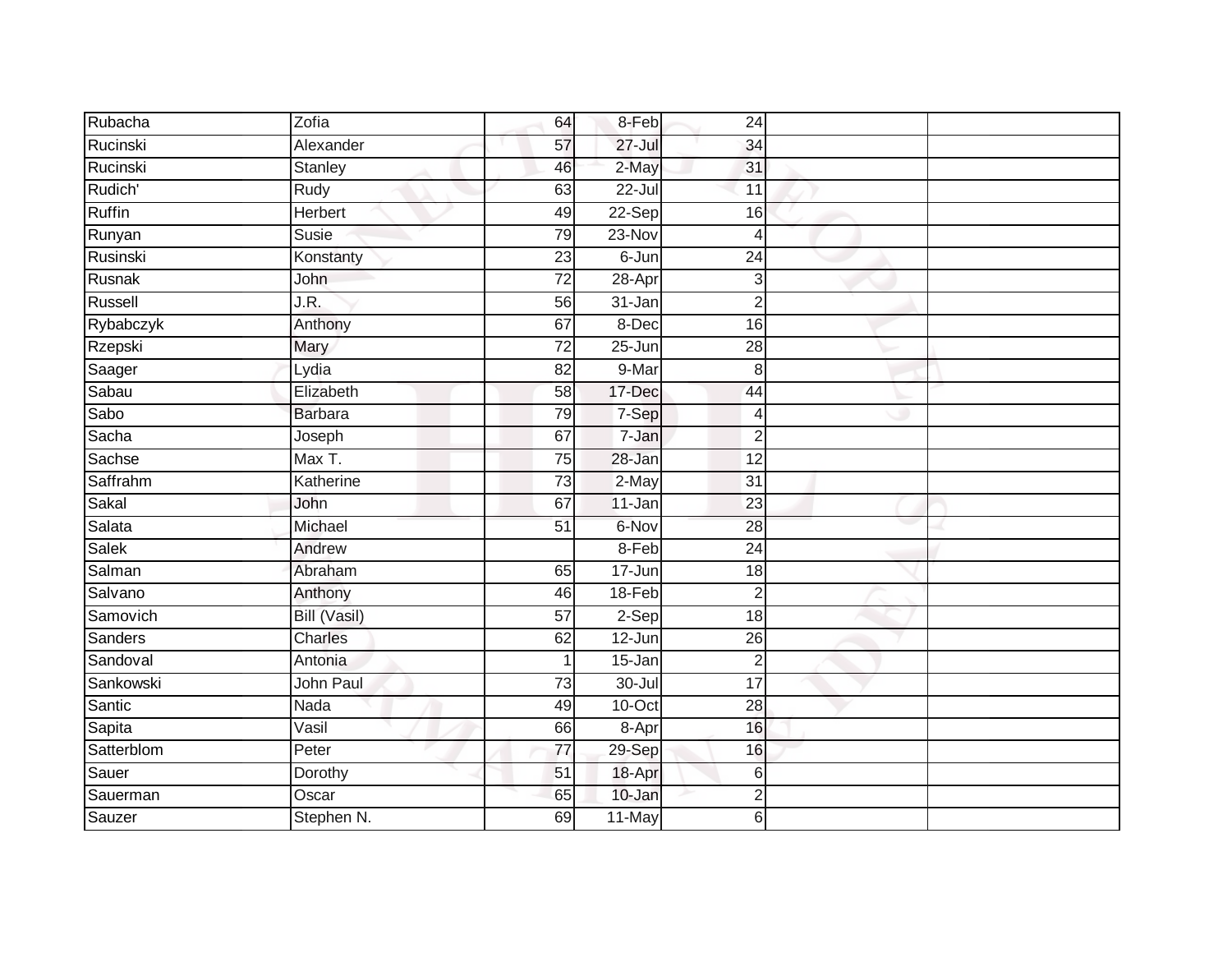| Savutz     | <b>Mary</b>   | 67              | 13-Oct              | 18              |  |
|------------|---------------|-----------------|---------------------|-----------------|--|
| Schaafsma  | Micheal       | 10              | 2-Nov               | 4               |  |
| Schabel    | Lavern        | 43              | 26-Dec              | 23              |  |
| Schabot    | John P.       | $\overline{87}$ | 17-Feb              | 4               |  |
| Schaeffer  | Lilliam       | 84              | $13-Oct$            | 18              |  |
| Scheeringa | Rose Mary     | 10 mon          | 9-Apr               | 30              |  |
| Scheflow   | Bessie C.     |                 | 12-Aug              | 8               |  |
| Scheidt    | Carl          | 24              | 4-Jan               | 22              |  |
| Scherer    | Louis         | 64              | 24-Jul              | $\overline{22}$ |  |
| Schiesser  | Lester W.     | $\overline{17}$ | $24 - Jun$          | 16              |  |
| Schlang    | Lillie        | 53              | $23$ -Apr           | 5               |  |
| Schmal     | Harry         | 66              | 27-Jun              | 27              |  |
| Schmidt    | Dr. M. Roland | 66              | $13 -$ Jul          | 4               |  |
| Schmidt    | Henry         | 63              | 13-Nov              | 8               |  |
| Schnaudt   | George        | 79              | 28-Feb              | $\overline{2}$  |  |
| Schneck    | Philip        | $\overline{75}$ | 3-Oct               | 32              |  |
| Schneider  | Frieda        | 70              | 30-Oct              | 30              |  |
| Schnelle   | Rachel        | 47              | 12-Oct              | 6               |  |
| Schoon     | Harry D.      | 64              | 4-Jun               | 4               |  |
| Schreiner  | Henrietta     |                 | 25-Apr              | 6               |  |
| Schuetz    | Mildred M.    | 38              | 18-Jun              | $\overline{2}$  |  |
| Schulp     | Josephine     |                 | 7-Apr               | $\overline{15}$ |  |
| Schulte    | <b>Bertha</b> | 62              | 8-Jul               | 17              |  |
| Schultz    | Charles       | $\overline{57}$ | 12-May              | 4               |  |
| Schultz    | $F$ rank      | 46              | 4-Feb               | $\overline{2}$  |  |
| Schultz    | Mary          | 90              | 12-May              | 4               |  |
| Schultz    | Nicholas A.   | 85              | 14-Mar              | 30              |  |
| Schultz    | Rudolph C.    | 45              | 3-Sep               | 30              |  |
| Schultz    | Theresa       | 44              | 26-Dec              | 23              |  |
| Schumacher | Elizabeth     | 75              | 17-Apr              | 30              |  |
| Schunke    | Albert W.     | 66              | 28-Jan              | 12              |  |
| Schuster   | Clarence H.   |                 | $\overline{4}$ -Jan | 22              |  |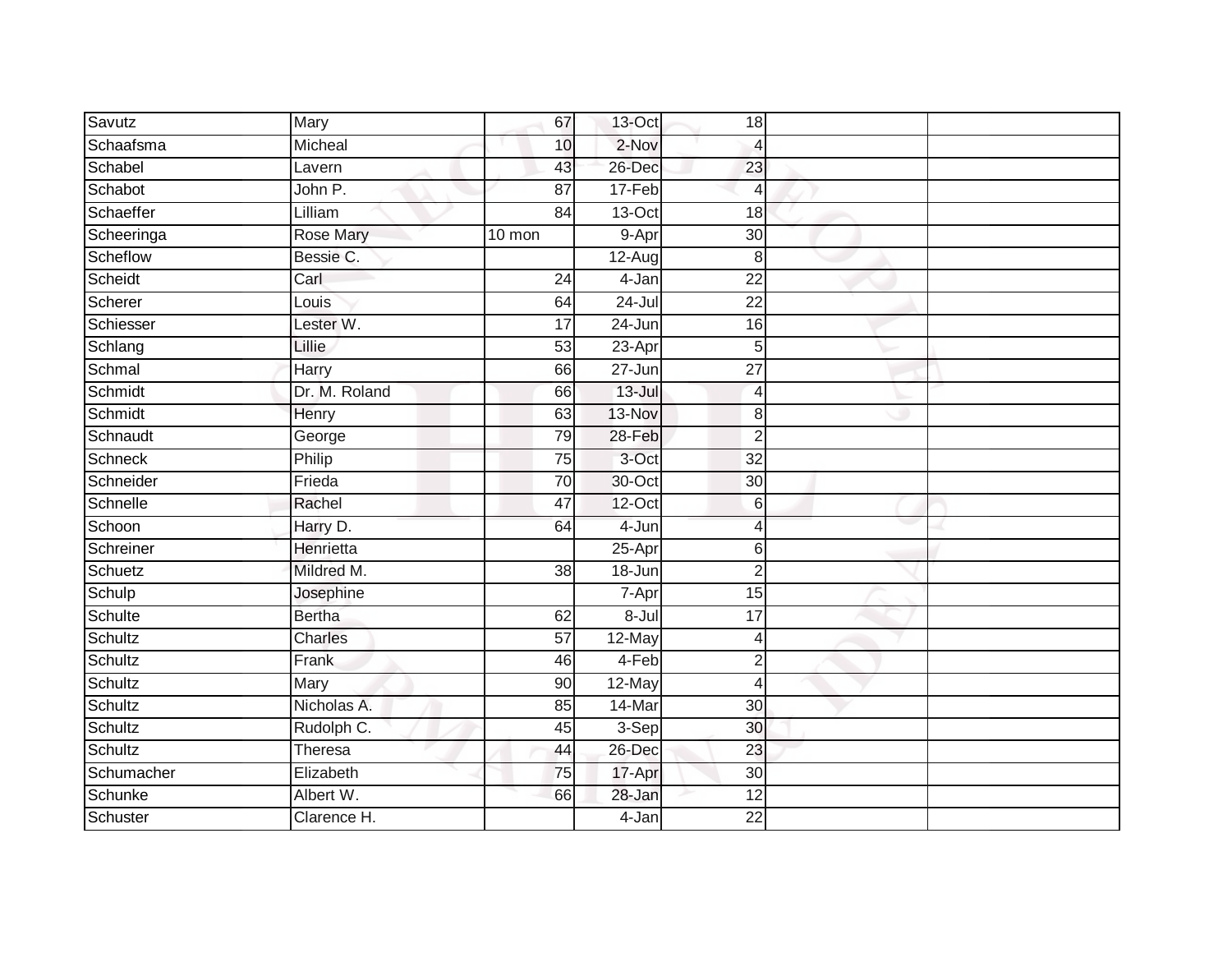| Schuster       | <b>Clarence Henry</b> |                 | 6-Jan      | 4               |  |
|----------------|-----------------------|-----------------|------------|-----------------|--|
| Schweitzer     | George J.             | 48              | 16-Mar     | 17              |  |
| Sciacero       | John                  | 51              | $10$ -Oct  | 28              |  |
| Scott          | Ella Mae              | 44              | $14$ -Oct  | 28              |  |
| Seafert        | Jane                  | $\overline{87}$ | 17-Sep     | 44              |  |
| Seberger       | Mary M.               | 79              | 17-Nov     | 16              |  |
| Sebock         | Maxine                | 18              | 6-Apr      | $\,8\,$         |  |
| Sedor          | Michael               | 64              | 5-Oct      | 14              |  |
| Seefeldt       | Caroline              | 61              | $21 -$ Jul | 13              |  |
| Seegers        | Frank                 | $\overline{72}$ | 6-Mar      | 10              |  |
| Seehausen      | Emilie                | $\overline{87}$ | 7-Mar      | 15              |  |
| Seely          | Ada J.                | 79              | 15-May     | 28              |  |
| Sefton         | <b>John Lambart</b>   | 60              | $22 - Jun$ | 8               |  |
| Seigler        | <b>Barbara</b>        | 63              | 15-Apr     | $\overline{2}$  |  |
| Sekely         | Rebecca               | 66              | $21-Feb$   | $\overline{2}$  |  |
| Semancik       | George                | 62              | 24-Jan     | $\overline{2}$  |  |
| Semanik        | Joseph Jr.            | 80              | 18-Nov     | 16              |  |
| Semchuck       | Anna                  | 57              | 20-Aug     | 36              |  |
| Semple         | Floy Laverne          | 73              | 18-Apr     | 6               |  |
| Senior         | Paul S.               | $\overline{81}$ | 9-Dec      | $\overline{20}$ |  |
| Senovic        | Saveta                | 58              | 15-Sep     | 16              |  |
| Servos         | Amelia                | 78              | $27$ -May  | $\overline{26}$ |  |
| Setmeyer       | Louis                 | 43              | 31-Oct     | 10              |  |
| Seto           | Robert Raymond        | 2 days          | 13-Mar     | $\overline{2}$  |  |
| Settler        | Gizela                | 84              | 29-Jan     | $\overline{2}$  |  |
| Severs         | Nora Frances          | $\overline{75}$ | 2-Dec      | $\overline{16}$ |  |
| Shajek         | Mary                  | 79              | $15-Sep$   | 16              |  |
| Sharp          | Leonard D.            | 76              | 22-Sep     | 16              |  |
| Shaw           | George W.             | 47              | 15-Sep     | 16              |  |
| Shaw           | Leslie A.             | 21              | 10-Jun     | $\overline{2}$  |  |
| <b>Sheilds</b> | Ruth                  | 53              | 15-Jun     | 5               |  |
| Sherer         | John F.               | 47              | 9-Mar      | 8               |  |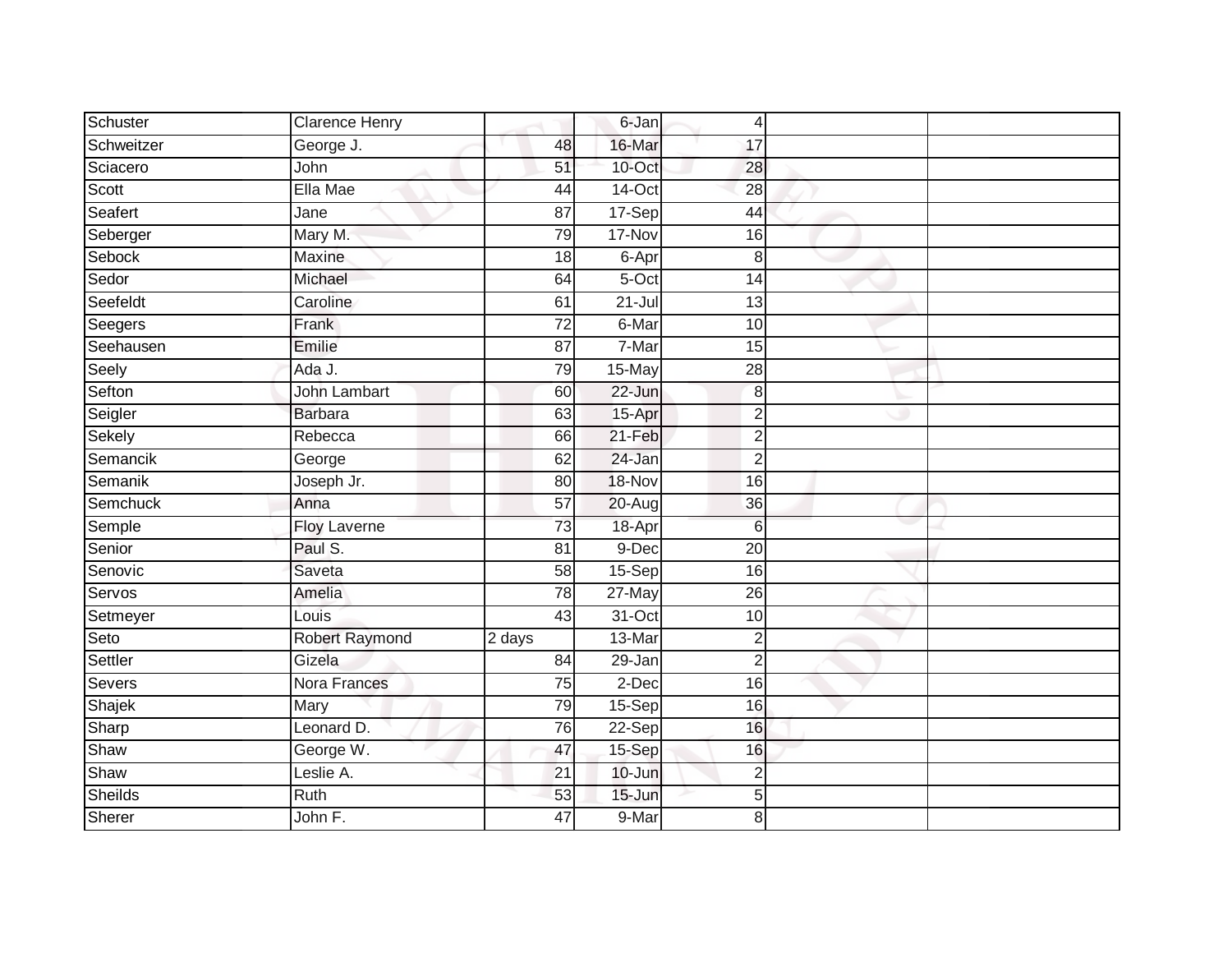| <b>Shields</b> | Rose                | 80              | 10-Oct     | 28               |  |
|----------------|---------------------|-----------------|------------|------------------|--|
| Shields        | Ruth                |                 | 8-Jun      | $6 \overline{6}$ |  |
| Shipman        | Robert              | 55              | 21-Feb     | $\overline{c}$   |  |
| Shirley        | William J.          | 59              | $18 - May$ | $6 \overline{6}$ |  |
| Shook          | Billy R.            | $\overline{24}$ | $27 - Aug$ | $\overline{34}$  |  |
| Shorter        | Earl                | 38              | 16-Jun     |                  |  |
| Sichak         | George Stephen, Sr. |                 | 22-Apr     |                  |  |
| Sidenbender    | George              | 81              | 21-Dec     | 16               |  |
| Sieber         | Ivan                | $\overline{71}$ | 24-Nov     | 24               |  |
| Siekierski     | Joseph M.           |                 | $13-Oct$   | 28               |  |
| Sikora         | Adam                | 68              | 8-May      | $\overline{31}$  |  |
| Silverman      | Ray                 | 85              | 25-Aug     | 16               |  |
| Simatovich     | Paul                | 67              | 28-May     | 38               |  |
| Simchak        | Frank               | 51              | 21-Feb     | $\overline{2}$   |  |
| Sirlin Jr.     | Anthony W.          | $\overline{22}$ | 10-Nov     | 16               |  |
| Sisler         | Carl                | 28              | 24-Oct     | 38               |  |
| Sivak          | <b>Roger Thomas</b> | 6               | 13-Feb     | 34               |  |
| Sizemore       | Rufus               | 39              | 26-Feb     | $\overline{2}$   |  |
| Skertich       | John                | 66              | $13 - Jun$ | 28               |  |
| Skianci        | Jacob Jack          | 65              | 16-Sep     | $\overline{16}$  |  |
| Skiba          | infant              |                 | 19-Mar     | $\overline{2}$   |  |
| <b>Skok</b>    | <b>Marion</b>       | $\overline{41}$ | 5-Mar      | $\overline{2}$   |  |
| Skorupa        | <b>Mathias</b>      | 58              | 6-Apr      | 8                |  |
| Skowronski     | Frank               | 69              | $24 -$ Jul | 22               |  |
| Skrzypiec      | Frank               | 62              | 28-Dec     | $\,8\,$          |  |
| Skura          | Stanley             | 59              | $9$ -Dec   | 20               |  |
| Slagle         | Bradley A.          | 63              | $21-Sep$   | 4                |  |
| Slaney         | <b>Terence Lee</b>  | infant          | $10-Feb$   | 10               |  |
| Slater         | Edward              | 84              | 27-Aug     | 34               |  |
| Slater         | Meta Laura          |                 | 25-Aug     | 16               |  |
| Slazyk         | John                | 75              | 12-Sep     | 28               |  |
| Slomczewski    | John G.             | 47              | $7-Sep$    | 4                |  |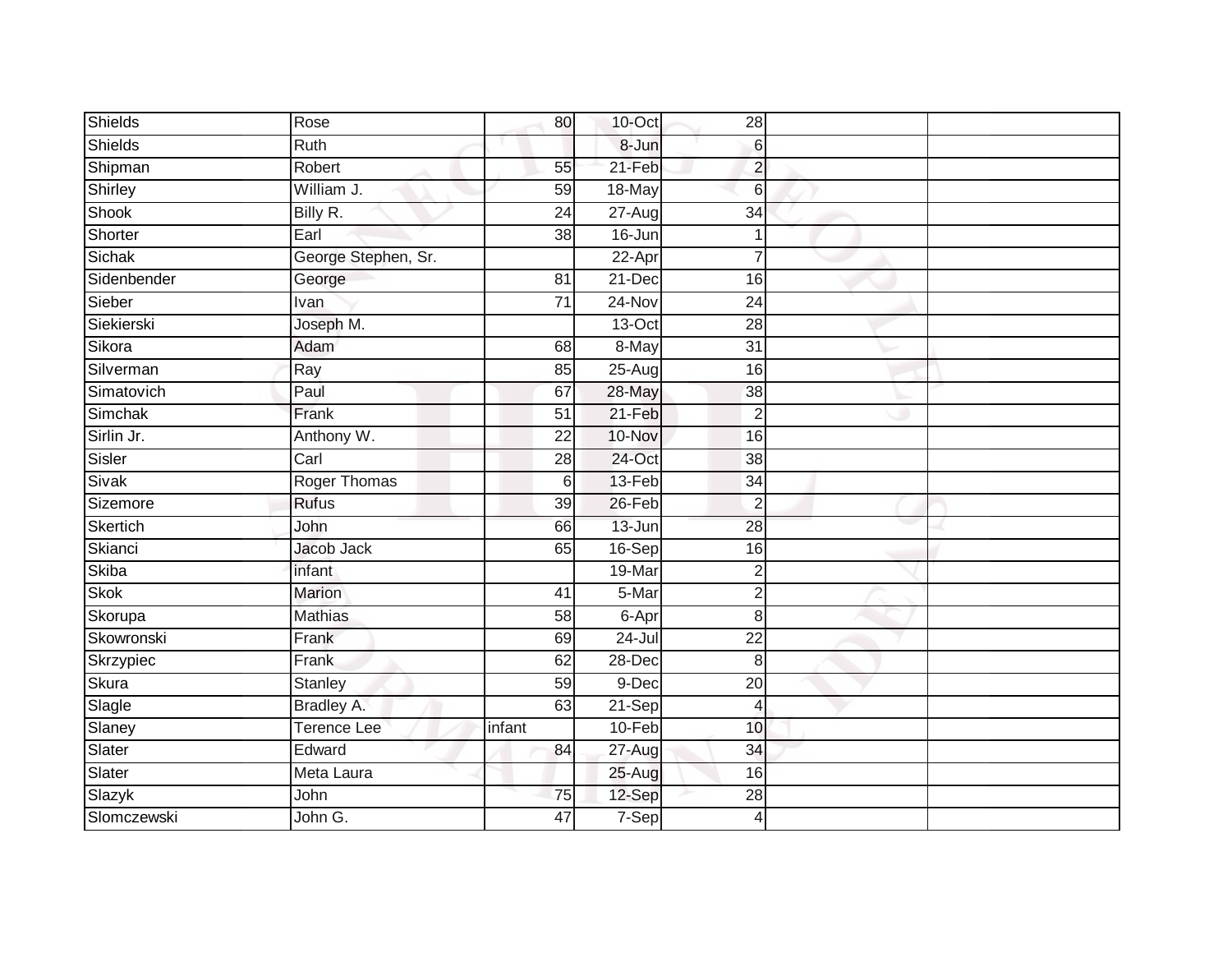| Smith        | Charles B.     | 81              | 21-Oct     | 18              |  |
|--------------|----------------|-----------------|------------|-----------------|--|
| Smith        | Clyde W.       | 62              | 20-Mar     | 8               |  |
| Smith        | Dora Baker     | 70              | 2-Sep      | 18              |  |
| Smith        | Fannie B.      | 49              | 29-Feb     | $\overline{2}$  |  |
| Smith        | Frances Jean   |                 | $23 - Jan$ | 30              |  |
| Smith        | Harold C.      | 61              | $26 - Feb$ | $\overline{2}$  |  |
| Smith        | James R.       | 40              | 20-Feb     | $\overline{2}$  |  |
| Smith        | Jessie         | 50              | $25$ -Mar  | $\overline{2}$  |  |
| Smith        | John William   | 63              | $29 - Feb$ | $\overline{2}$  |  |
| Smith        | Joseph         | 65              | $1-Aug$    | 26              |  |
| Smith        | Lewis C.       | 79              | 13-May     | 16              |  |
| Smith        | Lila J.        | 77              | $25 -$ Jul | 24              |  |
| Smith        | Lillian        |                 | 26-Feb     | $\overline{2}$  |  |
| Smith        | Lucinda        | 71              | 13-Jun     | 28              |  |
| Smith        | <b>Marie</b>   |                 | 11-Aug     | $\,$ 6          |  |
| Smith        | P. Arvard, Jr. |                 | 23-Nov     | $\overline{4}$  |  |
| Smith        | Richard J.     | $\overline{22}$ | 28-Apr     | $\mathbf{3}$    |  |
| Smith        | Thomas         | 24              | 22-Jun     | $\bf{8}$        |  |
| Smith        | William W.     | 70              | $1 -$ Jul  | 30 <sup>°</sup> |  |
| <b>Smock</b> | James Francis  | 63              | 1-May      | 5               |  |
| Smokvina     | Andrew         | 80              | 7-Apr      | 15              |  |
| Smolen       | Rudolph J.     | 39              | 18-Nov     | 16              |  |
| Snyder       | Clara          | 68              | 28-Mar     | $\overline{2}$  |  |
| Sobczak      | George         | 56              | 14-Nov     | 30 <sup>°</sup> |  |
| Sobol        | Mary           | 59              | 14-Jan     | 12              |  |
| Sokolowski   | Anthony J.     | 48              | 19-Aug     | $\overline{2}$  |  |
| Soltwedel    | Walter A.      | 63              | $5 - Jun$  | $\overline{2}$  |  |
| Sommers      | Harry W. Sr.   | $\overline{78}$ | $28 - Aug$ | 26              |  |
| Somy Sr.     | Menyhert       | 70              | 22-Dec     | 10              |  |
| Sona         | Carl           | 67              | 6-Jul      | 15              |  |
| Sons         | Peter          | 66              | 17-Mar     | $\overline{2}$  |  |
| Sopczynski   | Leo            | $\overline{58}$ | $11 - Jan$ | $\overline{23}$ |  |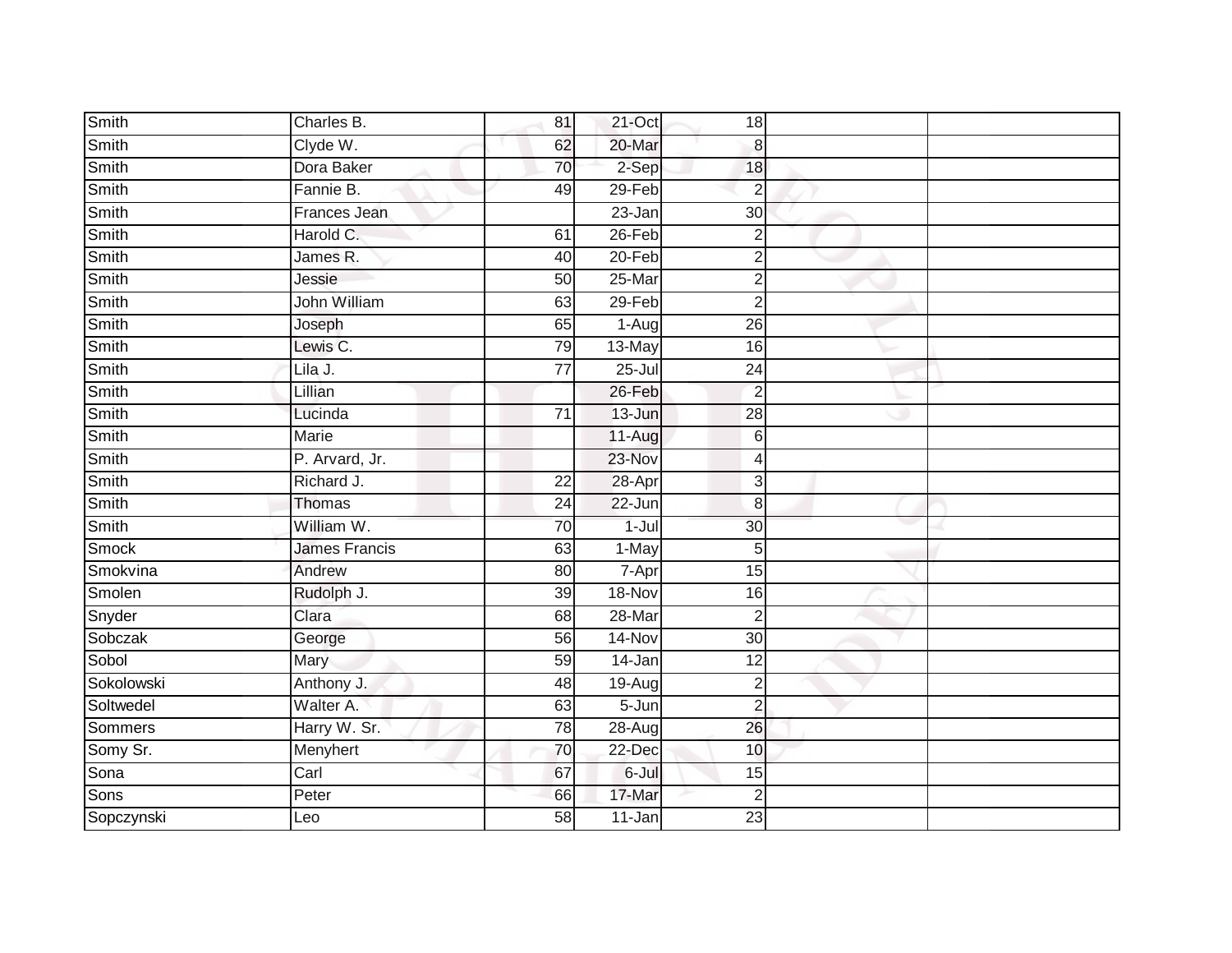| Sowa           | Charles      | 68              | $23 -$ Jul | 25              |  |
|----------------|--------------|-----------------|------------|-----------------|--|
| Sowa           | Russell A.   | $\overline{2}$  | 29-Jan     | $\overline{2}$  |  |
| Spanacino      | Janine       |                 | 19-Dec     | 34              |  |
| Spear          | John         |                 | 10-Dec     | 44              |  |
| Spilly         | <b>Maria</b> | 72              | 29-Dec     | 17              |  |
| Spindler       | James I.     | 48              | 20-Feb     | $\overline{c}$  |  |
| Spittal        | Florence     | 83              | 10-Sep     | $\overline{34}$ |  |
| Splawn         | Infant       |                 | 9-Jul      | $\overline{c}$  |  |
| Spork          | William      | 80              | 12-Aug     | 8               |  |
| Springs        | Martha       | 83              | $23-Sep$   | 16              |  |
| Spudic         | <b>Mike</b>  | 61              | 3-Sep      | 30              |  |
| Stahl          | Hattie       | 67              | 15-Sep     | 16              |  |
| <b>Stamm</b>   | John         | $\overline{73}$ | 21-Dec     | 16              |  |
| Stan           | <b>Nick</b>  | 72              | 6-Jul      | 15              |  |
| <b>Stanek</b>  | Infant       |                 | 26-Feb     | $\overline{2}$  |  |
| Stanford       | Robert C.    | 61              | $27 - Jan$ | 5               |  |
| Stanger        | Charles W.   | $\overline{58}$ | $13 - Jun$ | 28              |  |
| Stanisz        | Katherine    | 73              | 8-Apr      | 16              |  |
| Stansell       | Elizabeth    | 78              | $25 -$ Jul | 24              |  |
| Staples        | Margaret     | 50              | 29-Dec     | 17              |  |
| <b>Stark</b>   | Louise       | 35              | 14-Jul     |                 |  |
| Staszak        | Carolyn      | 12              | $18 - Jun$ |                 |  |
| Staton         | Mary         | 65              | 31-Mar     | $\overline{2}$  |  |
| Stauter        | Nellie       | 56              | $25$ -Apr  | 6               |  |
| Steele         | Lurinda      | 76              | 28-May     | 38              |  |
| Stefanich      | Nicholas     | 29              | 24-Mar     | $\overline{2}$  |  |
| Stelling       | Betty E.     | $\overline{82}$ | 28-Nov     | 36              |  |
| Stepanchev     | Yezda        | 70              | 3-Sep      | 30              |  |
| Stephenson     | Anna         | 84              | 30-Mar     | 8               |  |
| Sterling       | Louis        | 74              | $25 -$ Jul | $\overline{24}$ |  |
| Steuer         | Lena         | 64              | 17-Sep     | 44              |  |
| <b>Stevens</b> | Aden B.      |                 | 11-Jun     | 28              |  |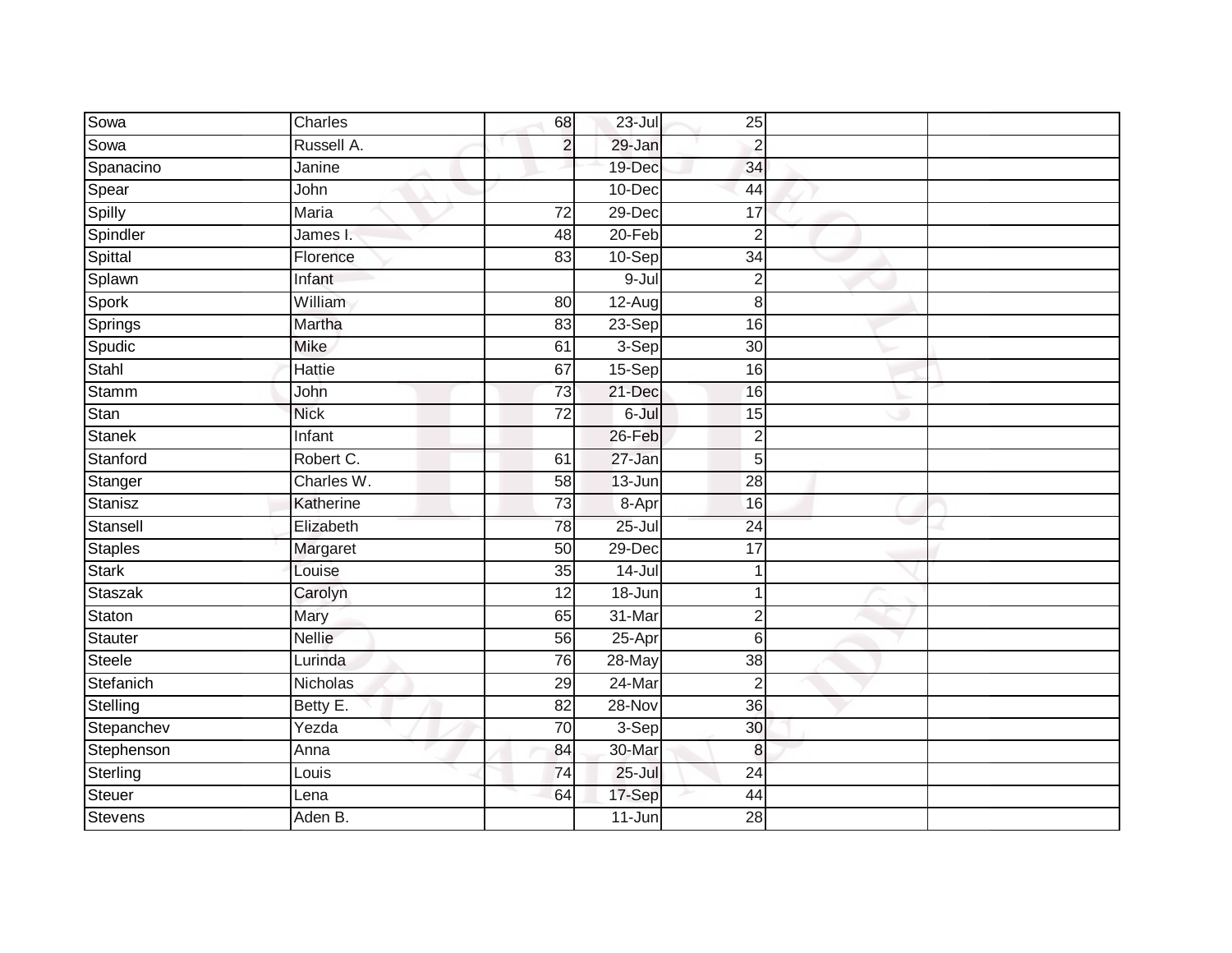| <b>Stevens</b>  | Henry W.                | 57              | 27-Jun     | 27              |  |
|-----------------|-------------------------|-----------------|------------|-----------------|--|
| Stevens         | Lottie A.               | 73              | 28-Oct     | 18              |  |
| Stewart         | Anna Appelgate          | 74              | 23-Mar     | 4               |  |
| Stewart         | Frank E.                | 70              | $15-Sep$   | 16              |  |
| <b>Stewart</b>  | William E.              | 86              | 8-Jun      | 6               |  |
| Stiegler        | Margaret                | 62              | 23-Apr     | $5\overline{)}$ |  |
| <b>Stiles</b>   | E.B.                    |                 | 4-Apr      | $\overline{2}$  |  |
| Stillson        | Elmer                   | $\overline{77}$ | $20 - Nov$ | $\overline{7}$  |  |
| <b>Stirling</b> | Robert                  | 65              | $24-Sep$   | 38              |  |
| Stirling        | Tom                     | 68              | 21-Jan     | $\overline{2}$  |  |
| Stoecker        | George J.               |                 | 22-Sep     | 16              |  |
| Stoica          | Anna                    | 62              | 13-Nov     | 8               |  |
| <b>Stok</b>     | Albert                  | 32              | 2-May      | 31              |  |
| Stoltz          | Herman L.               | 73              | $3 -$ Jul  | $\overline{2}$  |  |
| Storkich        | George                  |                 | 3-Jan      | $\overline{2}$  |  |
| <b>Storrs</b>   | James                   | 58              | 16-Jun     | $\mathbf 1$     |  |
| Stowman         | Augusta                 | 79              | 8-Sep      | $\overline{14}$ |  |
| Strain          | Addie                   | 84              | 30-Sep     | 16              |  |
| Straufch        | Agnes                   | 61              | 24-Mar     | $\overline{2}$  |  |
| Straus          | Pauline                 | 66              | $22 - Jan$ | $\overline{14}$ |  |
| Stretch         | Matilda                 | 63              | $2-Jan$    | 29              |  |
| <b>Stricko</b>  | Michael G.              | 3               | $28 - Aug$ | 26              |  |
| Strockman       | <b>Clair Harry</b>      | 64              | 25-Aug     | 16              |  |
| <b>Struck</b>   | <b>Bess McCambridge</b> | 53              | 10-Jan     | $\overline{2}$  |  |
| Stuhr           | John                    | 53              | 18-Mar     | 16              |  |
| Stull           | James Lee               | 45              | 17-Mar     | $\overline{2}$  |  |
| Stumpf          | Mrs. Winifred           |                 | $22-Oct$   | $\overline{38}$ |  |
| Styka           | Louis                   | 67              | 17-Dec     | 44              |  |
| Such            | Mrs. Maria              | 72              | 9-Jan      | 14              |  |
| Suchu           | Margaret                |                 | 8-Sep      | 14              |  |
| Suchy           | Frank                   | $\overline{77}$ | 29-Apr     | $\overline{4}$  |  |
| Sudicky         | Andrew                  | 64              | 6-Mar      | $\overline{10}$ |  |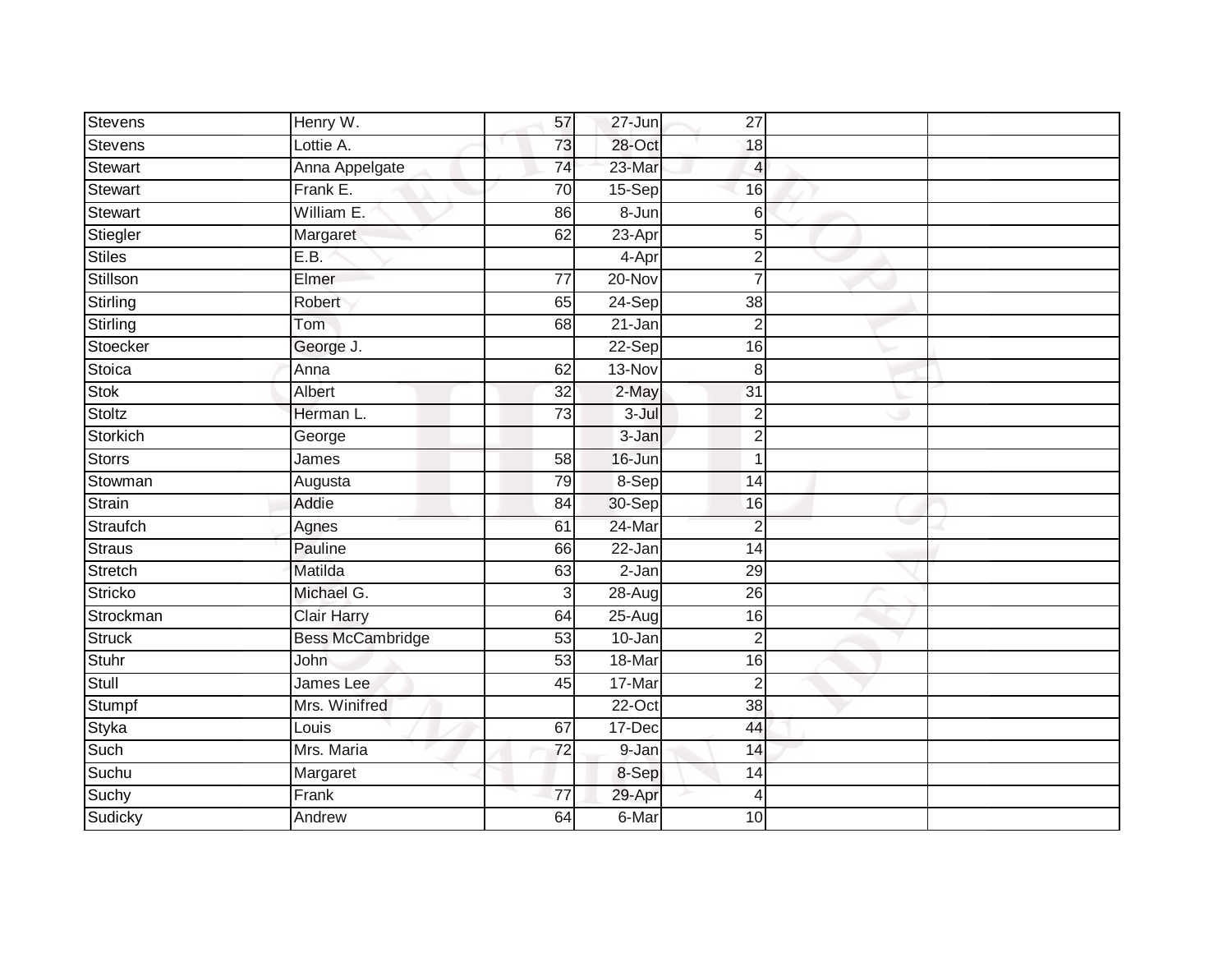| Sufak          | Ethel             | 28              | 6-Jan                 | 4               |  |
|----------------|-------------------|-----------------|-----------------------|-----------------|--|
| Sugar          | Esther            |                 | 27-Jan                | 5               |  |
| Suhs           | Robert            | 66              | 20-Apr                | 19              |  |
| Sullivan       | John Vance        | 83              | 21-May                | 36              |  |
| <b>Surbles</b> | Dora              | $\overline{74}$ | 22-Aug                | 28              |  |
| Surofka        | Martin            | $\overline{72}$ | $14 -$ Jul            | 13              |  |
| Susoreny       | Mildred           | 33              | $30 - \overline{Mar}$ | 8               |  |
| Svabik         | Louis             | 49              | $10 -$ Jul            | 10              |  |
| Swalick        | Steve             | 58              | $17 -$ Jul            | 24              |  |
| Swan           | Walter            | 76              | 21-Sep                | 4               |  |
| Sweeney        | Erah Mae          | 46              | 2-Dec                 | 16              |  |
| Sweitzer       | Ida               | $\overline{72}$ | 7-Mar                 | 15              |  |
| <b>Swets</b>   | Tunis             | 48              | $1 - Jun$             | $\overline{4}$  |  |
| Swieringa      | <b>Barteld</b>    | 87              | 31-Dec                | 17              |  |
| Swinehart      | <b>Hattie</b>     | 67              | 1-Aug                 | 26              |  |
| Switzer        | Clara             | 87              | 4-Mar                 | $\overline{2}$  |  |
| Sytsma         | Peter             | 52              | $20 - Jun$            | $\overline{c}$  |  |
| Szajek         | <b>Mary</b>       | 79              | 14-Sep                | 3               |  |
| Szanyi         | Joseph (Sunny)    | 73              | 4-Jun                 | $\overline{4}$  |  |
| Szczepkowski   | <b>Stanley</b>    | 67              | $20 - Apr$            | $\overline{19}$ |  |
| Szeghy         | Reverend John     | 62              | 6-Nov                 | 28              |  |
| Szymanski      | Walter            | 46              | 30-Jan                | $\overline{2}$  |  |
| Tague          | Joseph A.         | 59              | 16-Sep                | 16              |  |
| Talarek        | Mary              | 64              | 25-Feb                | $\overline{c}$  |  |
| Talarek        | Mary              | 64              | 27-Feb                | 4               |  |
| <b>Tanis</b>   | <b>Gladys Ann</b> | 2 mon           | 10-Mar                | 14              |  |
| Tarnowski      | Adam              | $\overline{70}$ | $24 - Jan$            | $\overline{2}$  |  |
| Taylor         | Charles           | 20              | 11-Mar                | 18              |  |
| Taylor         | Frank             | 83              | 17-Oct                | 28              |  |
| Taylor         | Margaret E.       | 55              | 19-Dec                | 34              |  |
| Taylor         | William           | $\overline{57}$ | 26-Nov                | 3               |  |
| Teanby         | Oliver D.         | $\overline{42}$ | $29$ -Dec             | 17              |  |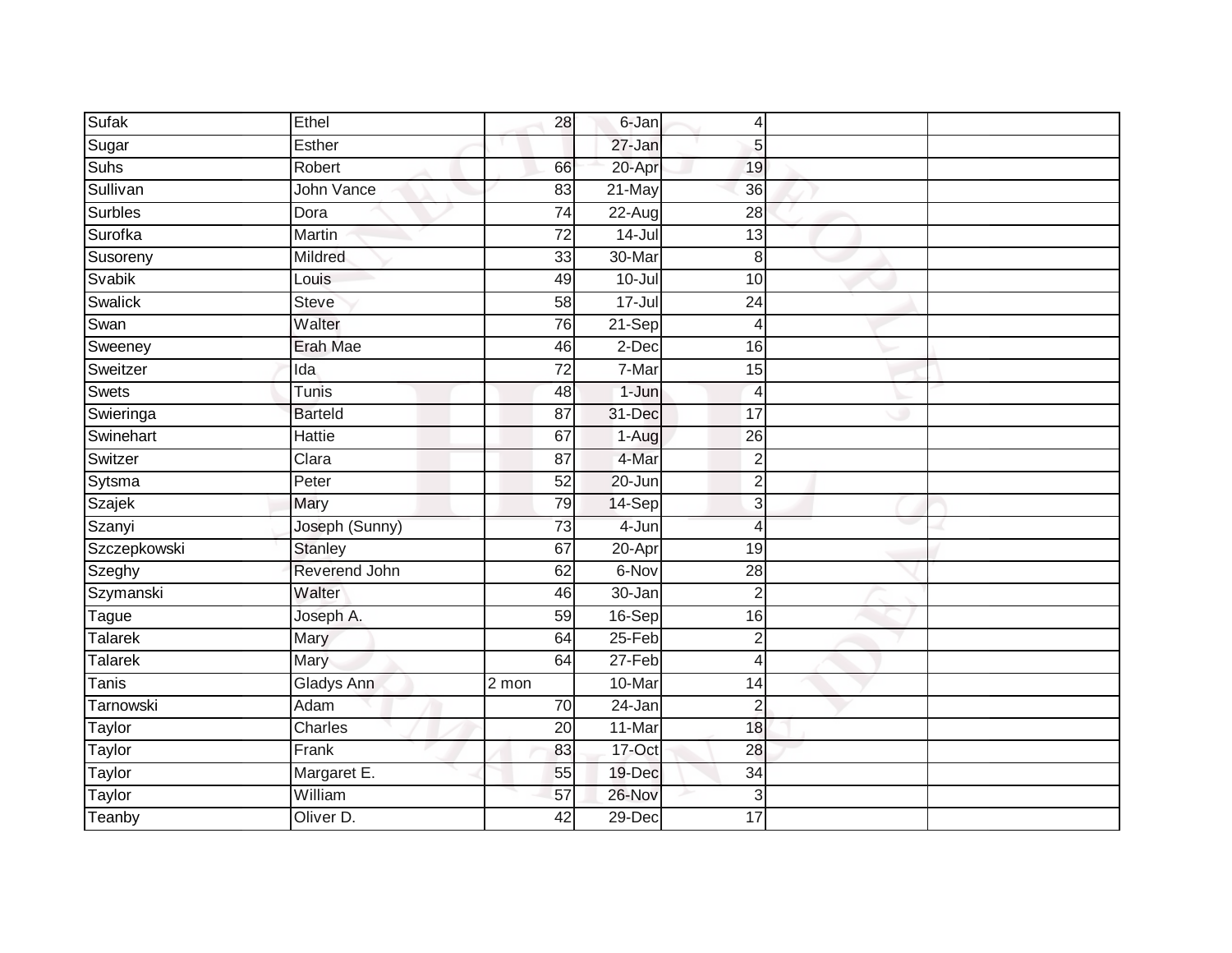| Tebout          | Margaret        | 58              | 4-Feb      | $\overline{2}$           |  |
|-----------------|-----------------|-----------------|------------|--------------------------|--|
| <b>Teeter</b>   | J.W.            | 42              | $20 -$ Jul | 4                        |  |
| Teresko         | Nicholas N.     | 49              | 4-May      | $\boldsymbol{8}$         |  |
| <b>Tetek</b>    | Magdalena       | $\overline{75}$ | $14 - Aug$ | $\overline{18}$          |  |
| <b>Tevis</b>    | Charles         | 61              | 30-Dec     | 14                       |  |
| Tharp           | Clara May       | 70              | $23-Apr$   | $5\overline{)}$          |  |
| Theil           | Helen           | 78              | 8-Dec      | 16                       |  |
| Their           | Charles F.      | 66              | $30 - Jun$ | 13                       |  |
| Thiel           | Anna            | 78              | 29-Apr     | 4                        |  |
| Thiel           | William H.      | 61              | $23-Nov$   | 4                        |  |
| Thomas          | Harry C.        | $\overline{52}$ | 24-Sep     | $\overline{38}$          |  |
| Thomas          | Mildred         | 42              | 11-Jun     | $\overline{28}$          |  |
| Thompson        | Hazel           | 33              | 14-Jul     | $\overline{13}$          |  |
| Thompson        | Henry G.        | 80              | 25-Apr     | 6                        |  |
| Thompson        | <b>Jack Lee</b> | $\sqrt{2}$      | $2-Sep$    | $\overline{18}$          |  |
| Thwing          | Frank           | 86              | 29-Jan     | $\overline{2}$           |  |
| <b>Tibbetts</b> | Edward P.       | $\overline{51}$ | $24-Nov$   | $\overline{24}$          |  |
| Timmerman       | Fred W.         | 75              | 19-Sep     | 26                       |  |
| Tobin           | Anna            | 63              | 29-Feb     | $\overline{2}$           |  |
| Tolan           | Norman W.       | 60              | 9-Apr      | $\overline{30}$          |  |
| Tomasaits       | Alex            | 65              | 8-Jul      | 17                       |  |
| Tomsic          | Mary Ann        | 36              | $14-Sep$   | 3                        |  |
| <b>Toporek</b>  | Frank           | 65              | 9-Jan      | 14                       |  |
| <b>Torok</b>    | Michael         | $\overline{73}$ | 18-Nov     | 16                       |  |
| Torpey          | Walter C.       | 61              | $10 -$ Jul | 10                       |  |
| Toth            | Julia           | 66              | 15-Apr     | $\overline{2}$           |  |
| Toth            | Mary            |                 | 10-Mar     | $\overline{14}$          |  |
| Toth            | Sigmond         | 27              | 6-Jan      | $\overline{\mathcal{L}}$ |  |
| Trentowski      | William         | 44              | 7-Jan      | $\overline{c}$           |  |
| Trippeer        | Voyle E.        | 61              | 7-Jan      | $\overline{2}$           |  |
| Troksa          | George          |                 | 7-May      | 14                       |  |
| Troy            | Paul William    | 26              | $2-Sep$    | 18                       |  |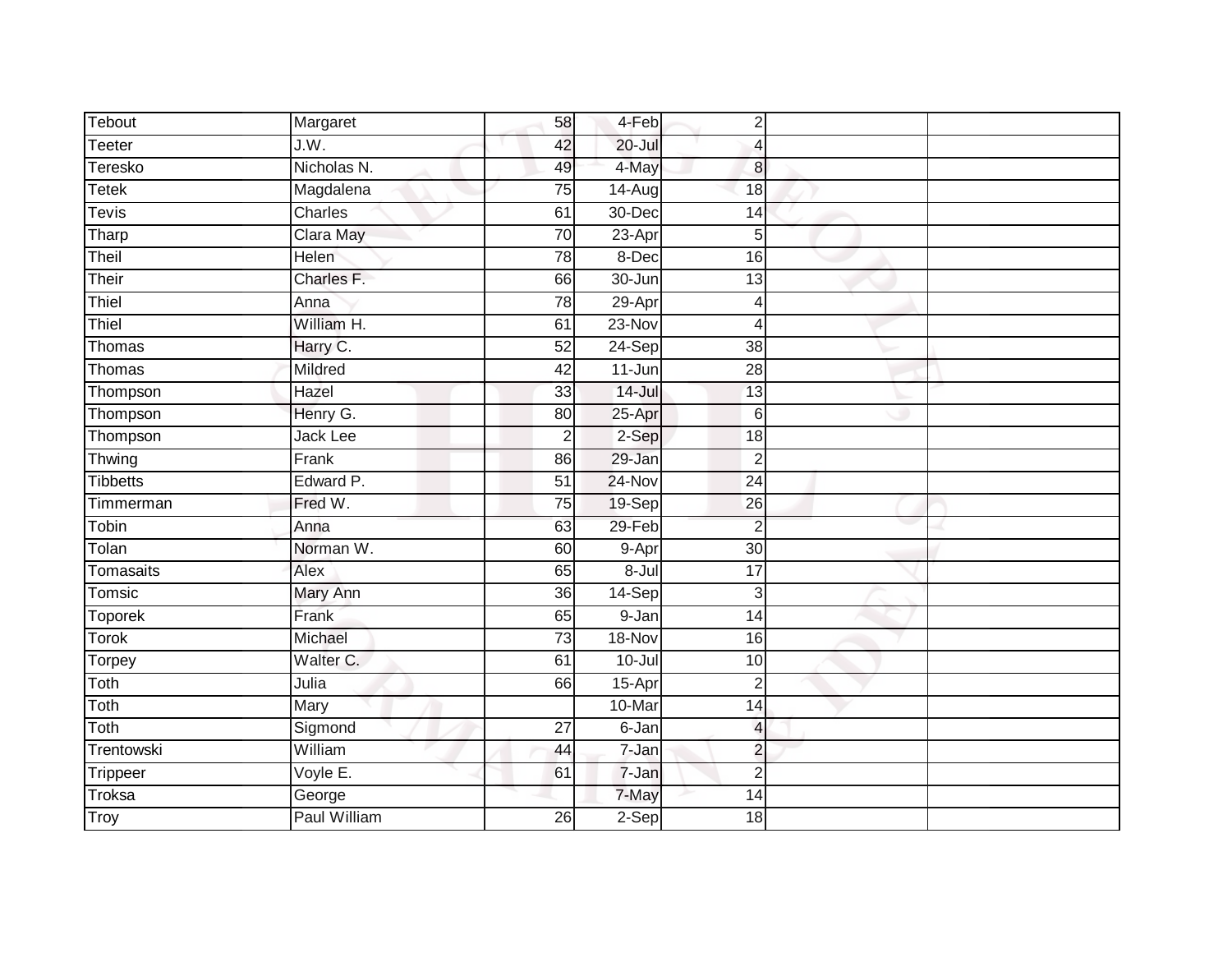| Truhn          | Marie              | 73              | 28-Jan     | 12              |  |
|----------------|--------------------|-----------------|------------|-----------------|--|
| Truman         | Patricia Ann       |                 | 26-Nov     | $\mathbf{3}$    |  |
| Trznadel       | Anna               | 80              | $2-Jun$    | 16              |  |
| Tull           | <b>Edward Dean</b> | 26              | 22-May     | 29              |  |
| Turner         | <b>Bess</b>        | $\overline{82}$ | 8-Apr      | 16              |  |
| Turner         | <b>Bessie</b>      | 52              | 7-Apr      | 15              |  |
| Turner         | Edward R.          | 48              | 6-Jan      | 4               |  |
| Tutacko        | Elizabeth          | 57              | 12-May     | Δ               |  |
| Uliasz         | Mary               | 66              | 25-Mar     | $\overline{2}$  |  |
| <b>Ullrich</b> | Anna S.            | $\overline{57}$ | 6-Mar      | 10              |  |
| Umboldt        | Louisa             | $\overline{81}$ | 8-May      | $\overline{31}$ |  |
| Umfleet        | Debra Darlene      |                 | 9-Sep      | 18              |  |
| Uram           | Andrew             | 61              | $15 - Jun$ | 5               |  |
| Urban          | Albert             | 73              | 20-Oct     | 18              |  |
| Urbanik        | Victoria M.        | 52              | 23-Mar     | $\overline{4}$  |  |
| Urger          | John               | 86              | 15-May     | 28              |  |
| Van Buren      | C.B.               | $\overline{55}$ | 14-Jan     | $\overline{12}$ |  |
| Van Der Griend | Peter              | 66              | 30-Apr     | 4               |  |
| Van Dyne       | Guy N.             | 65              | 16-Mar     | 17              |  |
| Van Etten      | Frank W.           | $\overline{28}$ | 10-Aug     | 4               |  |
| Van Schouwen   | Dorothy            | 37              | 4-Dec      | 30              |  |
| Van Til        | Henry              | 67              | $14 -$ Jul | $\overline{13}$ |  |
| Vandevender    | Mary               | 65              | 30-Nov     | 9               |  |
| VanDreal       | <b>Nettie</b>      | $\overline{71}$ | 7-Dec      | 8               |  |
| Vanoyen        | Govert             | 77              | 16-Nov     | 19              |  |
| Vargo          | John               |                 | 3-Feb      | 10              |  |
| Vasilak        | John Sr.           |                 | 30-Jul     | $\overline{17}$ |  |
| Vasquez        | Mrs. Esther        | 53              | $7-Feb$    | $\overline{2}$  |  |
| Vassar         | Edward J.          | 74              | 9-Dec      | 20              |  |
| Vaughan        | Gerald S.          |                 | 16-Mar     | 17              |  |
| Veach          | <b>Bertha</b>      | 71              | 1-Oct      | 42              |  |
| Verkaik        | Marie              | 81              | $29$ -Oct  | 33              |  |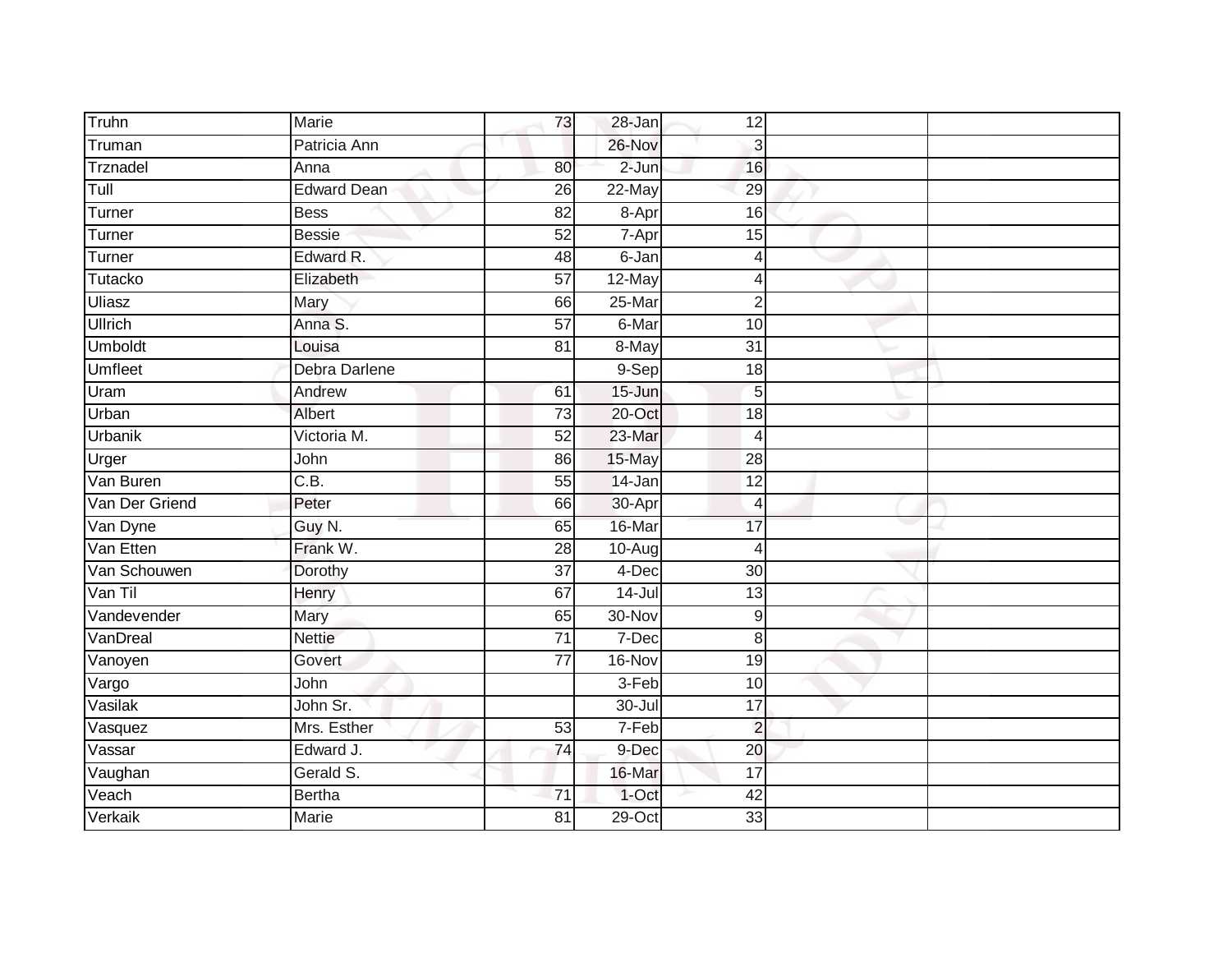| Verkiak     | Marjie                | 81              | 30-Oct     | 30 <sup>1</sup> |  |
|-------------|-----------------------|-----------------|------------|-----------------|--|
| Vermaik     | Peter                 | 87              | $31 -$ Jul |                 |  |
| <b>Vick</b> | Donald G.             | $\overline{22}$ | 13-Feb     | 34              |  |
| Vickers     | George E.             | 70              | 31-Mar     | $\overline{2}$  |  |
| Vinovich    | Sophie                | $\overline{77}$ | $25-Apr$   | 6               |  |
| Voelker     | Lucy                  | 51              | 21-May     | 36              |  |
| Vogel       | Fred R.               | 62              | 13-Oct     | 18              |  |
| Vogwill     | William               | 65              | 6-Oct      | $\overline{18}$ |  |
| Volari      | George                | 69              | $1-Jun$    | $\overline{4}$  |  |
| Volbrecht   | Lena                  | $\overline{77}$ | 9-Jun      | 18              |  |
| Vole        | Anna G.               | 66              | 8-May      | 31              |  |
| Volkman     | Fredrick              | 79              | 2-Dec      | 16              |  |
| Voorhees    | <b>Edward Kinsey</b>  | 89              | 22-May     | 29              |  |
| Voss        | William J.            | 63              | 24-Apr     | 3               |  |
| Wackrow     | Anna C.               | $\overline{71}$ | 28-Dec     | 8               |  |
| Waclawer    | Suzanne               | 3 mon           | 5-Sep      | $\overline{2}$  |  |
| Wacnik      | Joseph                | $\overline{38}$ | $28 - Feb$ | $\overline{2}$  |  |
| Wade        | Elizabeth             | $\overline{70}$ | $27 -$ Jul | $\overline{34}$ |  |
| Wagman      | Helen                 | 26              | 27-May     | $\overline{26}$ |  |
| Waikowski   | Victor                | 59              | 11-Aug     | 6               |  |
| Walczak     | <b>Stanley</b>        |                 | $18-Feb$   | $\overline{2}$  |  |
| Walitich    | Adam                  | 56              | $28-Feb$   | $\overline{2}$  |  |
| Walker      | Emma                  |                 | 16-Nov     | 19              |  |
| Walker      | <b>Harry James</b>    | 44              | 30-Jun     | 13              |  |
| Wall        | George                |                 | 8-Oct      | 48              |  |
| Wall        | <b>William Wesley</b> | 76              | 26-Dec     | 23              |  |
| Wallace     | Vicki Jean            | 8 mon           | 28-Apr     | $\mathsf 3$     |  |
| Walls       | Hammond M.            | 76              | 10-Apr     | $\overline{2}$  |  |
| Walls       | Margarete             | 72              | 14-Mar     | 30              |  |
| Walsh       | Anna                  | 12              | 9-Oct      | 26              |  |
| Walsh       | Daniel E.             | 45              | 6-Oct      | 18              |  |
| Waltermath  | Arthur W.             | 70              | $8 - Jan$  | $\overline{2}$  |  |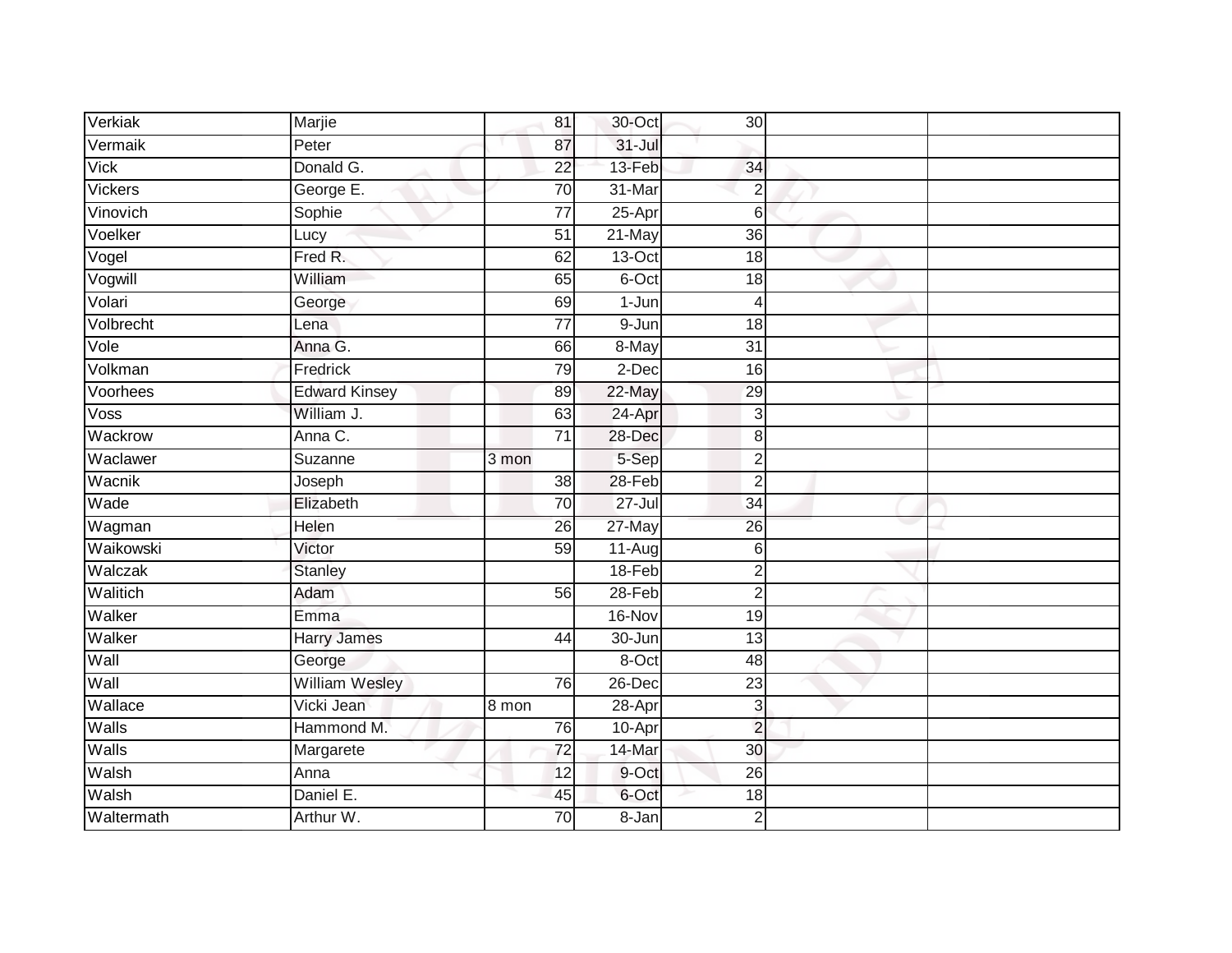| Walton      | Hariet               | 84                 | 18-Jan                | 26              |  |
|-------------|----------------------|--------------------|-----------------------|-----------------|--|
| Walton      | Roscoe               | 59                 | 17-Aug                | 16              |  |
| Wampler     | Anne                 | 33                 | $31 -$ Jul            | 19              |  |
| Wampler     | Ella                 | 67                 | 6-Oct                 | 18              |  |
| Wandrowski  | Adam                 |                    | 14-May                | $\overline{32}$ |  |
| Wangercyn   | Charles B.           | 74                 | $31 - Aug$            | 11              |  |
| Warne       | Glenn E.             | 52                 | 29-Sep                | 16              |  |
| Warran      | Mrs. Burnis          | 39                 | 16-Apr                | $\overline{32}$ |  |
| Warren      | Ann                  | 86                 | 5-Sep                 | $\overline{2}$  |  |
| Warrillow   | Thomas               |                    | 2-Apr                 | 36              |  |
| Washer      | Fred A.              | 73                 | $2-Sep$               | 18              |  |
| Wawrzyniak  | Mary                 |                    | $6 - \overline{A}$ ug | 21              |  |
| Wayte       | Richard              | 5                  | 16-Oct                | 30              |  |
| Weaver      | Genevieve R.         | 49                 | 14-Sep                | 3               |  |
| Webber      | Joseph               | 81                 | 10-Mar                | 14              |  |
| Weber       | Peter <sub>N.</sub>  | 91                 | 8-Dec                 | 16              |  |
| Weckmueller | Gerald J.            | 44                 | $5 - Jun$             | $\overline{2}$  |  |
| Weeks       | Luda                 | 74                 | 27-Feb                | $\overline{4}$  |  |
| Weeks       | Mrs. James E.        | $\overline{74}$    | 26-Feb                | $\overline{2}$  |  |
| Weimer      | C. Truman            | $\overline{43}$    | $23 -$ Jul            | $\overline{25}$ |  |
| Weinberg    | Lucille              |                    | $27 - Jan$            | 5               |  |
| Weirs       | Diane Joy            | $\overline{7}$ mon | $2-Jan$               | 1               |  |
| Weis        | <b>Paul Richard</b>  | $\overline{2}$ mon | $27-Oct$              | 16              |  |
| Wells       | Earl $T$ .           | 27                 | 19-Feb                | $\overline{2}$  |  |
| Welsh       | <b>Meta Caroline</b> | 53                 | 12-May                | $\overline{4}$  |  |
| Werkowski   | Mary                 | 64                 | $28 - Dec$            | 8               |  |
| Werner      | George               | $\overline{21}$    | $23-Nov$              | $\overline{4}$  |  |
| Wertzberger | Robert               | 55                 | 8-Dec                 | 16              |  |
| West        | Gertrude             | 66                 | $20 -$ Jul            | $\overline{4}$  |  |
| Weyhe       | Gertrude             | 64                 | 9-Jun                 | 18              |  |
| Weyhmueller | William              | 44                 | 30-Sep                | 16              |  |
| Whalen      | Margaret B.          | 85                 | $15 - Jun$            | 5               |  |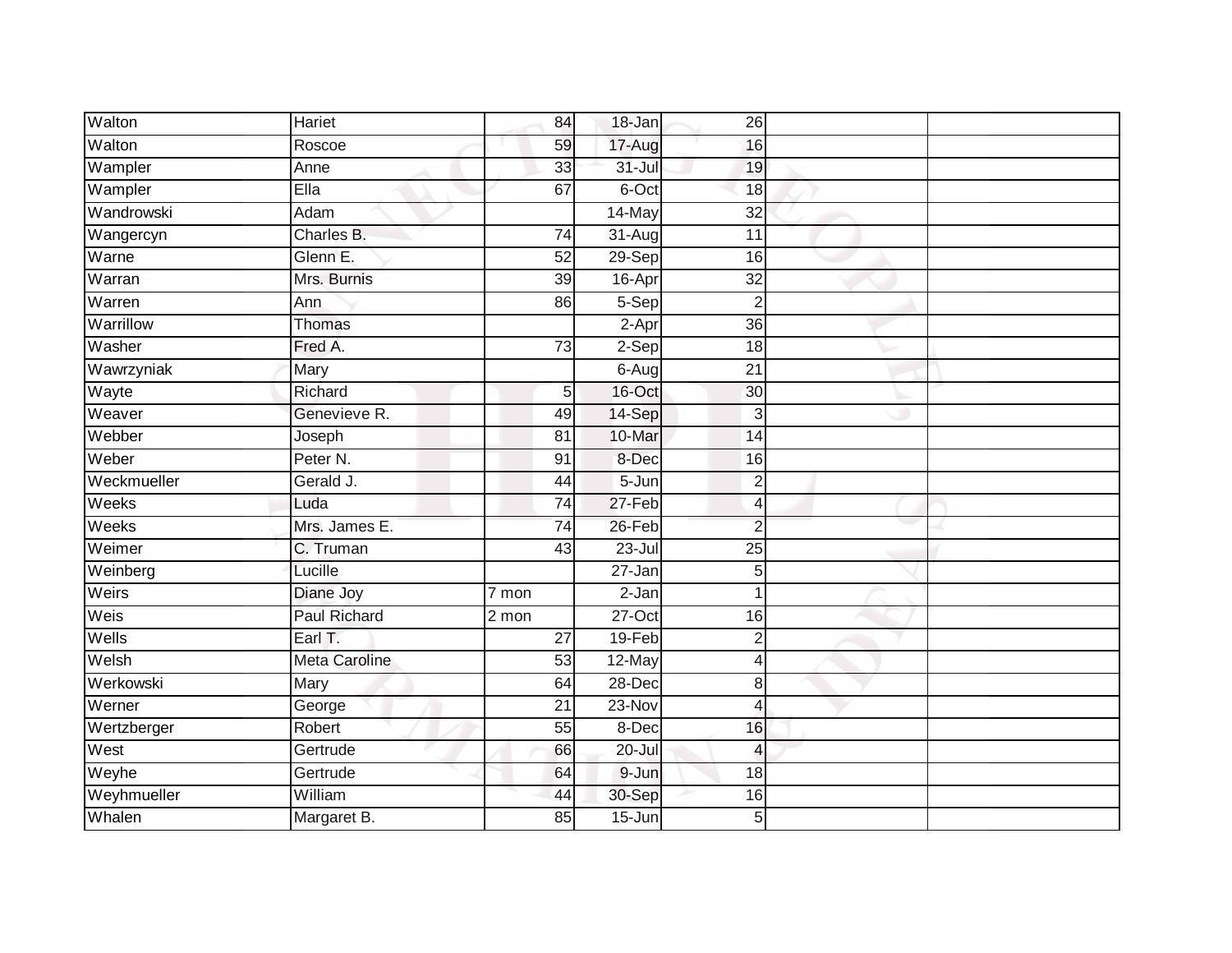| Whaley       | Edna                 | 78              | 17-Dec     | 44              |  |
|--------------|----------------------|-----------------|------------|-----------------|--|
| Wheeler      | Leon                 | 64              | 7-Oct      | 16              |  |
| Whelan       | Mary                 | 84              | 17-Feb     | 4               |  |
| White        | Helen                | 52              | 26-May     | $\overline{2}$  |  |
| Whiteleather | Mrs. Jessie V.       | $\overline{75}$ | 9-May      | $\overline{4}$  |  |
| Whiting      | <b>Edith Alice</b>   | 51              | 4-Jun      | $\overline{4}$  |  |
| Whitsel      | Ethel                | 58              | 3-Oct      | 32              |  |
| Wiakowski    | Victor               | 59              | 10-Aug     | $\overline{4}$  |  |
| Wichman      | Otto                 | 72              | $1 -$ Jul  | 30              |  |
| Widuger      | Emily                | $\overline{73}$ | $27 - Aug$ | $\overline{34}$ |  |
| Wilcockson   | Joseph               | 76              | 7-Nov      | $\overline{36}$ |  |
| Wilde        | Alma C.              | $\overline{54}$ | 9-Nov      | 8               |  |
| Wilk         | <b>Thomas</b>        | 47              | 3-Jun      | 17              |  |
| Will         | Gertrude M.          | 76              | 2-May      | 31              |  |
| Williams     | Azel                 | 67              | 30-Jun     | 13              |  |
| Williams     | Caroline B.          |                 | 10-Nov     | 16              |  |
| Williams     | James                | $\overline{77}$ | $28 - Jan$ | $\overline{12}$ |  |
| Williams     | John                 | 47              | 11-Mar     | 18              |  |
| Willison     | Roy                  | 42              | $13-Aug$   | 30              |  |
| Wilson       | <b>Arthur Eugene</b> | 78              | 21-Sep     | $\overline{4}$  |  |
| Wilson       | <b>Arthur Lee</b>    | 59              | $21 - Jan$ | $\overline{2}$  |  |
| Wilson       | John P.              | 83              | $29$ -Oct  | 33              |  |
| Wilson       | Mary                 | 73              | 13-Mar     | $\overline{c}$  |  |
| Wilson       | Merle E., Sr.        | 63              | $7 -$ Jul  | $\overline{17}$ |  |
| Wilson       | Paul E.              | 10              | $22 -$ Jul | 11              |  |
| Wimer        | William H.           | 80              | 30-Nov     | 9               |  |
| Winters      | Henry C.             | 56              | $23$ -Dec  | 8               |  |
| Winters      | William E.           | 74              | $13-Oct$   | 18              |  |
| Wintersdorf  | Jocob                | 81              | 20-Oct     | 18              |  |
| Wirtz        | Joseph Preston       | 55              | 29-Oct     | 33              |  |
| Wiseman      | <b>Tipton Oliver</b> | 55              | $3 -$ Jul  | $\overline{2}$  |  |
| Witczak      | Kathleen             | 5 mon           | $28 - May$ | $\overline{38}$ |  |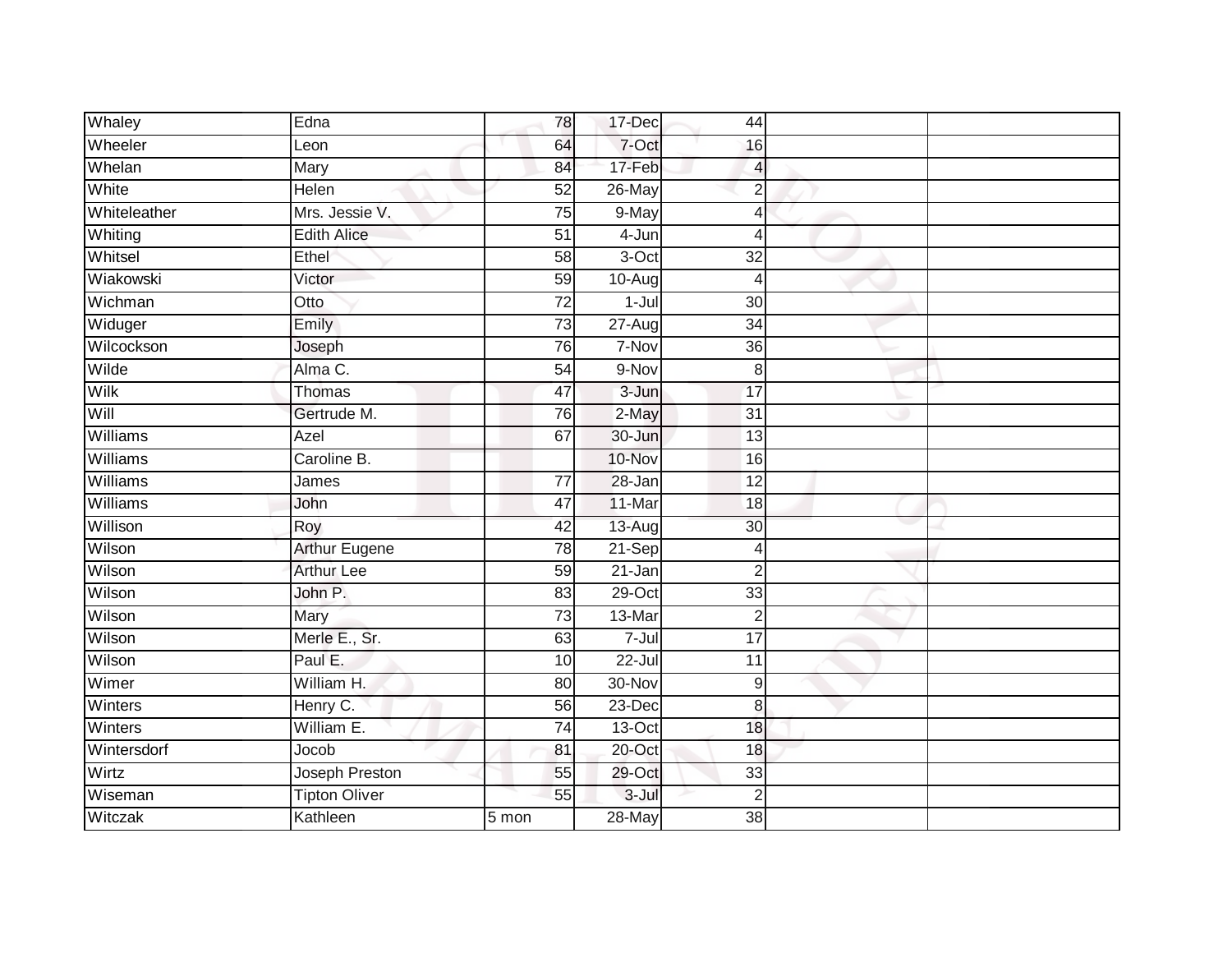| Witka        | Jude           | 32              | 6-Aug      | 21              |  |
|--------------|----------------|-----------------|------------|-----------------|--|
| Wojewoda     | Rose           | 66              | 25-Feb     | $\overline{2}$  |  |
| Wolfe        | Regina         | 65              | 14-Feb     | $\overline{2}$  |  |
| Wolff        | Cecil          | 61              | 2-Nov      | $\overline{4}$  |  |
| Wolinski     | Josephine      | 85              | 18-Mar     | $\overline{16}$ |  |
| Wollak       | Joseph         | 70              | $21 - Nov$ | 10              |  |
| Wood         | Ray O.         | 57              | 11-Feb     | $\overline{2}$  |  |
| Woodward     | Askew          | 63              | $29$ -Dec  | 17              |  |
| Woodward     | Rebecca        | 62              | 28-Nov     | 36              |  |
| Woody        | Laurel Janine  | $\overline{41}$ | 3-Mar      | $\overline{2}$  |  |
| Woosley      | John R.        | 43              | 6-Mar      | 10              |  |
| Workman      | Rineard        | $\overline{78}$ | $6 -$ Apr  | $\bf{8}$        |  |
| Worley       | Melvin         | 55              | 31-Oct     | 10              |  |
| Wozniak      | Peter          | $\overline{73}$ | 19-May     | 18              |  |
| Wronski      | Joseph         | 66              | 19-May     | 18              |  |
| Wudwud       | Nicholas       | 63              | $11 -$ Jul | 24              |  |
| Wylie Jr.    | George         |                 | 10-Mar     | $\overline{14}$ |  |
| Yonker       | Ellen          | 48              | 16-Dec     | 20              |  |
| Young        | Earl J.        | 50              | 19-May     | 18              |  |
| Young        | Ella           | 81              | 18-Feb     | $\overline{2}$  |  |
| Young        | James L.       |                 | 7-Dec      | 8               |  |
| Young        | John           |                 | $13-Oct$   | $\overline{18}$ |  |
| Young        | Mrs. D. G.     | 99              | $28 - Aug$ | 26              |  |
| Yurich       | August         | 59              | 21-Aug     | $\overline{26}$ |  |
| Yuritic      | George         | 23              | 16-Oct     | 30              |  |
| Yursi        | Frank J.       | 72              | 10-Jun     | $\overline{2}$  |  |
| Zaborowski   | <b>Stanley</b> | 56              | 27-Apr     | 8               |  |
| Zachau       | John           | 85              | $27$ -Augl | 34              |  |
| Zajac        | Andrew         | 65              | $15 - Jun$ | 5               |  |
| Zajac<br>Zak | Andrew         | 65              | 24-Apr     | $\mathbf{3}$    |  |
|              | Ralph          | 61              | 19-Oct     | 14              |  |
| Zaragoza     | Margaritto     | $\overline{74}$ | 6-Nov      | $\overline{28}$ |  |